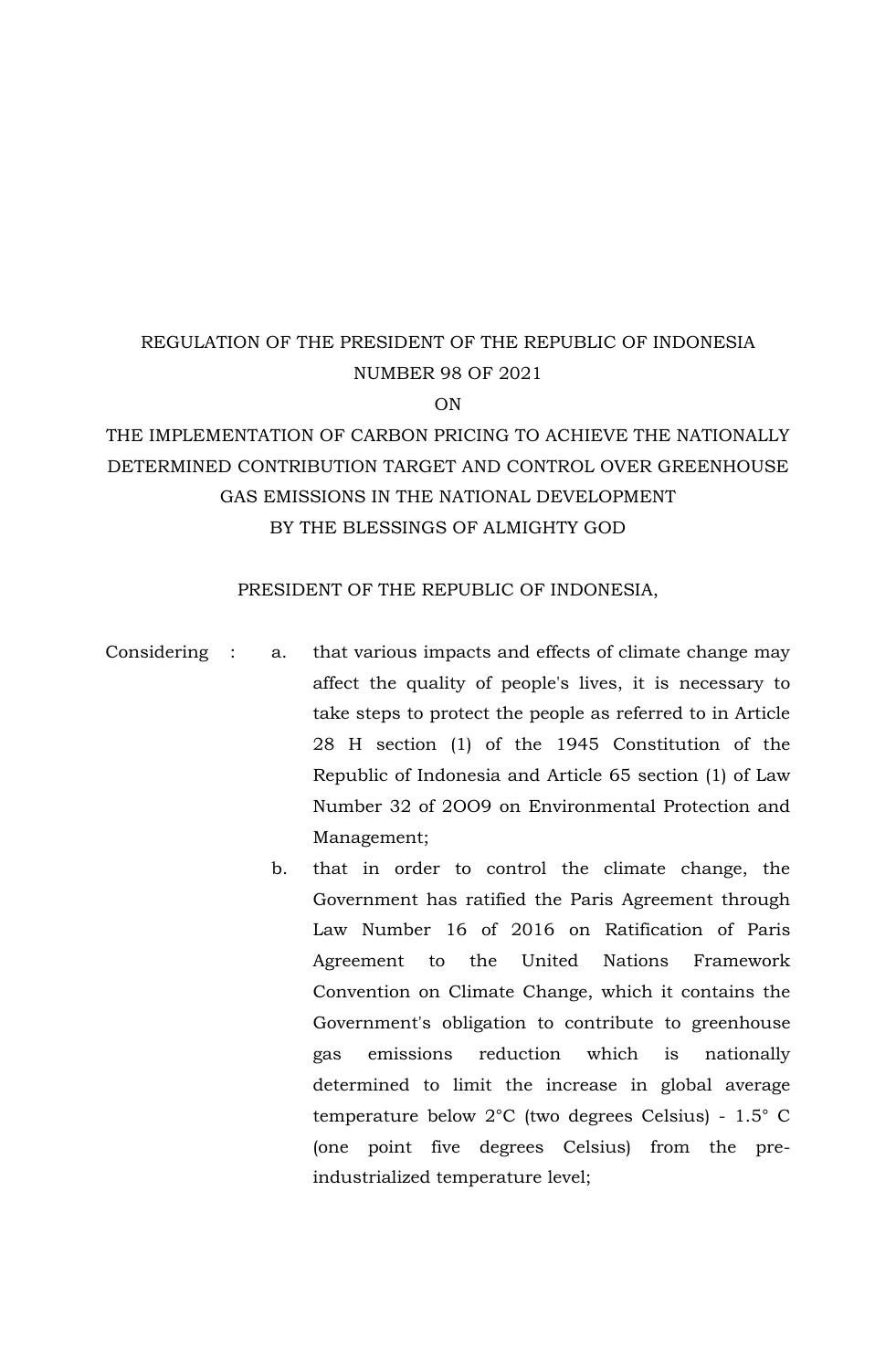- c. that carbon as a universal indicator in measuring the results of climate change control effort which is reflected in nationally determined contribution, besides having an important economic value and having an international dimension, mainly in the form of economic benefits for the people, as well as a reflection of the principles of sustainable resource management in accordance with the mandate of Article 33 section (4) of the 1945 Constitution of the Republic of Indonesia;
- d. that carbon pricing is one of the instruments in realizing the Government's obligation to contribute to the greenhouse gases emissions reduction as referred to in point b, through the selection of the most efficient, effective, and equitable mitigation and adaptation actions without alleviating the achievement of contribution target which has been nationally determined.
- e. that based on the considerations as referred to in point a to point d, it is necessary to issue the Presidential Regulation on the Implementation of Carbon Pricing to Achieve the Nationally Determined Contribution Target and Control Over Greenhouse Gas Emissions in the National Development.
- Observing : 1. Article 4 section (1) of the 1945 Constitution of the Republic of Indonesia.
	- 2. Law Number 6 of 1994 on Ratification of the United Nations Framework Convention on Climate Change (State Gazette of the Republic of Indonesia of 1994 Number 42, Supplement to the State Gazette of the Republic of Indonesia Number 3557);
	- 3. Law Number 25 of 2004 on the National Development Planning System (State Gazette of the Republic of Indonesia of 2004 Number 104, Supplement to the State Gazette of the Republic of Indonesia Number 4421);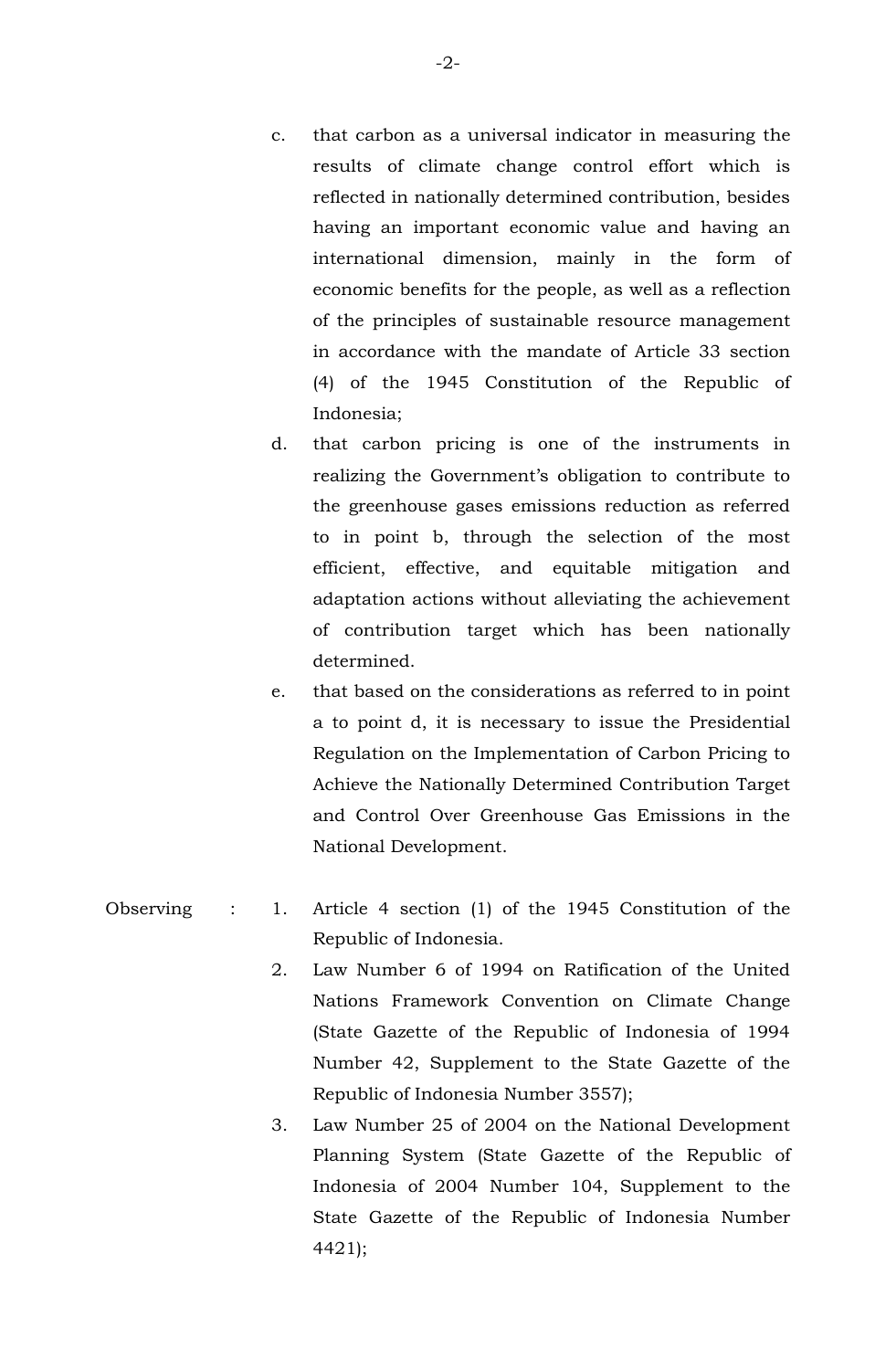- 4. Law Number 17 of 2007 on the National Long-Term Development Plan of 2005-2025 (State Gazette of the Republic of Indonesia of 2007 Number 33, Supplement to the State Gazette of the Republic of Indonesia Number 4700);
- 5. Law Number 32 of 2009 on Environmental Protection and Management (State Gazette of the Republic of Indonesia of 2009 Number 140, Supplement to the State Gazette of the Republic of Indonesia Number 5059) as amended by Law Number 11 of 2020 on Job Creation (State Gazette of the Republic of Indonesia of 2020 Number 245, Supplement to the State Gazette of the Republic of Indonesia Number 6573);
- 6. Law Number 23 of 2014 on Local Government (State Gazette of the Republic of Indonesia of 2014 Number 244, Supplement to the State Gazette of the Republic of Indonesia Number 5587), as amended several times, and last by Law Number 9 of 2015 on the Second Amendment to Law Number 23 of 2014 on Local Government (State Gazette of the Republic of Indonesia of 2015 Number 58, Supplement to the State Gazette of the Republic of Indonesia Number 5679);
- 7. Law Number 16 of 2016 on Ratification of the Paris Agreement to the United Nations Framework Convention on Climate Change (State Gazette of the Republic of Indonesia of 2016 Number 204, Supplement to the State Gazette of the Republic of Indonesia Number 5939);
- 8. Government Regulation Number 46 of 2017 on Environmental Economic Instruments (State Gazette of the Republic of Indonesia of 2017 Number 228, Supplement to the State Gazette of the Republic of Indonesia Number 6134);

#### HAS DECIDED:

To issue : PRESIDENTIAL REGULATION ON THE IMPLEMENTATION OF CARBON PRICING TO ACHIEVE THE NATIONALLY DETERMINED CONTRIBUTION TARGET AND CONTROL OVER GREENHOUSE GAS EMISSIONS IN THE NATIONAL DEVELOPMENT.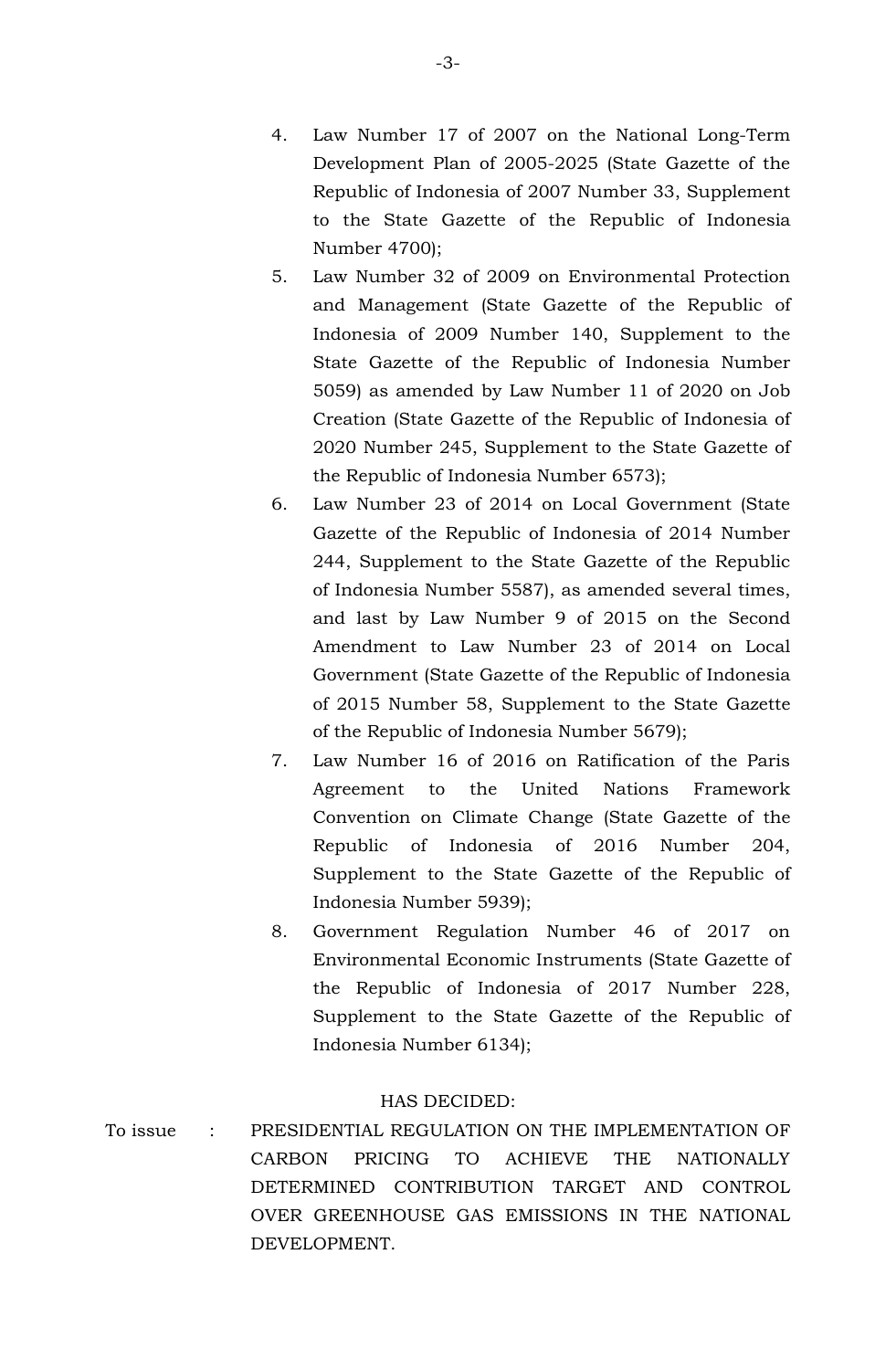## CHAPTER I GENERAL PROVISIONS

#### Article 1

In this Presidential Regulation:

- 1. Nationally Determined Contribution, hereinafter abbreviated as NDC, means a national commitment for handling global climate change in order to achieve the goals of the Paris Agreement to the United Nations Framework Convention on Climate Change.
- 2. Carbon Pricing (*Nilai Ekonomi Karbon*), hereinafter abbreviated as NEK, means the value of each unit of greenhouse gas emissions, generated from human and economic activities.
- 3. Greenhouse Gas, hereinafter abbreviated as GHG, means gases contained in the atmosphere, both natural and anthropogenic, which absorb and re-emit infrared radiation.
- 4. GHG Emissions means the release of GHG into the atmosphere in a specific area within a specific period of time.
- 5. Climate Resilience means the ability to anticipate, prepare for and respond to the impacts, risks and vulnerabilities due to climate change on the region and the public's lives.
- 6. Climate Change Mitigation means any effort to reduce the risks of climate change by reducing GHG emissions from various sources and increasing carbon sequestration/strengthening of carbon stock from various sources of emissions.
- 7. Climate Change Mitigation Action means any activity that may reduce GHG Emissions, increase carbon sequestration and/or storage/strengthening of carbon stocks.
- 8. Baseline Business as Usual of GHG Emissions, hereinafter referred to as GHG Emissions Baseline, means an estimate of emissions level and GHG projection in sectors or activities that have been identified within a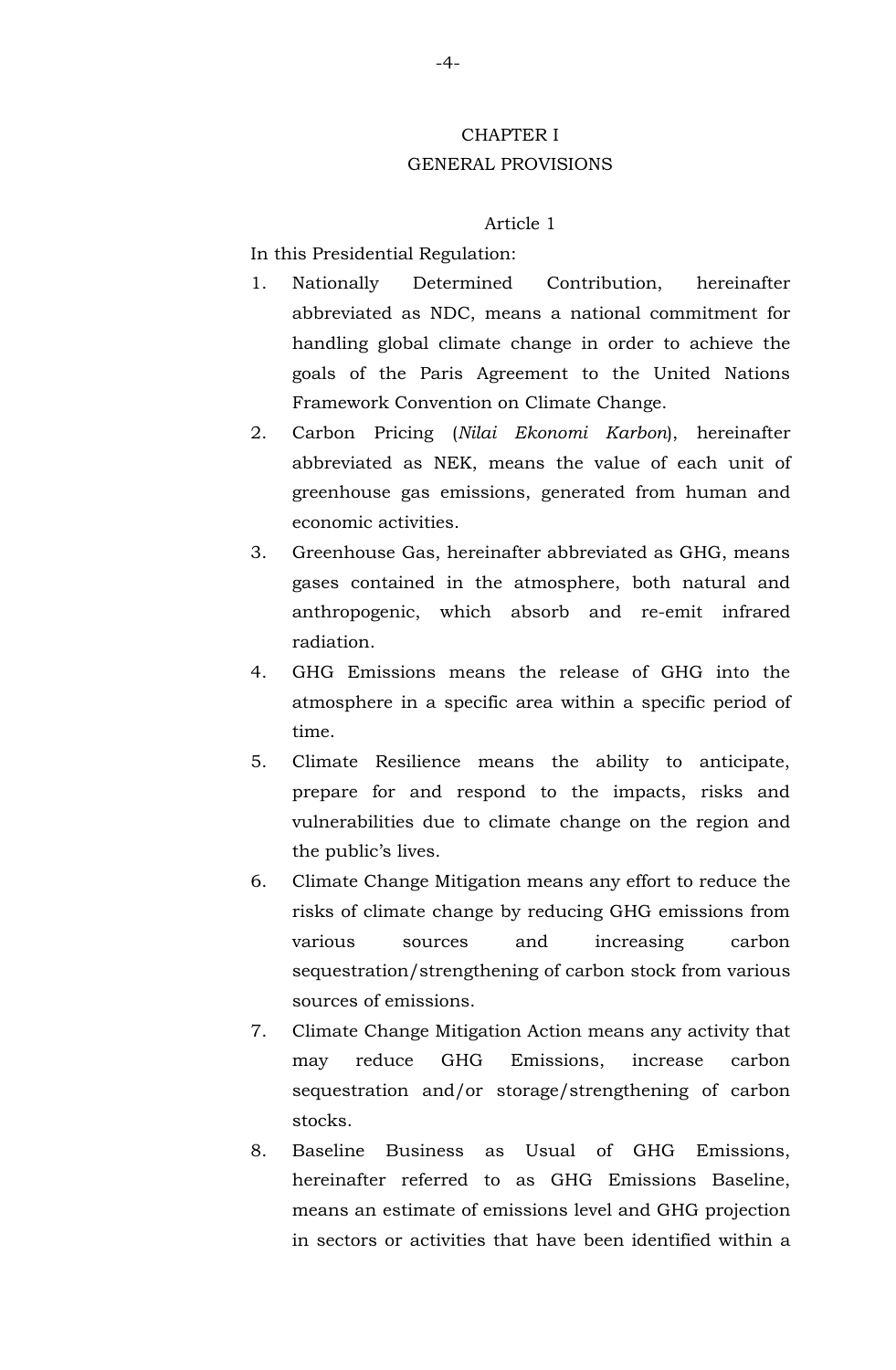predetermined time frame without policy intervention and/or mitigation technology.

- 9. Climate Change Adaptation means any effort to increase the adaptive capacity to climate change, including climate variability and extreme weather, so that the potential damages due to climate change is reduced, opportunities posed by climate change can be identified, and consequences arising from climate change can be solved.
- 10. Capacity of Climate Change Adaptation means the potency or ability of a system to conform to climate change, including climate variability and extreme climates, so that the potential damages can be reduced or prevented.
- 11. Climate Change Adaptation Action means any activity to conform to anticipate the real adverse effect to climate change, by developing anticipatory strategies and taking advantage of profitable opportunities.
- 12. Baseline Business as Usual of Climate Resilience hereinafter referred to as Climate Resilience Baseline means a projection of the potential impacts of climate change in an area of sector and activity that have been identified within a predetermined period of time without policy intervention and/or adaptation technology.
- 13. GHG Emissions Cap means the highest GHG Emission level determined in a certain period.
- 14. National Registry System for Climate Change (*Sistem Registri Nasional Pengendalian Perubahan Iklim*), hereinafter abbreviated as SRN PPI, means a web-based data and information management system on actions and resources for Climate Change Mitigation, Climate Change Adaptation, and NEK in Indonesia.
- 15. Carbon Unit means a proof of carbon ownership in the form of a certificate or allowance expressed in 1 (one) tonne of carbon dioxide as registered in SRN PPI.
- 16. GHG Emissions Level means the condition of GHG Emissions in a certain period of time which can be compared based on the results of GHG calculations using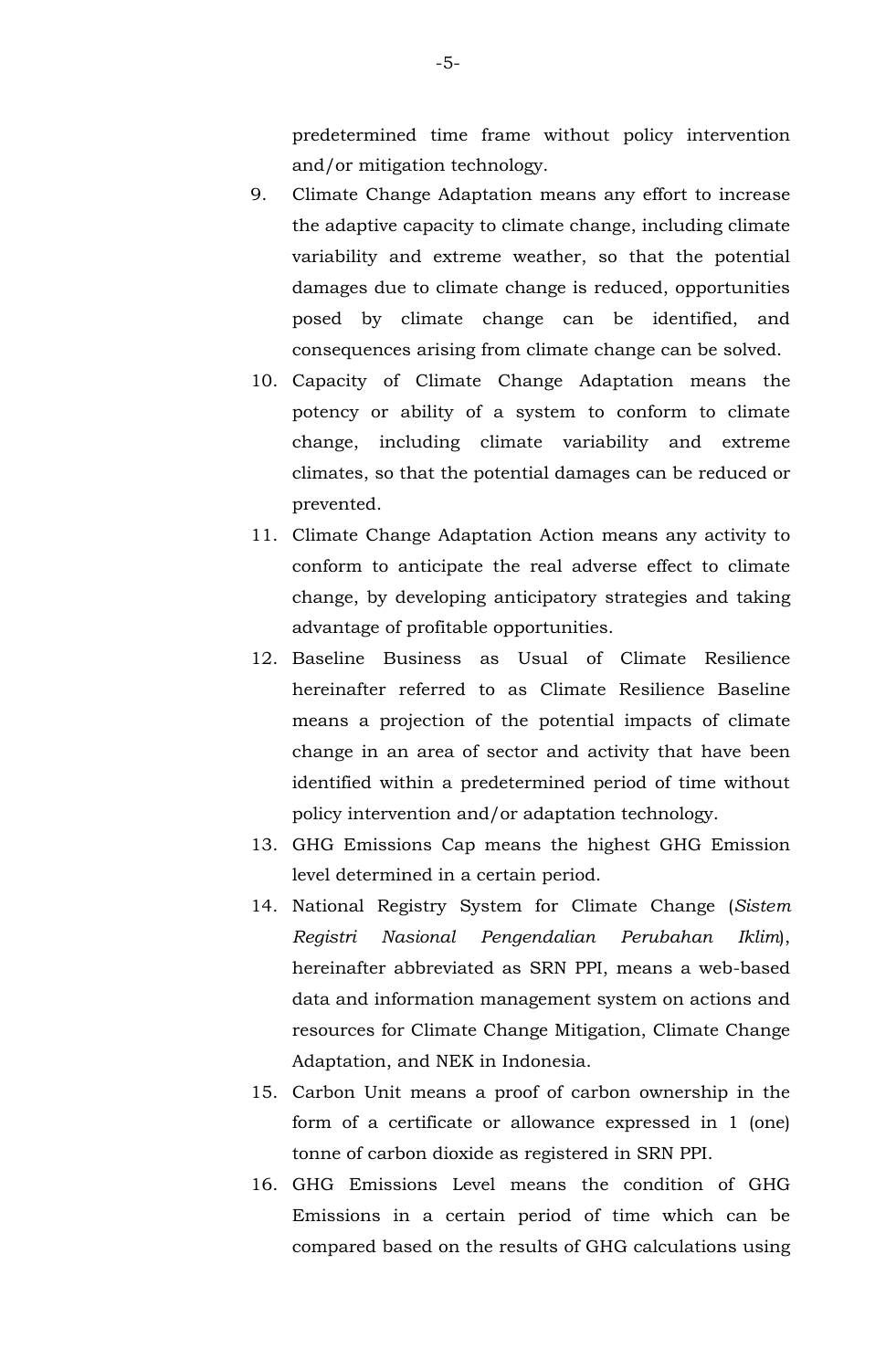consistent emission/absorption methods and factors to show the changes in trend of emission level from year to year.

- 17. Carbon Trading means a market-based mechanism to reduce GHG Emissions through Carbon Units trading.
- 18. Emissions Trading means a transaction mechanism among Business Actors whose emissions exceed the specified Emissions cap.
- 19. Balancing of GHG Emissions hereinafter referred to as GHG Emissions Offset means GHG Emissions reduction carried out by business and/or activity to compensate for emissions made elsewhere.
- 20. Result-Based Payment means an incentive or payment obtained from GHG emissions reduction achievement which is verified and/or certified and validated noncarbon benefits.
- 21. Measurement, Reporting, and Verification, hereinafter abbreviated as MRV, means an activity to ensure that data and/or information on mitigation and adaptation actions are valid and that they have been carried out in accordance with the established procedure and/or standard and their correctness is guaranteed.
- 22. Carbon Rights means the control of carbon by the state.
- 23. Carbon Exchange means a system that regulates the registry of carbon stocks, Carbon Trading, and the ownership status of Carbon Units.
- 24. Carbon Levy means state levies, both central and local governments, imposed on goods and/or services that potentially have and/or have carbon content; and/or businesses and/or activities that potentially have carbon emissions and/or emit carbon that may have an adverse impact on the environment and/or mitigation actions.
- 25. GHG Emissions Inventory means an activity to obtain data and information regarding the level, status, and trend of periodic changes in GHG emissions from various emission sources and its sequestration.
- 26. Climate Change Impact Inventory means an activity to obtain data and information regarding the level, status,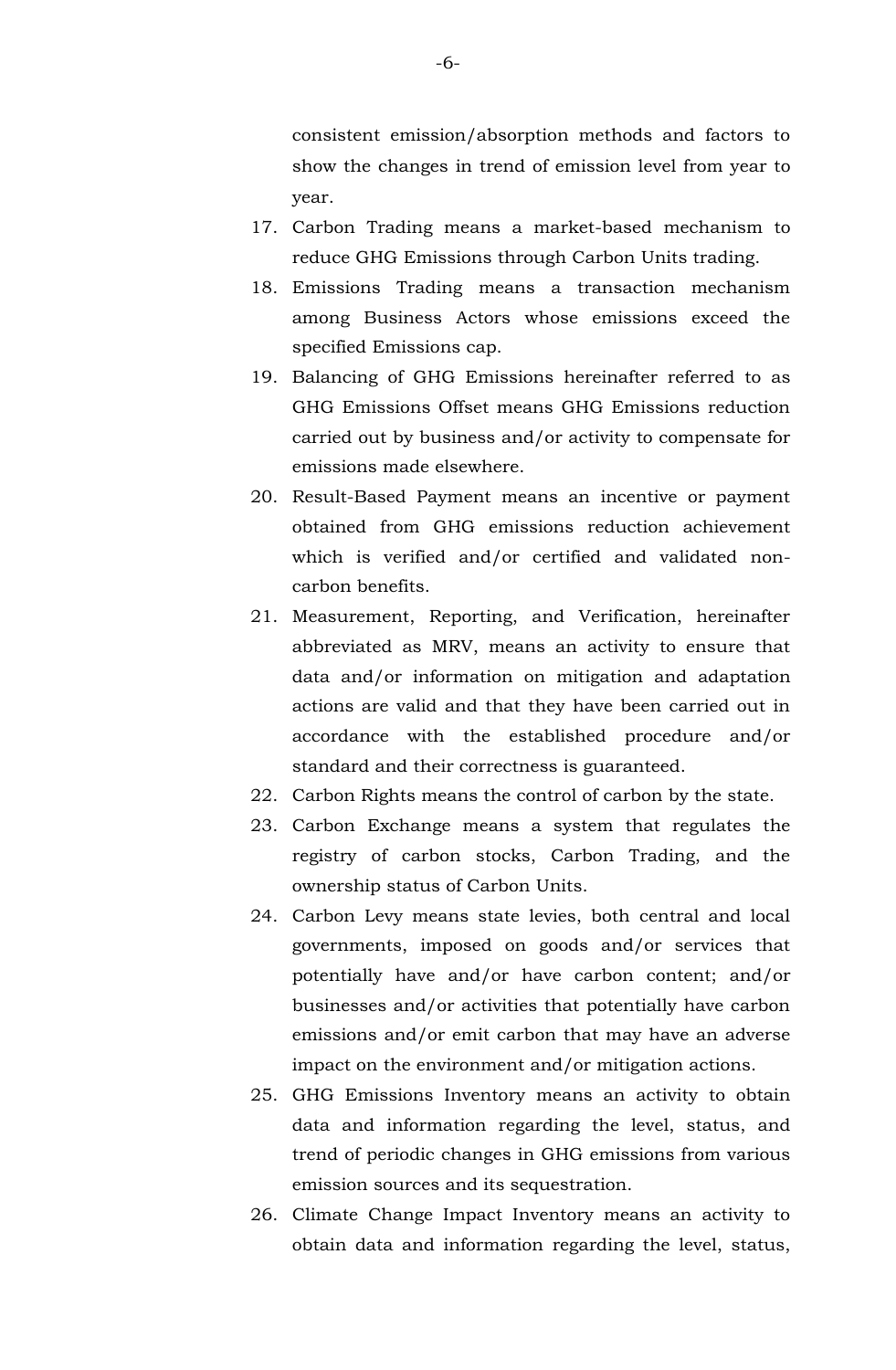and trends of climate change impacts on a regular basis from various contributing factors and Climate Change Adaptation Capacity.

- 27. Ecosystem means a system of environmental elements which constitutes a whole-comprehensive and mutually influential totality in forming the equilibrium, stability, and productivity of the environment.
- 28. GHG Sequestration means the absorption of GHG from the atmosphere, naturally or through the use of technology, in a certain area within a certain period of time.
- 29. Activity Data means the quantity of human activities or other activities that may emit and/or absorb the GHG.
- 30. GHG Emissions Factor means the amount of GHG emissions released into the atmosphere per unit of certain activity.
- 31. Certificate of GHG Emission Reduction means a proof of emission reduction by businesses and/or activities that have gone through MRV, and is recorded in the SRN PPI in the form of a registry number and/or code.
- 32. Sector means the NDC sector which has activities related to GHG Emissions, not referring to administrative definition or an institution that generally organizes or regulates activities.
- 33. Sub-Sector means a NDC sub-sector which has a subsector of activities related to GHG Emissions, not referring to administrative definition or an institution that largely organizes or regulates activities.
- 34. Minister means the minister administering government affairs in the field of environmental protection and management.
- 35. Business Actor means an individual or business entity that carries out business and/or activity in a certain field.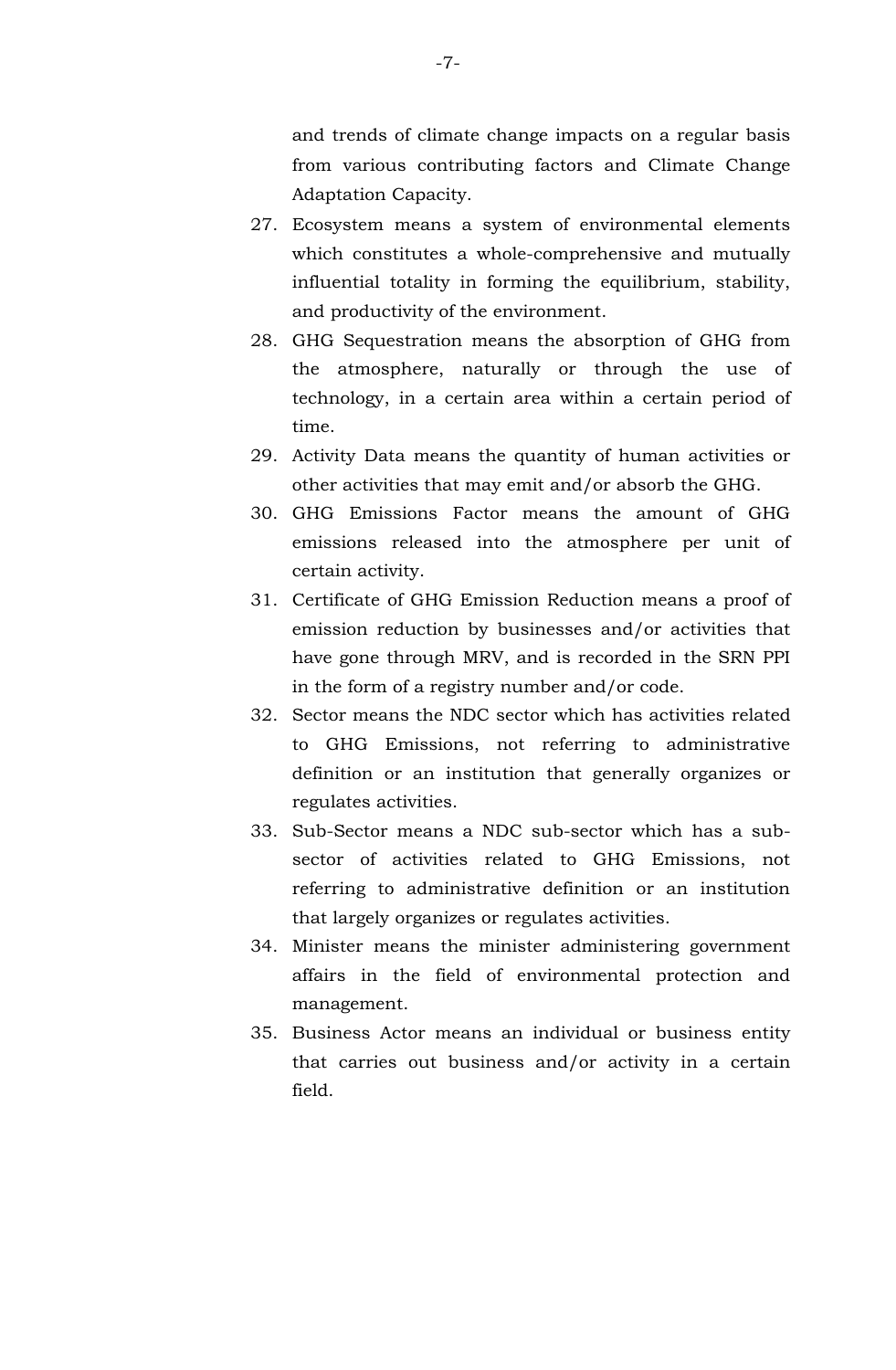## CHAPTER II PURPOSE, OBJECTIVE, AND SCOPES

#### Part One

#### Purpose and Objective

- (1) This Presidential Regulation is intended to serve as a basis for the implementation of NEK and to be a guideline on GHG Emissions Reduction through policies, measures, and activities to achieve NDC target and to control GHG Emissions in the national development.
- (2) The implementation of NEK as referred to in section (1) is carried out domestically and/or internationally without affecting the NDC target.
- (3) The NDC target as referred to in section (1) includes:
	- a. establishing policies and measures as well as implementation of activities in accordance with the Government's commitment to reduce GHG Emissions by 29% (twenty-nine percent) up to 41% (forty-one percent) in 2030 compared to the GHG Emissions Baseline; and
	- b. building national, regional, and community resilience to various risks of climate change conditions or Climate Resilience.
- (4) GHG Emissions Control is carried out through the implementation of policies in national, central, and local development as well as from, for, and by the Government, local government, Business Actor, and community.
- (5) Effort to achieve the NDC target as referred to in section (1) is carried out towards low GHG Emissions and climate-resilient development in 2050.
- (6) NDC target as referred to in section (3) is adjusted to NDC review, for at least once in 5 (five) years.
- (7) NDC target as referred to in section (3) and GHG Emissions control as referred to in section (4) are carried out in an integrated and simultaneous manner.
- (8) The NDC target as referred to in section (3) is stated in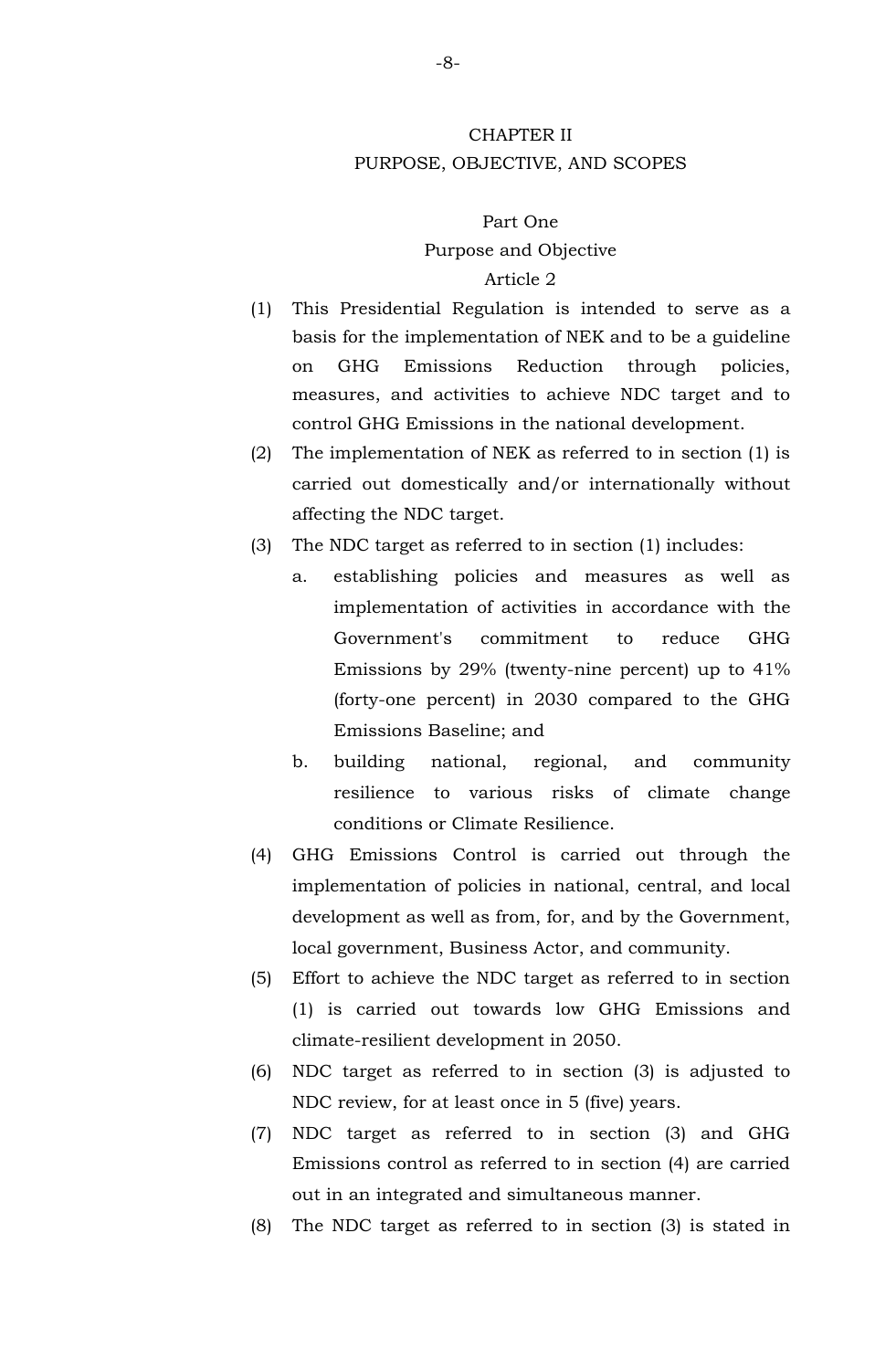the NDC document which is prepared and determined by the Minister and submitted to the United Nations Framework Convention on Climate Change.

- (1) This Presidential Regulation is aimed to regulate GHG Emissions reduction, Climate Resilience enhancement, and NEK in order to achieve NDC target as referred to in Article 2 section (3) based on GHG Emissions Baseline in 2030 in the amount of 2,869 (two thousand eight hundred and sixty-nine) million tonnes of CO2e and Climate Resilience Baseline and Climate Resilience target.
- (2) GHG Emissions Reduction by 29% (twenty-nine percent) as referred to in Article 2 section (3) point a is GHG Emissions reduction target unconditionally in the amount of 834 (eight hundred and thirty-four) million tonnes of CO2e.
- (3) GHG Emissions Reduction up to 41% (forty-one percent) as referred to in Article 2 section (3) point a is GHG Emissions reduction target up to 1,185 (one thousand one hundred and eighty-five) million tonnes of CO2e, subject to the availability of international cooperation.
- (4) GHG Emissions Reduction as referred to in section (2) and section (3) is mainly supported by GHG Emissions control in the forestry Sector to become carbon storage/reinforcement in 2030 applying Indonesia Forest and Other Land Use Net Sink 2030 approach.
- (5) GHG Emissions Baseline and GHG Emissions reduction target in the NDC as referred to in section (1) to section (4) including the result of GHG Emissions reduction achievement, serve as the basis of GHG Emissions control in national and local development.(6) Climate Resilience Baseline and Climate Resiliency target as referred to in section (1) including the results of Climate Resilience increase, serve as the basis of Climate Resilience enhancement in national and local development.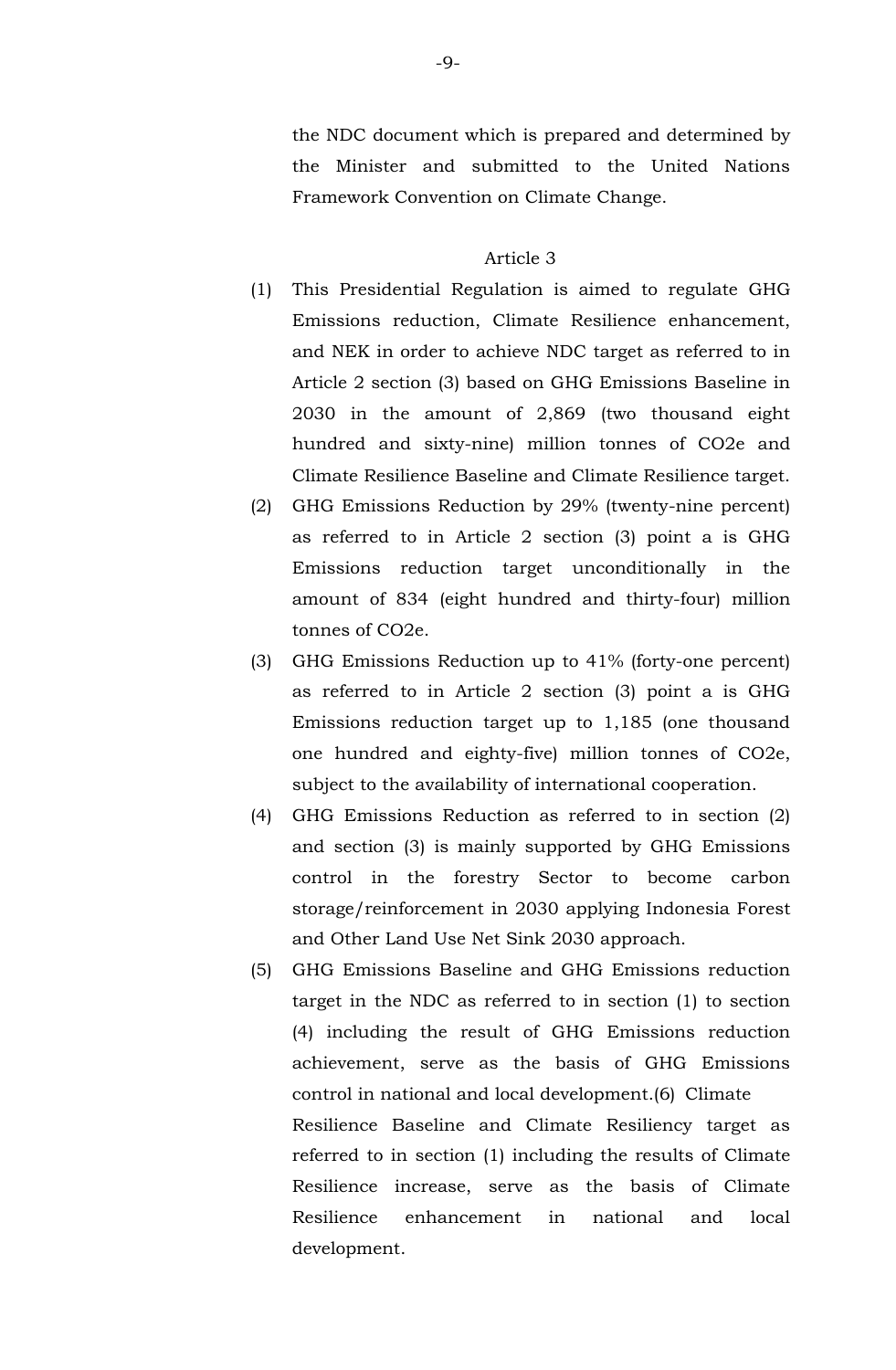Part Two Scopes

#### Article 4

Scopes of this Presidential Regulation include:

- a. efforts to achieve the NDC target;
- b. procedure for NEK implementation;
- c. transparency framework;
- d. monitoring and evaluation;
- e. capacity building and finance; and
- f. steering committee.

#### CHAPTER III

## EFFORTS TO ACHIEVE NATIONALLY DETERMINED CONTRIBUTION TARGET

## Part One

## General

- (1) The implementation of efforts to achieve NDC target is carried out through performing:
	- a. Climate Change Mitigation; and
	- b. Climate Change Adaptation.
- (2) The implementation of efforts to achieve NDC target as referred to in section (1) is based on NDC implementation strategy, which is the direction of NDC implementation.
- (3) NDC implementation strategy as referred to in section (2) include:
	- a. development of ownership and commitment;
	- b. capacity development;
	- c. creating enabling conditions;
	- d. formulation of framework and communication network;
	- e. one-data policy of GHG Emissions and climate resilience;
	- f. formulation of policies, plans, and programs;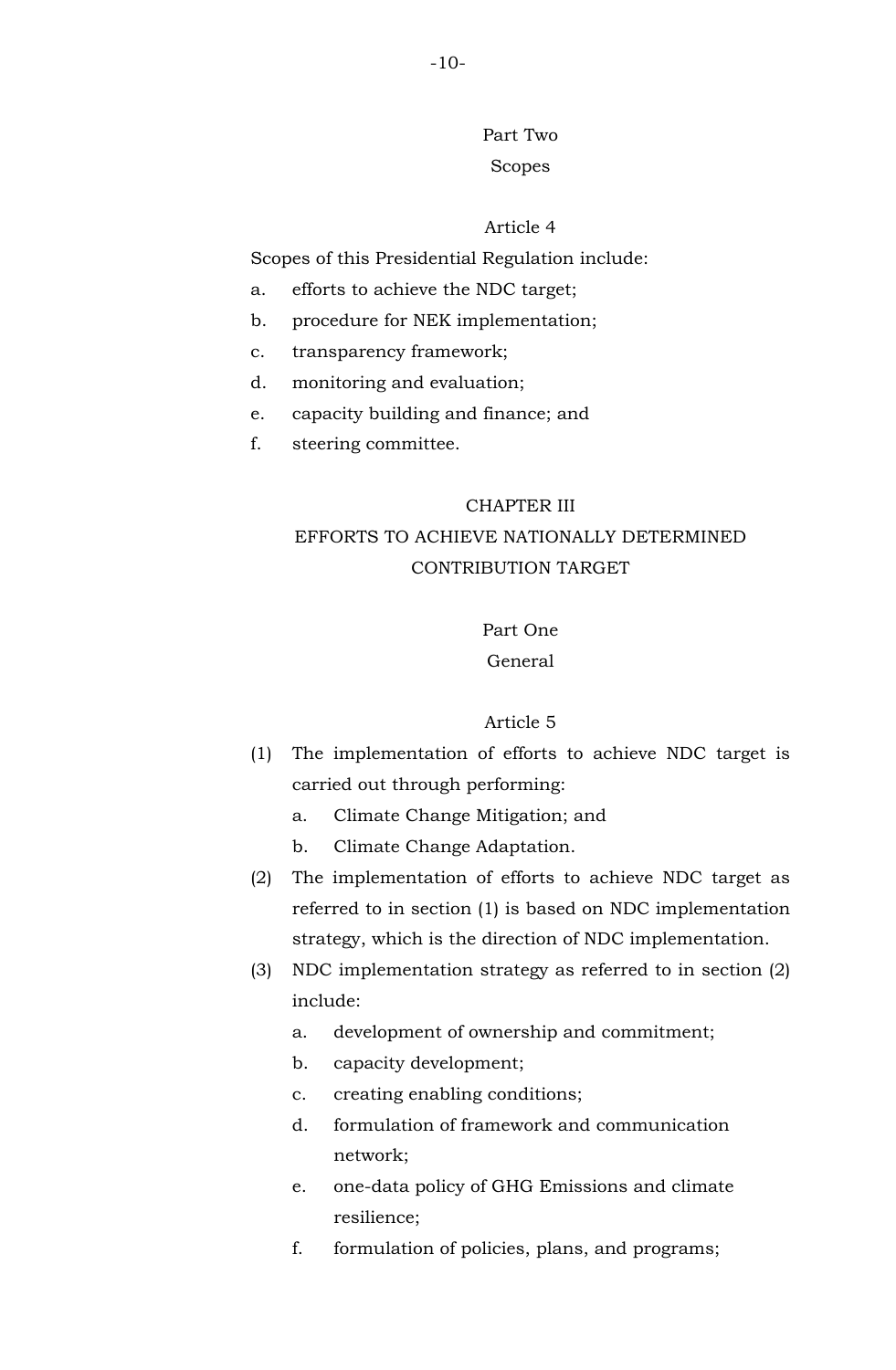- g. formulation of guidelines on NDC implementation;
- h. NDC implementation; and
- i. monitoring and review of NDC.
- (4) The implementation of efforts to achieve NDC target as referred to in section (1) is specified in a roadmap that at least consists of:
	- a. details of Baseline;
	- b. details of target;
	- c. mitigation scenario;
	- d. adaptation scenario;
	- e. governance;
	- f. funding needs;
	- g. technology; and
	- h. capacity building.
- (5) Provisions regarding the formulation of the NDC implementation strategy as referred to in section (3) and the NDC roadmap as referred to in section (4) are regulated in a Ministerial Regulation.

Part Two Climate Change Mitigation

> Paragraph 1 General

- (1) The implementation of efforts to achieve NDC target through performing Climate Change Mitigation as referred to in Article 5 section (1) point a is conducted by:
	- a. planning of Climate Change Mitigation Action;
	- b. implementation of Climate Change Mitigation Action; and
	- c. monitoring and evaluation of Climate Change Mitigation Action.
- (2) The implementation of Climate Change Mitigation is carried out by: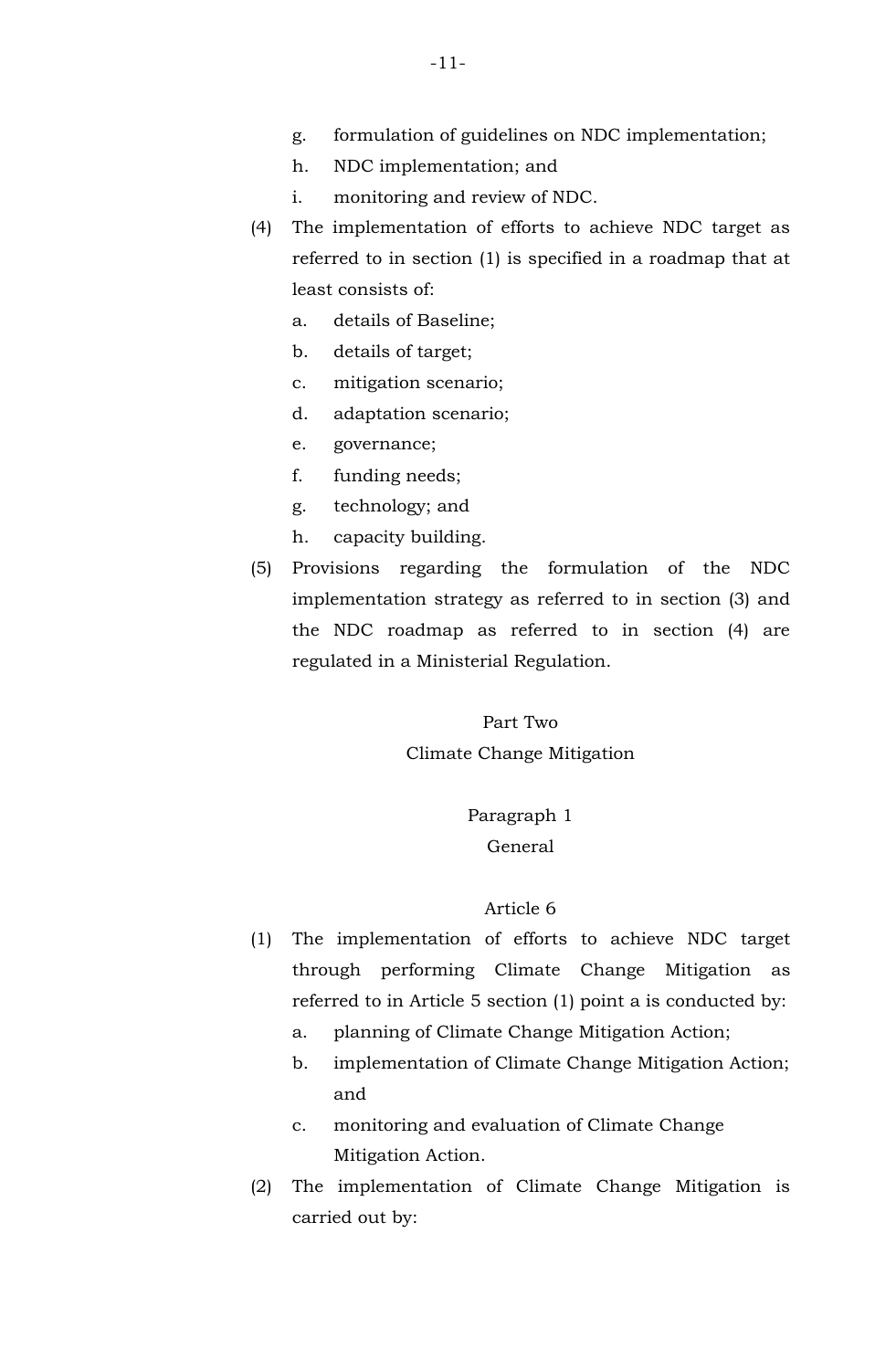- a. ministries/institutions;
- b. local governments;
- c. Business Actors; and
- d. public.
- (3) The implementation of Climate Change Mitigation is coordinated by the Minister.

- (1) The implementation of Climate Change Mitigation as referred to in Article 6 is carried out in Sectors and Sub-Sectors.
- (2) Sectors as referred to in section (1) consist of:
	- a. energy;
	- b. waste;
	- c. industrial process and product use;
	- d. agriculture;
	- e. forestry; and/or
	- f. other Sectors in accordance with the development of science and technology.
- (3) The Sub-Sectors as referred to in section (1) consist of:
	- a. power plant;
	- b. transportation;
	- c. construction;
	- d. waste;
	- e. waste water;
	- f. solid waste;
	- g. industry;
	- h. rice field;
	- i. livestock;
	- j. plantations;
	- k. forestry;
	- l. peat and mangrove management; and/or
	- m. other Sub-Sectors in accordance with the development of science and technology.
- (4) Other Sectors as referred to in section (2) point f and other Sub-Sectors as referred to in section (3) point m, are determined by the Minister after coordinating with related ministers.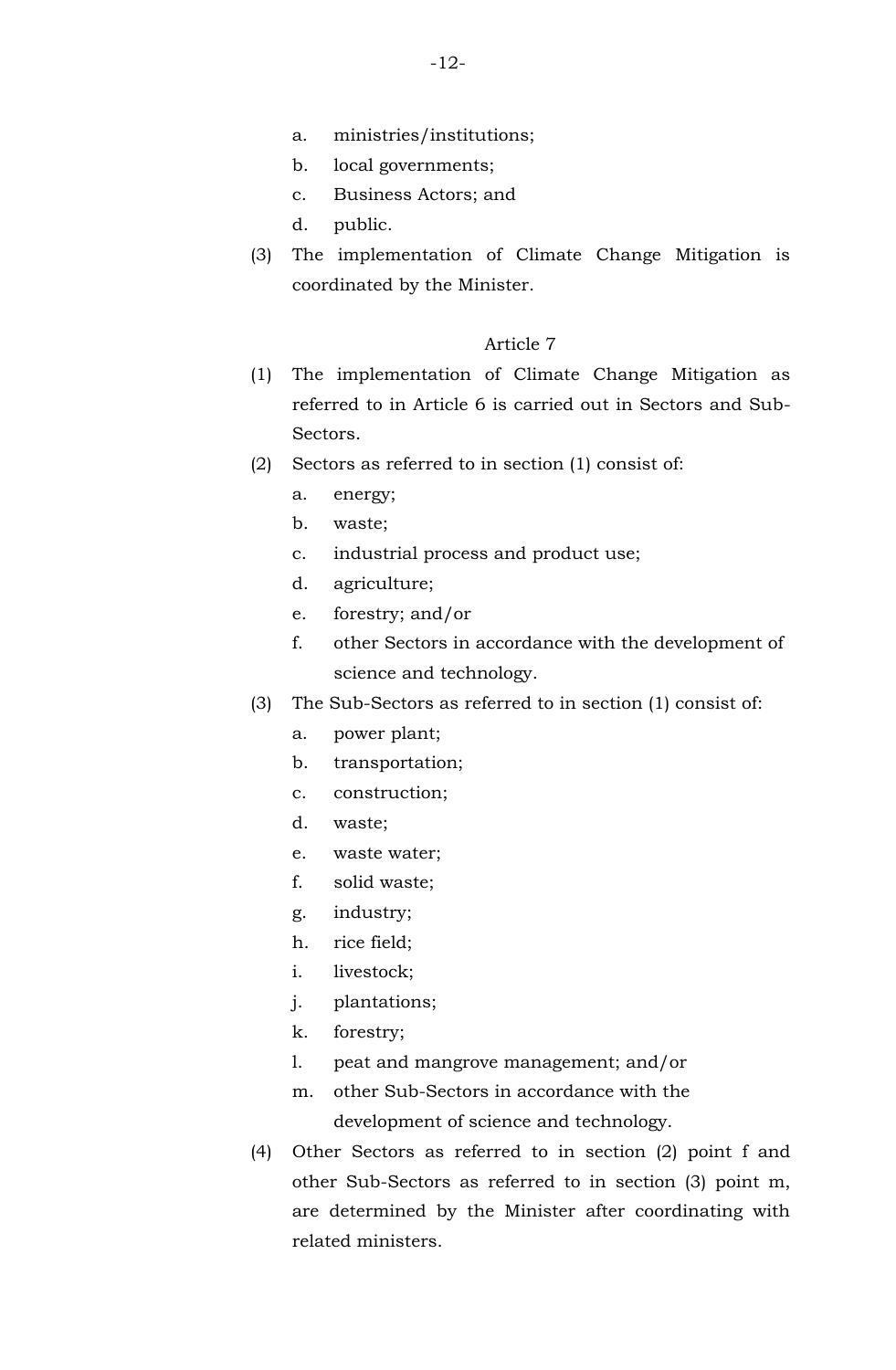- (1) Climate Change Mitigation in other Sectors for marine or blue carbon Sector is implemented by the ministry administering government affairs in the field of marine and fisheries.
- (2) Policy on marine or blue carbon Sector as referred to in section (1) is implemented in accordance with the development of science and technology and may be considered as Climate Change Mitigation Action in other Sectors for marine or blue carbon Sector in order to achieve the NDC target.

#### Paragraph 2

Climate Change Mitigation Action Plan

## Article 9

Climate Change Mitigation Action Plan as referred to in Article 6 section (1) point a, is carried out through stages of:

- a. Inventory of GHG Emissions;
- b. formulation and determination of GHG Emissions Baseline;
- c. formulation and determination of Climate Change Mitigation target; and
- d. formulation and determination of Climate Change Mitigation Action plan.

- (1) The GHG Emissions Inventory as referred to in Article 9 point a, is carried out by:
	- a. monitoring;
	- b. collecting; and
	- c. calculating.
- (2) The monitoring as referred to in section (1) point a, is carried out to identify:
	- a. the result of GHG Emissions inventory in the previous year;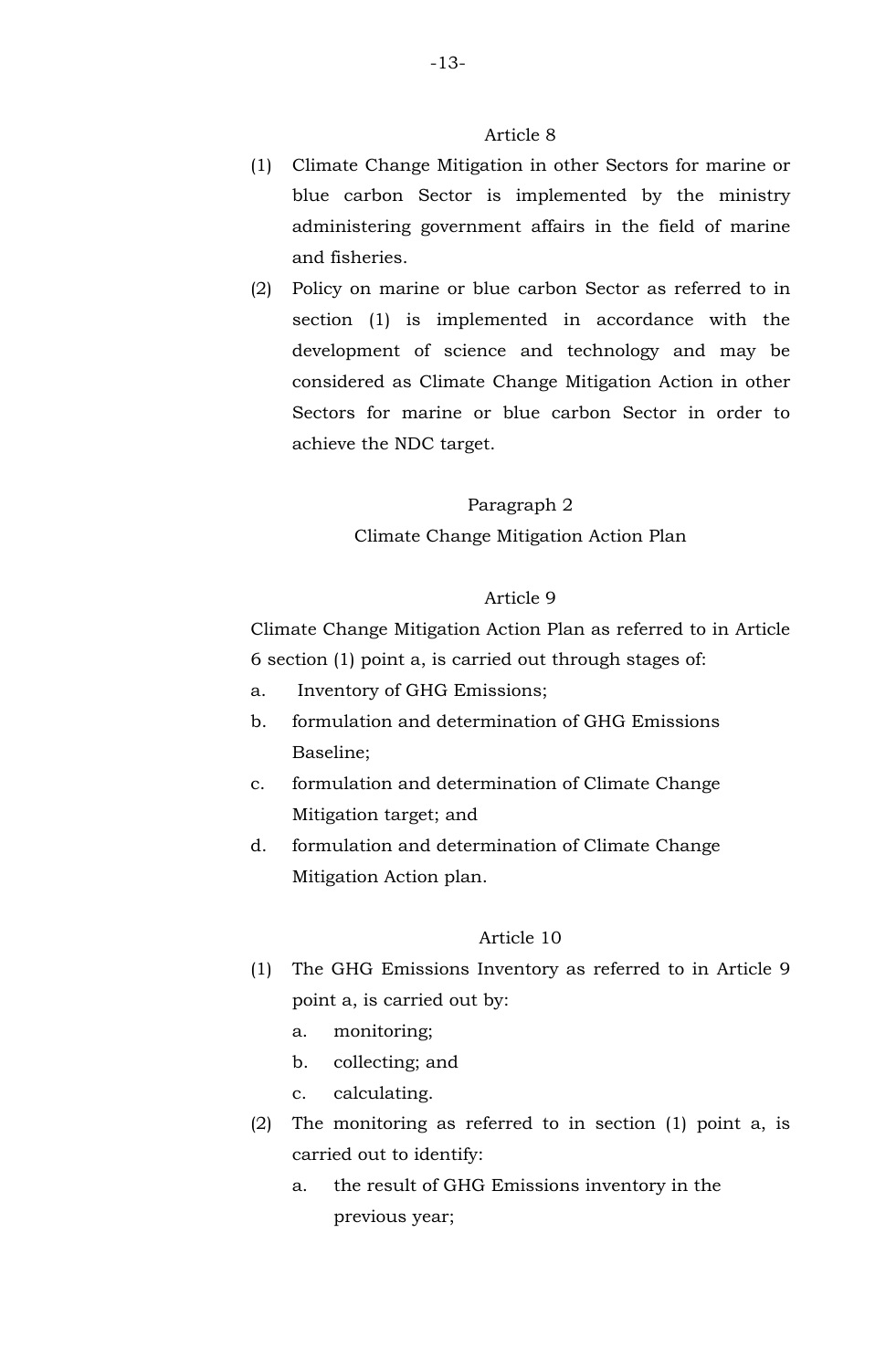- b. the data of GHG Emissions activity source and/or GHG sequestration including carbon stock; and
- c. GHG Emissions factor and GHG sequestration factor including carbon stock.
- (3) The collecting as referred to in section (1) point b is carried out to obtain:
	- a. the data of GHG Emissions activity source and/or GHG sequestration including carbon; and
	- b. GHG Emissions factors and/or GHG sequestration, including carbon stock.
- (4) The calculating as referred to in section (1) point c covers:
	- a. calculation of GHG Emissions and/or GHG sequestration, including carbon stock;
	- b. analysis of the uncertainty to assess the accuracy level of the estimate of emission;
	- c. analysis of key category, which includes the source of GHG Emissions/primary sink; and
	- d. quality control and assurance.
- (5) Calculation of GHG Emissions and/or GHG sequestration including carbon stock is the result of multiplication of activity data and GHG Emissions Factor.
- (6) Calculation of GHG Emissions and/or GHG sequestration including carbon stock is carried out based on the guideline provided by Intergovernmental Panel on Climate Change (IPCC) by using accurate calculation of activity data and GHG Emissions Factor in accordance with the availability of data and the development of science and technology.
- (7) Types of GHG Emissions are a compound of:
	- a. carbon dioxide (CO2);
	- b. methane (CH4);
	- c. dinitro oxide (N2O);
	- d. hydrofluorocarbons (HFCs);
	- e. perfluorocarbons (PFCs); and
	- f. sulphur hexafluoride (SF6).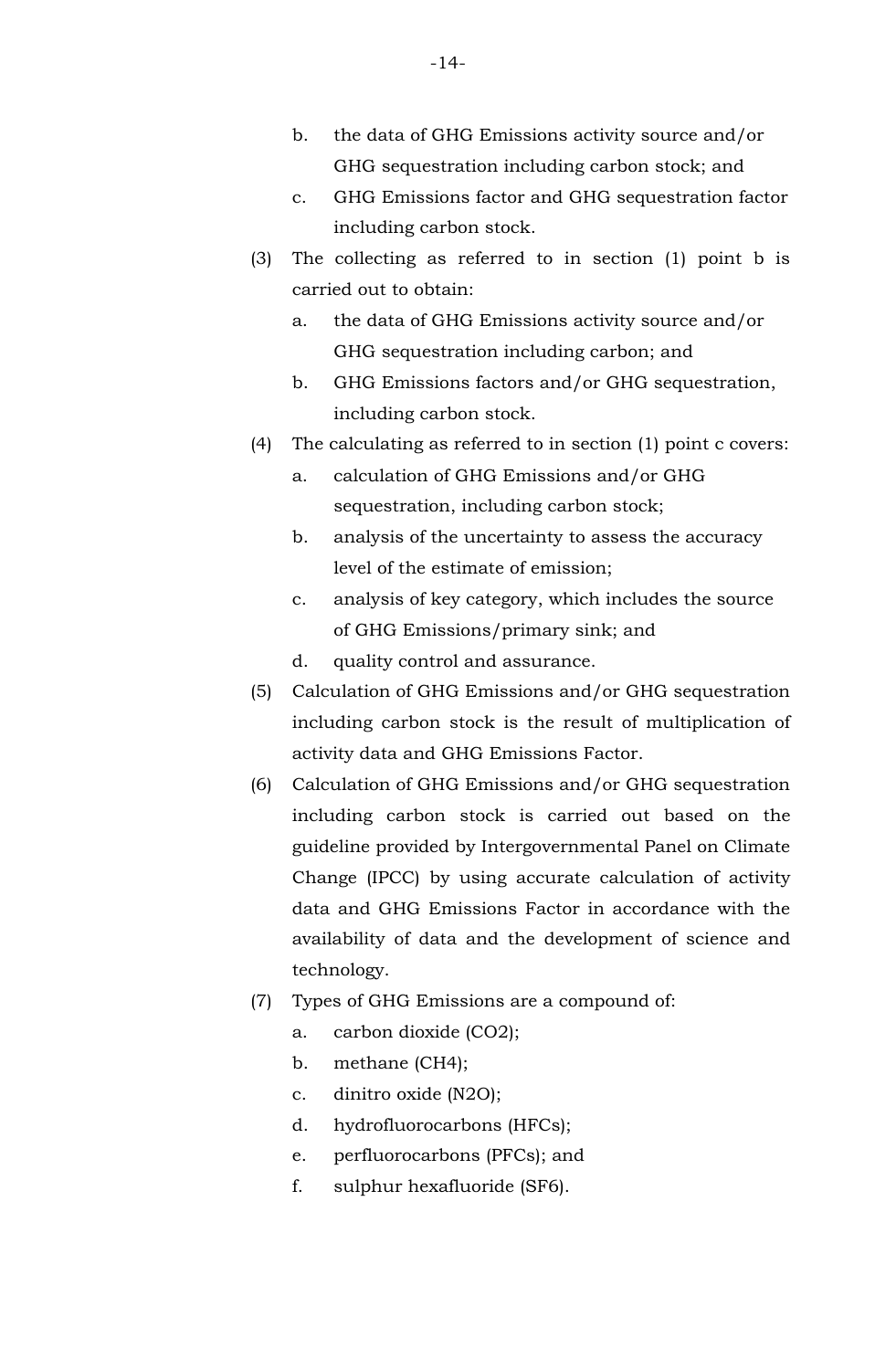- (1) GHG Emissions Sources carried out in the GHG Emissions Inventory consist of:
	- a. procurement and use of energy;
	- b. industrial processes and product use;
	- c. agriculture;
	- d. forestry, peatland, and other land uses;
	- e. waste management; and
	- f. other GHG emissions sources according to the development of science and technology.
- (2) The inventory of GHG Emissions is conducted by:
	- a. Minister, for national GHG Emissions Inventory;
	- b. related ministers according to their authority, for the Sector GHG Emissions Inventory;
	- c. governors, for provincial GHG Emissions Inventory;
	- d. regents/mayors, for regency/municipality GHG Emissions Inventory; and
	- e. Business Actors in their area of business and/or activity, for the company's GHG Emissions Inventory.
- (3) The GHG Emissions Inventory in the area business and/or activity carried out by Business Actor as referred to in section (2) point e includes:
	- a. activity that has the potential as GHG Emissions sources; and
	- b. those in the NDC Sector and/or NDC Sub-Sector in the GHG Emissions reduction target.
- (4) The Minister determines other GHG Emissions sources as referred to in section (1) point f based on the proposal from the related ministers.

### Article 12

The results of the GHG Emissions inventory are reported annually with the following mechanism:

a. Business Actors submit the report to the regents/mayors, governors, or relevant ministers in accordance with the allowance obtained not later than March;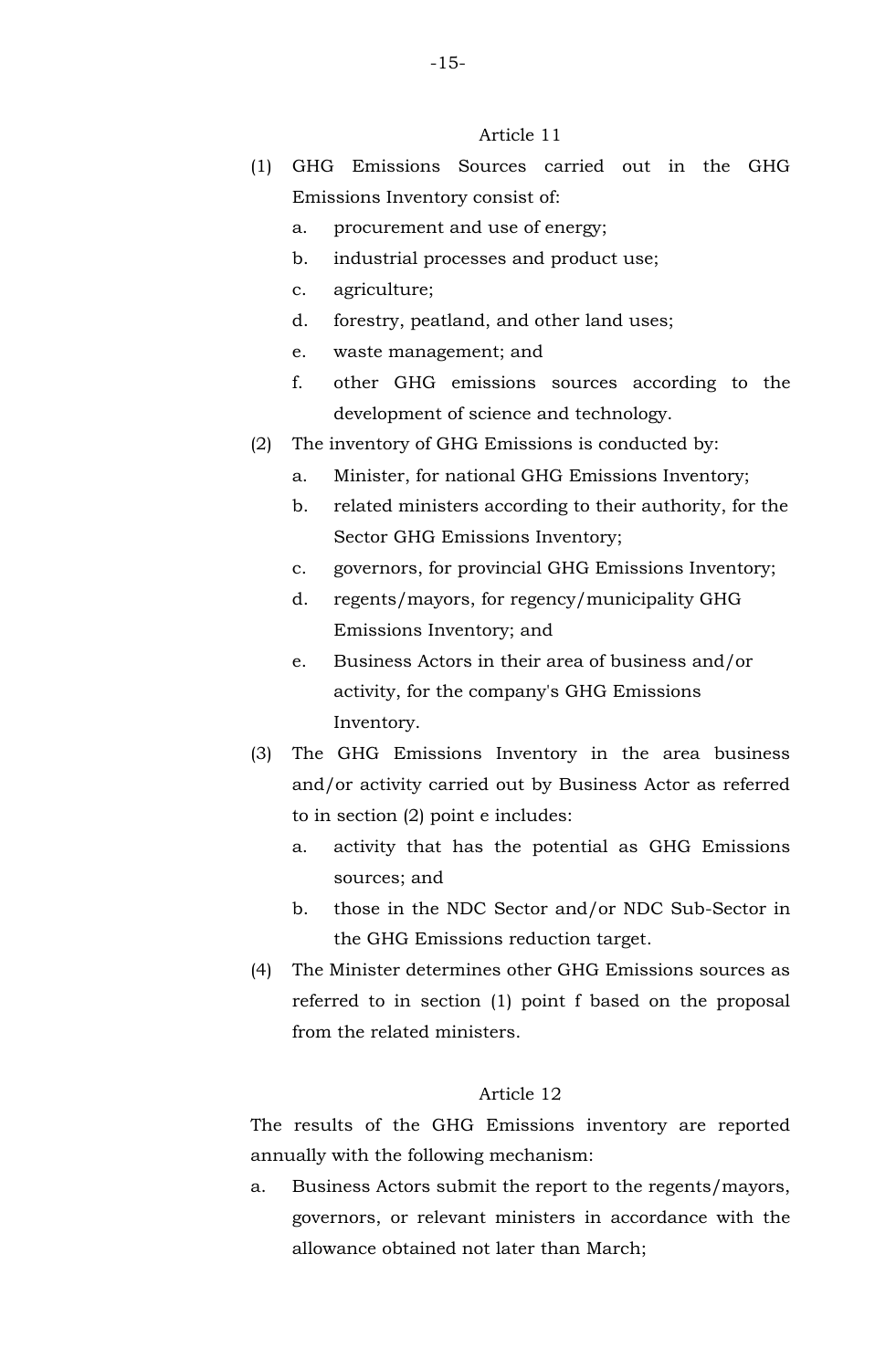- b. regents/mayors submit the report on the results of the GHG Emissions Inventory to the Governor through a web-based application not later than March;
- c. governors submit the report on the results of the GHG Emissions Inventory to the Minister through a web-based application not later than June; and
- d. related ministers submit the report on the results of the GHG Inventory to the Minister through a web-based application not later than June.

- (1) The preparation of GHG Emission Baseline as referred to in Article 9 point b is conducted based on:
	- a. the result of the annual report of GHG Emissions Inventory as referred to in Article 12;
	- b. historical data on GHG Emissions over a certain period of time;
	- c. scientific database related to the available GHG Emissions; and
	- d. economic and social aspects.
- (2) The preparation of GHG Emissions Baseline is carried out within the scope of:
	- a. nation;
	- b. Sector; and
	- c. province.

- (1) The preparation of the national GHG Emissions Baseline is coordinated by the Minister and minister coordinating government affairs in the field of maritime and investment by involving the related ministers.
- (2) The national GHG Emissions Baseline contains the Sector GHG Emissions Baseline and the total GHG Emissions Baseline of all Sectors.
- (3) The result of the preparation of the national GHG Emissions Baseline is determined by the Minister and stated in the NDC document.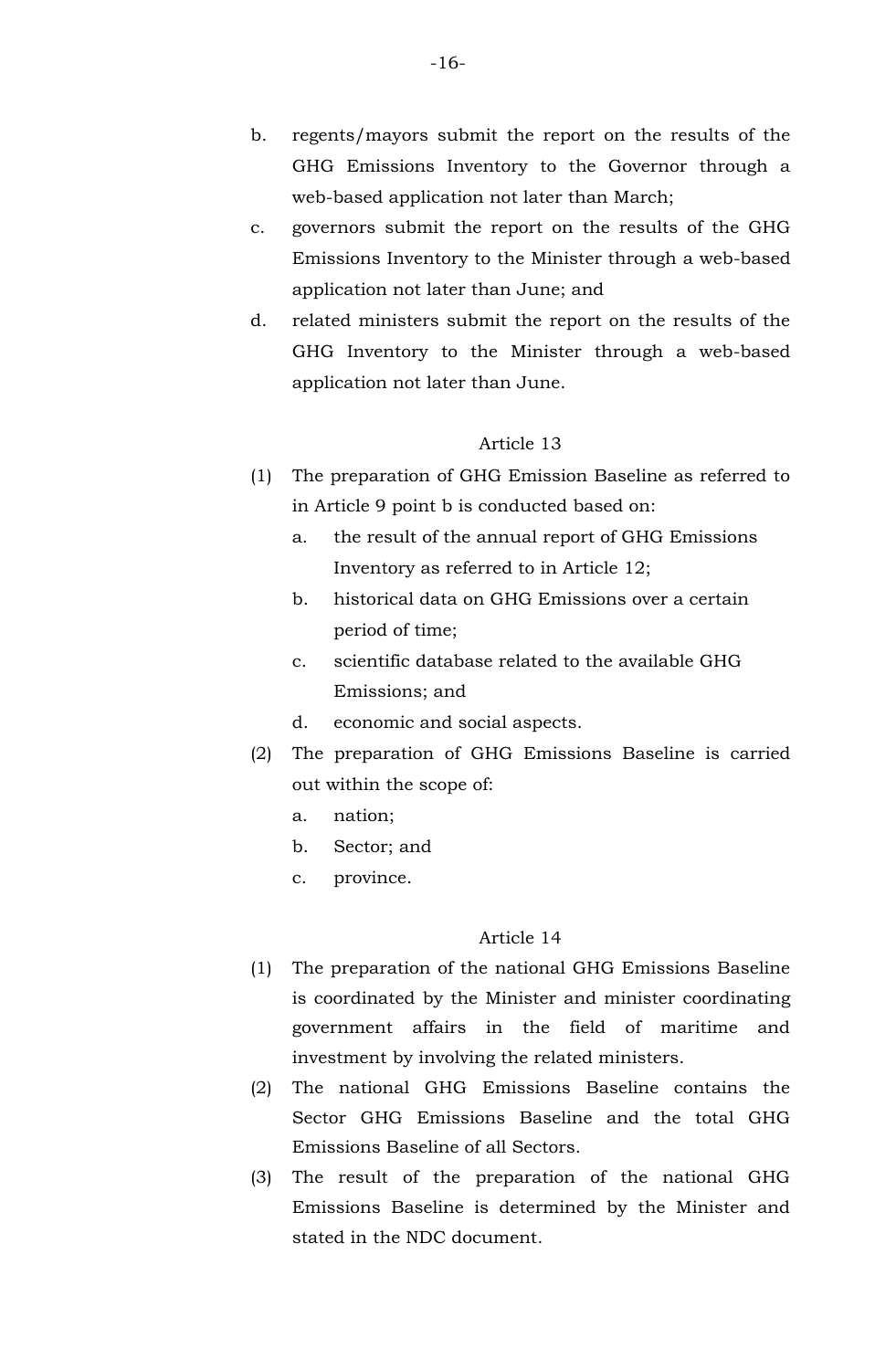- (4) The national GHG Emissions Baseline determined by the Minister is used as the basis for:
	- a. determination of national Climate Change Mitigation targets;
	- b. calculation of the amount of GHG Emissions reduction from the national Climate Change Mitigation Action;
	- c. calculation of the achievement of the Climate Change Mitigation targets; and
	- d. reference of national development planning.

- (1) The Preparation of Sector GHG Emissions Baseline is carried out by referring to:
	- a. National GHG Emissions Baseline;
	- b. periodic data on the Sector GHG Emissions inventory within a certain period of time;
	- c. National Medium Term Development Plan (*Rencana Pembangunan Jangka Menengah Nasional*, RPJMN); and
	- d. economic and social aspects.
- (2) The Sector GHG Emissions Baseline contains the Sub-Sector GHG Emissions Baseline and the total GHG Emissions Baseline of all Sub-Sectors.
- (3) The preparation of Sector GHG Emissions Baseline is conducted by the related ministers according to their authority with the following provisions:
	- a. Sub-Sectors of power generation, transportation, building, and industry, is coordinated by the minister administering government affairs in the field of energy and mineral resources;
	- b. Sub-Sectors of waste, liquid waste, and solid waste, is coordinated by the minister administering government affairs in the field of environmental protection and management;
	- c. Sub-Sector of rice fields, livestock and plantations, is coordinated by the minister administering government affairs in the field of agriculture; and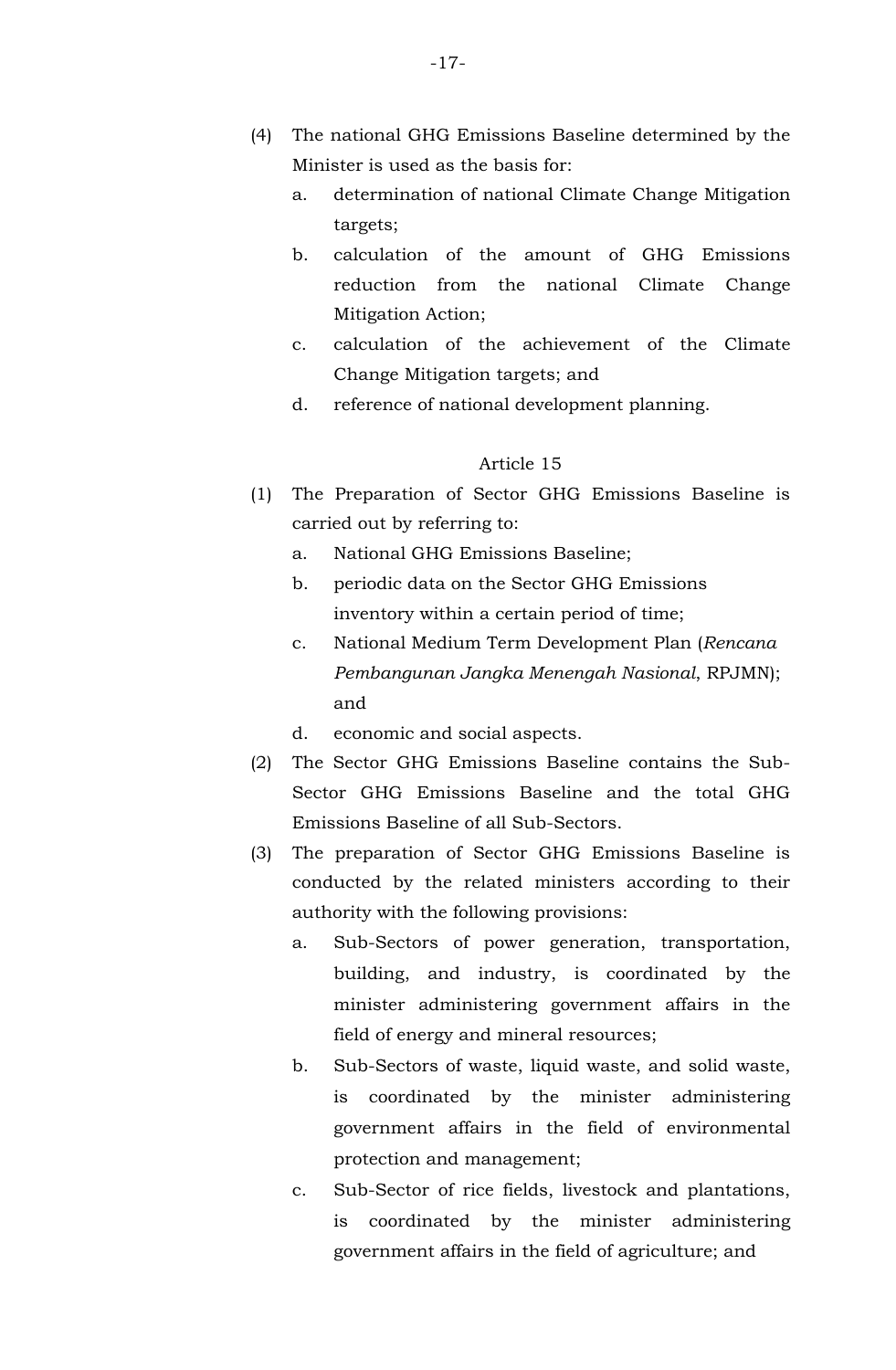- d. Sub-sector of forestry, peat and mangrove management is coordinated by the minister administering government affairs in the field of forestry.
- (4) Preparation of Sector GHG Emissions Baseline is coordinated by the Minister and the minister coordinating government affairs in the field of maritime and investment by involving the related minister.
- (5) The results of the preparation of the Sector GHG Emissions Baseline are stipulated by the Minister.
- (6) The Sector GHG Emissions Baseline that has been stipulated by the Minister is used as the basis for:
	- a. determination of Sector Climate Change Mitigation target;
	- b. calculation of the amount of the GHG Emissions reduction from the Sector Climate Change Mitigation Action;
	- c. calculation of the achievement of the Sector Climate Change Mitigation target; and
	- d. reference for development planning at the Sector level.

- (1) Preparation of the provincial GHG Emissions Baseline carried out in accordance with the guidelines of the preparation of the provincial GHG Emission Baseline stipulated by the Minister.
- (2) In addition to the guidelines of preparation of the provincial GHG Emissions Baseline as referred to in section (1), the preparation of the provincial GHG Emissions Baseline is carried out by referring to:
	- a. National GHG Emissions Baseline;
	- b. provincial and regency/municipality GHG Emissions Inventory results;
	- c. GHG Emissions series data within a certain period of time;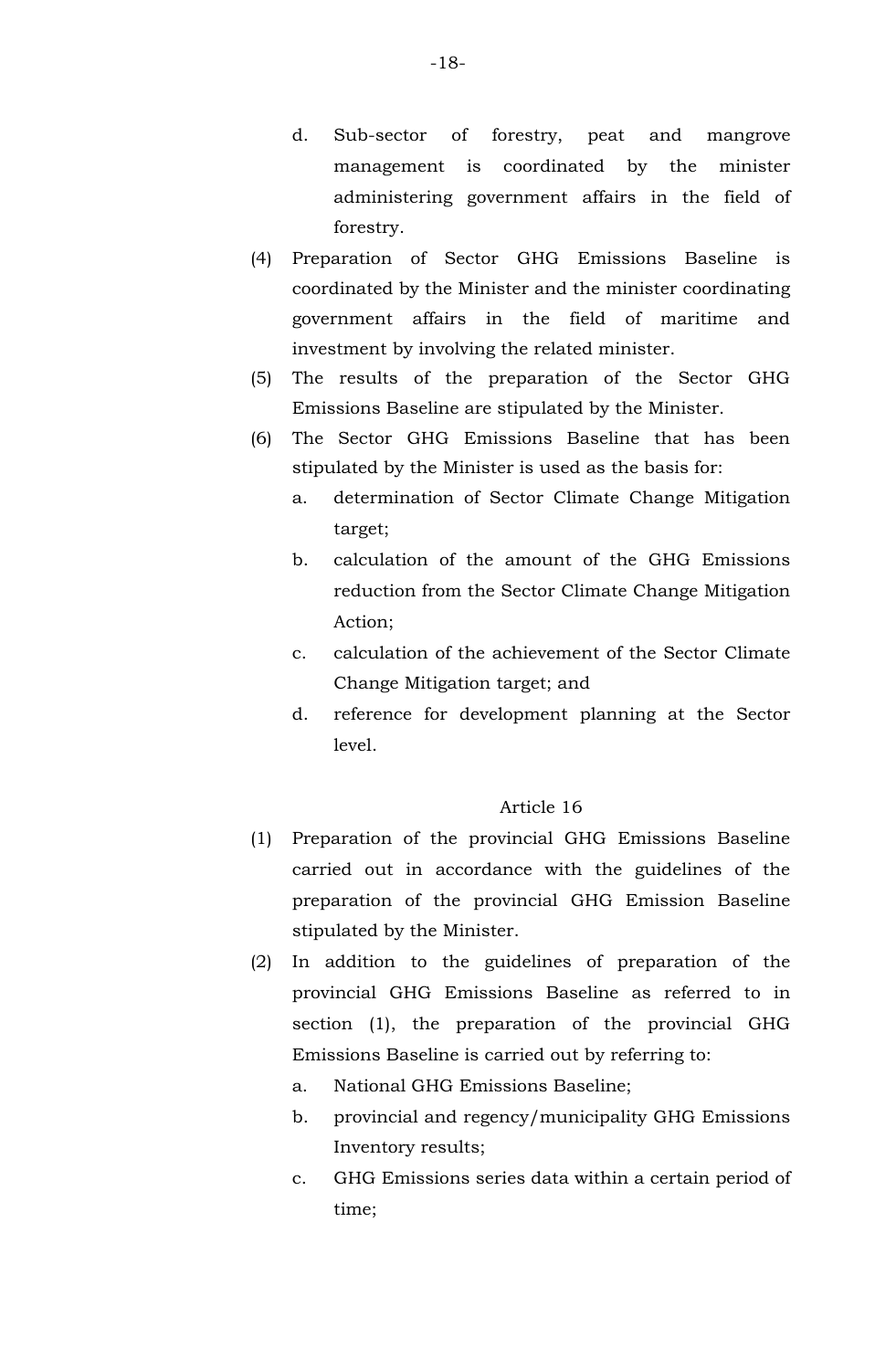- d. Regional Medium-Term Development Plan (RPJMD); and
- e. economic and social aspects.
- (3) The preparation of provincial GHG Emissions, other than those as referred to in section (2), also refers to the Sector GHG Emissions Baseline as long as it has been determined by the Minister.
- (4) The governor is obligated to formulate the provincial GHG Emissions Baseline no later than 3 (three) months after the national GHG Emissions Baseline is established.
- (5) Minister and the minister administering government home affairs discuss the results of the preparation of the provincial GHG Emissions Baseline by involving the minister coordinating government affairs in the field of maritime and investment, related ministers, and governors.
- (6) The result of the discussion on the preparation of the provincial GHG Emissions Baseline as referred to in section (5) is determined by the governor and reported to the Minister.
- (7) Provincial GHG Emissions Baseline determined by the governor is used as the basis for:
	- a. determination of provincial Climate Change Mitigation target;
	- b. calculation of the amount of GHG Emissions reduction from the provincial Climate Change Mitigation Action;
	- c. calculation of the achievement of provincial Climate Change Mitigation target; and
	- d. reference to provincial development planning.

- (1) The National and/or Sector GHG Emissions Baselines determined by the Minister can be revised in the event of:
	- a. changes in the national development policies related to climate change;
	- b. addition of the new data of activity;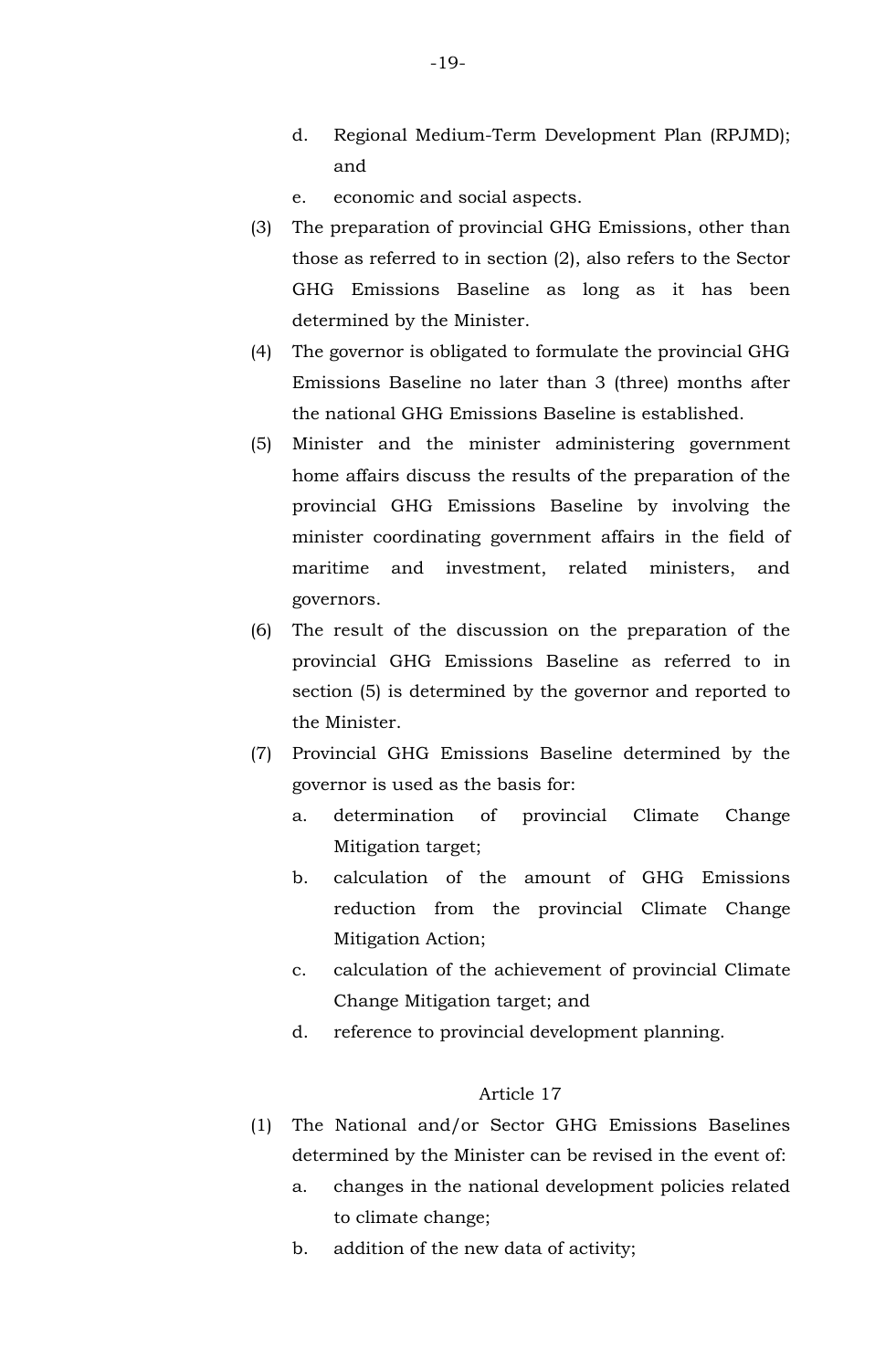- c. changes in GHG Emissions Factor; and/or
- d. changes in methodological in the data activity and/or GHG Emissions Factor that have a significant influence to the calculation of GHG Emissions.
- (2) The revision to the national and/or Sector GHG Emissions Baseline is carried out through the stages:
	- a. minister related to the Sector submits the proposed revision to the national and/or Sector GHG Emissions Baseline to the Minister and its copy to the minister coordinating government affairs in the field of maritime and investment;
	- b. based on the proposed revision as referred to in point a, the Minister and the minister coordinating government affairs in the field of maritime and investment coordinate discussions on it with the related ministers; and
	- c. in the event that the proposed revision to the national and/or Sector GHG Emissions Baseline is approved, the Minister determines the revision to the national and/or Sector GHG Emissions Baseline.

- (1) The provincial GHG Emissions Baseline that has been determined by the governor may be revised in the event of:
	- a. changes of the National and/or Sector GHG Emissions Baseline;
	- b. changes of the provincial development policy related to climate change;
	- c. addition of the new data of activity; and/or
	- d. changes in GHG Emissions Factor.
- (2) In the event that the changes of the national and/or Sector GHG Emissions Baseline have a significant impact on the provincial GHG Emissions Baseline, the governor must revise the provincial GHG Emissions Baseline.
- (3) The revision to the provincial GHG Emissions Baseline is carried out through the following stages: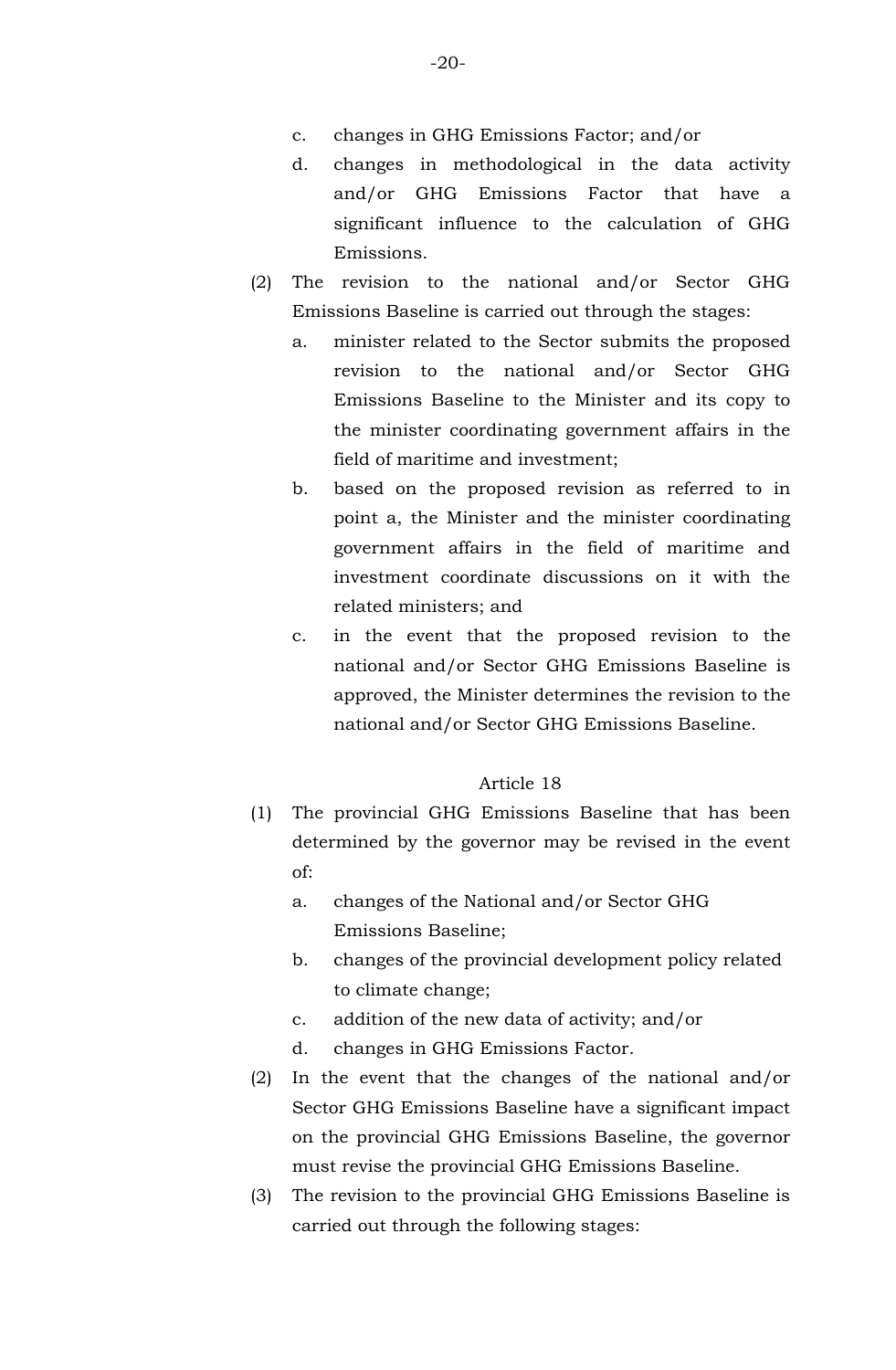- b. Ministers and minister administering of government home affairs discuss the revision of the provincial GHG Emissions Baseline by involving the minister coordinating government affairs in the field of maritime and investment, related minister, and governor; and
- c. in the event that the result of the discussion of revision to the provincial GHG Emissions Baseline is approved, the governor determines the revision to the provincial GHG Emissions Baseline and report it to the Minister.

- (1) The preparation and determination of Climate Change Mitigation target as referred to in Article 9 point c are carried out within the scope of:
	- a. nation;
	- b. Sector; and
	- c. province.
- (2) The National, Sector, and provincial Climate Change Mitigation Targets are expressed in tonne of CO2e GHG Emissions reduction.

- (1) The preparation of national Climate Change Mitigation target is carried out by at least taking into account of:
	- a. National GHG Emissions Baseline;
	- b. national economy aspect;
	- c. social aspect;
	- d. effectiveness of Climate Change Mitigation Action; and
	- e. resource capacity.
- (2) The Preparation of national Climate Change Mitigation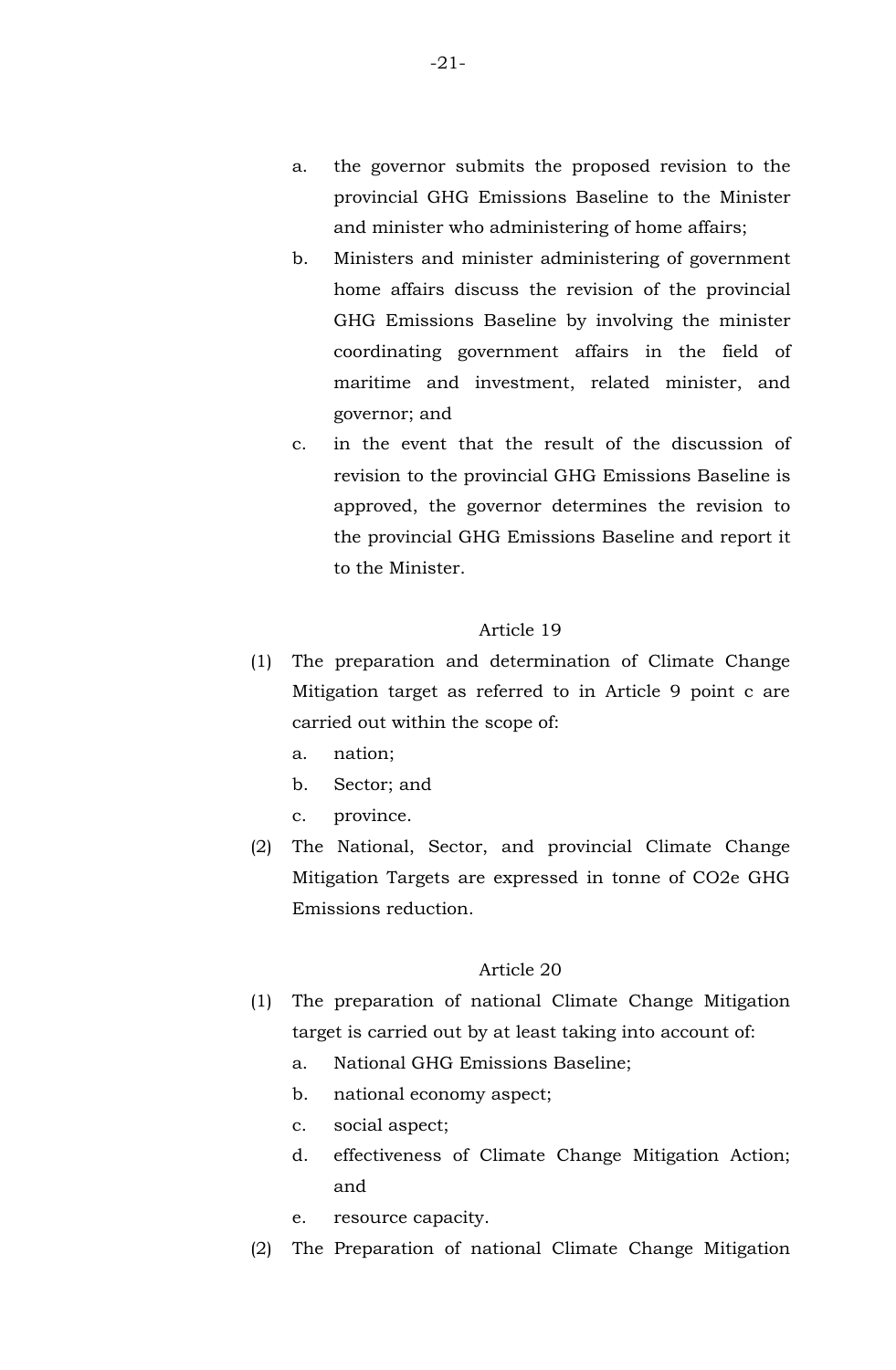target includes the Sector Climate Change Mitigation target and the total Climate Change Mitigation targets of all Sectors.

- (3) The preparation of the national Climate Change Mitigation target is coordinated by the Minister and the minister coordinating government affairs in the field of maritime and investment by involving the related ministers.
- (4) The results of the preparation of the national Climate Change Mitigation target is determined by the Minister and stated in the NDC document.
- (5) The national Climate Change Mitigation Target issued by the Minister is used as the basis for:
	- a. determination Sector and provincial Climate Change Mitigation target;
	- b. calculation of the amount of GHG Emissions reduction from the national Climate Change Mitigation Action;
	- c. calculation of the achievement of national Climate Change Mitigation target; and
	- d. reference to national development planning.

- (1) The preparation of Sector Climate Change Mitigation target refers to:
	- a. Sector GHG Emissions Baseline;
	- b. national Climate Change Mitigation target;
	- c. national economic and social aspects;
	- d. effectiveness of Sub-Sector Climate Change Mitigation Action; and
	- e. resource capacity.
- (2) The Sector Climate Change Mitigation Target includes the Sub-Sector Climate Change Mitigation target and the total Climate Change Mitigation target for all Sub-Sectors.
- (3) The Preparation of t Sector Climate Change Mitigation target is carried out by the related ministers according to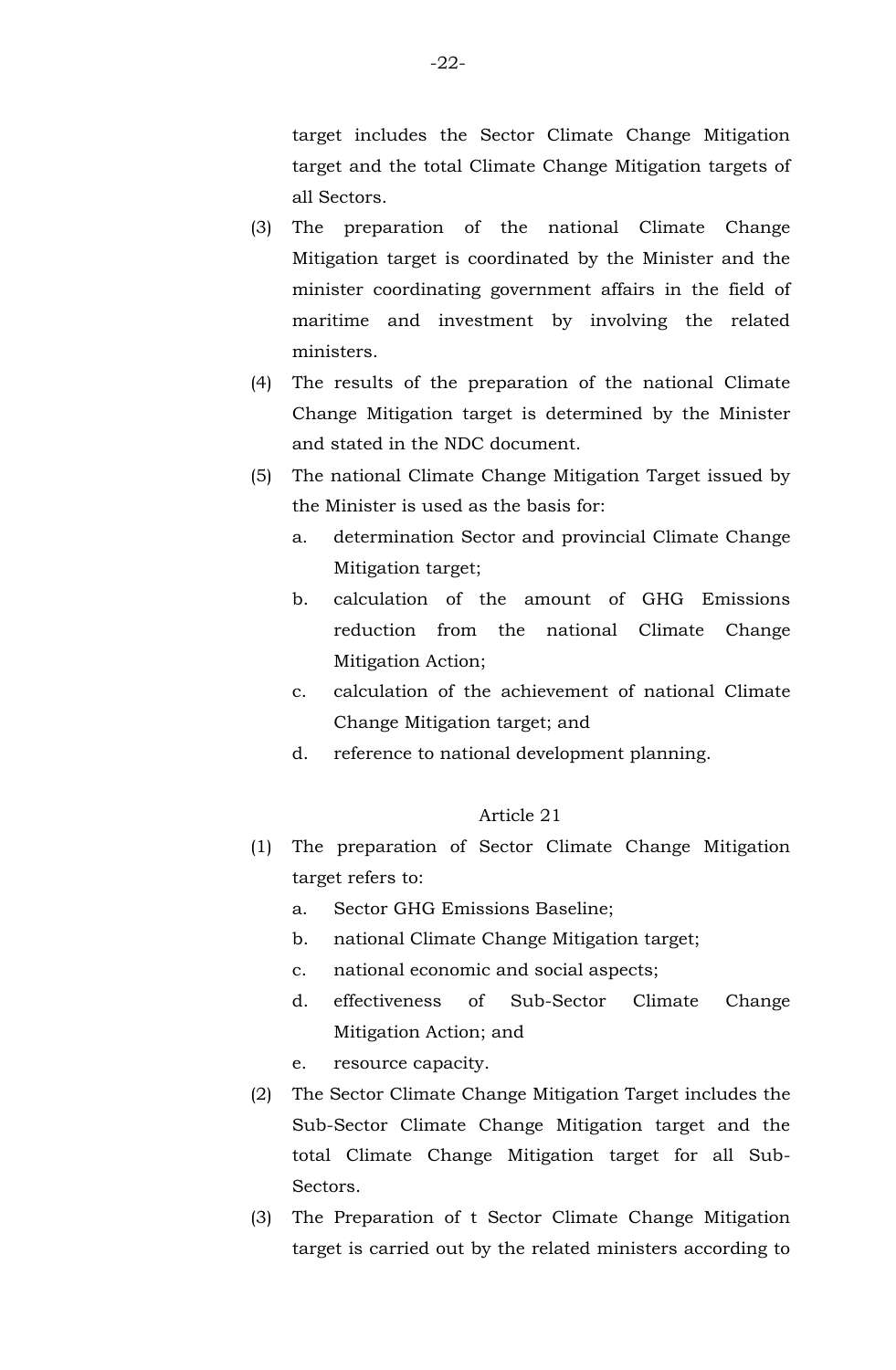their authorities under the provisions of:

- a. Sub-Sectors of power plant, transportation, building, and industry, are coordinated by the minister administering government affairs in the field of energy and mineral resources;
- b. Sub-Sectors of waste, liquid waste, and solid waste, are coordinated by the minister administering government affairs in the field of environmental protection and management;
- c. Sub-Sectors of rice fields, livestock and plantations, are coordinated by the minister administering government affairs in the field of agriculture; and
- d. Sub-Sectors of forestry, peat and mangrove management are coordinated by the minister administering government affairs in the field of forestry.
- (4) The preparation of Sector of Climate Change Mitigation target is coordinated by the Minister and the minister coordinating government affairs in the field of maritime and investment by involving the related ministers.
- (5) The results of the preparation of the Sector Climate Change Mitigation targets are determined by the Minister.
- (6) The Sector Climate Change Mitigation Targets that have been determined are used as the basis for:
	- a. determination of provincial Climate Change Mitigation targets;
	- b. calculation of the amount GHG Emissions reduction of the Sector Climate Change Mitigation Action;
	- c. calculation of the achievement of the Sector Climate Change Mitigation targets; and
	- d. reference to Sector development planning.

- (1) Preparation of provincial Climate Change Mitigation targets is carried out in accordance with the guideline for the development of provincial Climate Change Mitigation target determined by the Minister.
- (2) In addition to the guideline for the preparation of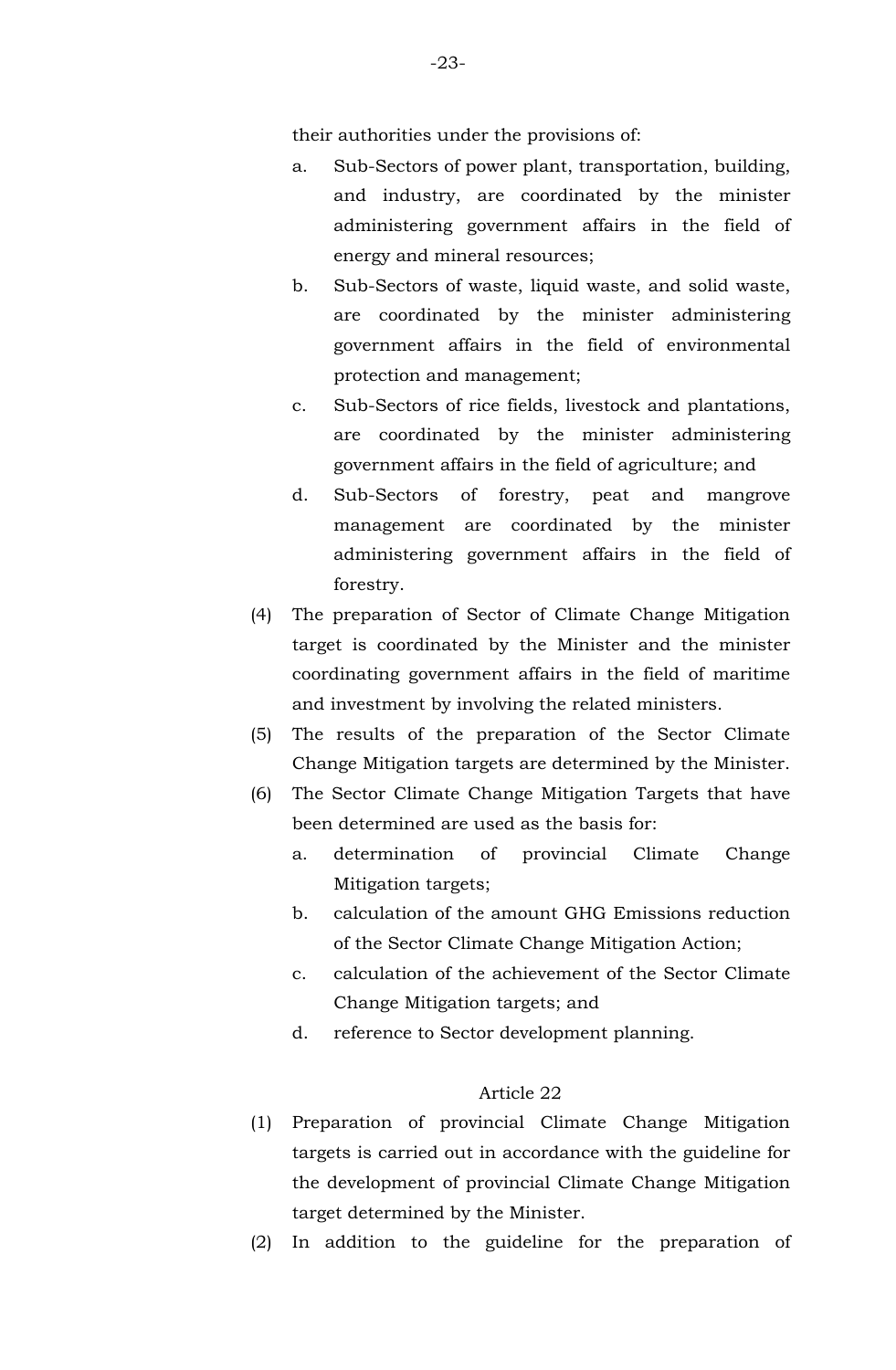provincial Climate Change Mitigation targets as referred to in section (1), preparation of provincial Climate Change Mitigation target is carried out based on:

- a. provincial GHG Emissions Baseline;
- b. national Climate Change Mitigation target;
- c. Sector Climate Change Mitigation target;
- d. provincial economic aspect;
- e. social aspect;
- f. effectiveness of provincial Climate Change Mitigation Action; and
- g. resource capacity.
- (3) Governor is obligated to develop the provincial Climate Change Mitigation targets not later than 6 (six) months after the national Climate Change Mitigation target is determined.
- (4) Minister and minister administering government home affairs discuss the results of the development of provincial Climate Change Mitigation targets by involving the minister coordinating government affairs in the field of maritime and investment, related ministers, and governors.
- (5) Results of the discussion on the development of provincial Climate Change Mitigation targets as referred to in section (4) are determined by the governor and are reported to the Minister.
- (6) Provincial Climate Change Mitigation targets that have been determined by governor serve as a basis for:
	- a. calculating the amount of GHG Emissions reduction of provincial Climate Change Mitigation Action;
	- b. calculating achievement of provincial Climate Change Mitigation target; and
	- c. reference to the provincial development planning.

#### Article 23

(1) National and/or Sector Climate Change Mitigation targets that have been established by the Minister may be revised in the event of: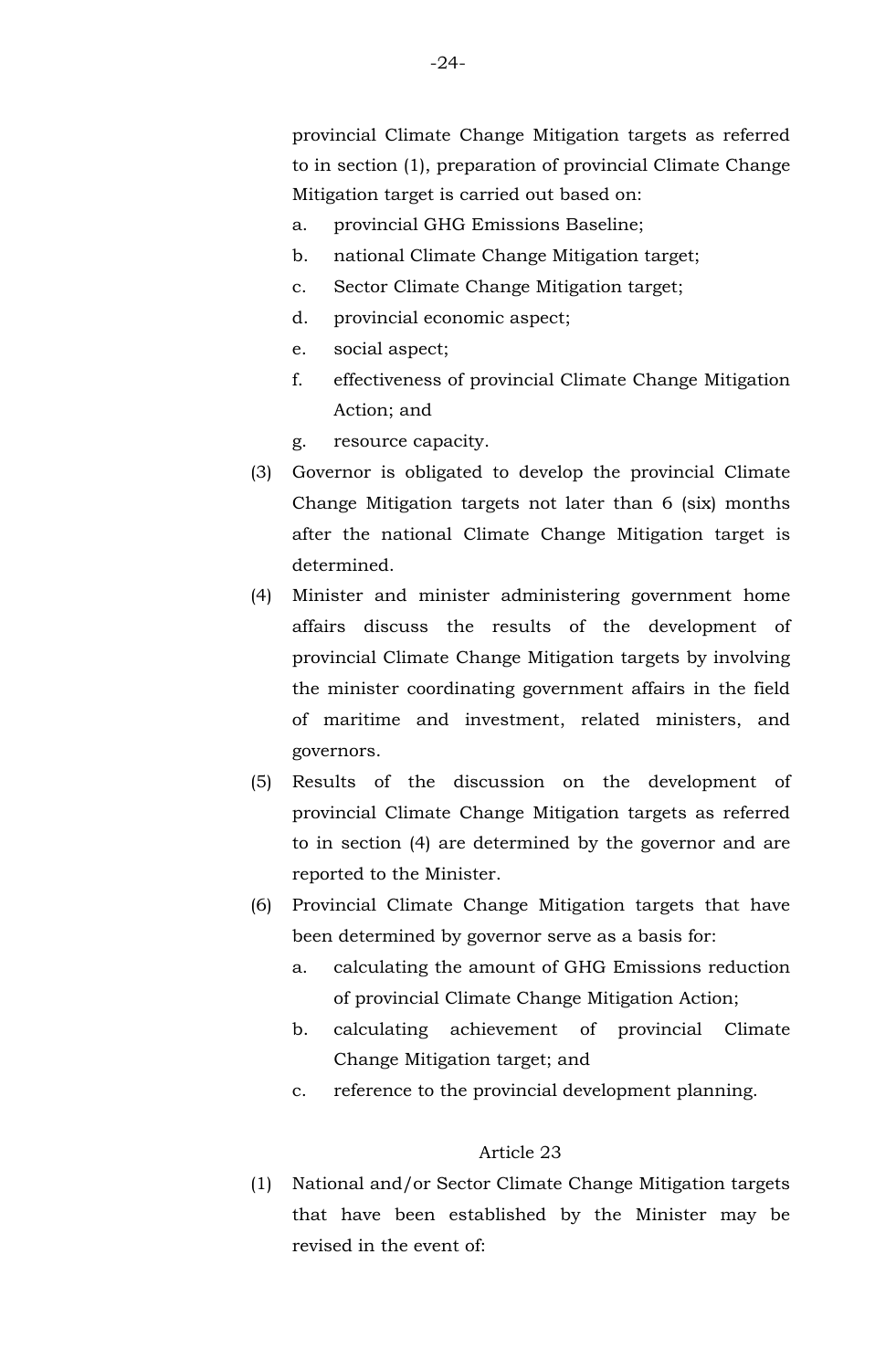- a. revision to national development policy related to climate change;
- b. addition to the scope of new activity data at national or Sector level;
- c. ambition enhancement through the addition of new activity on Climate Change Mitigation Action at national or Sector level; and/or
- d. accuracy enhancement in both activity data and GHG Emissions Factor.
- (2) Revision to the national and/or Sector Climate Change Mitigation targets is carried out in stages:
	- a. ministers related to Sector submit the proposed revision to the national and/or Sector Climate Change Mitigation targets to the Minister and deliver a copy to minister coordinating government affairs in the field of maritime and investment;
	- b. based on the proposed revision as referred to in point a, Minister and minister coordinating government affairs in the field of maritime and investment coordinate discussion with related minister; and
	- c. in the event that the proposed revision to the national and/or Sector Climate Change Mitigation targets are approved, the Minister determines the revision to the national and/or Sector Climate Change Mitigation targets.

- (1) Provincial Climate Change Mitigation targets that have been determined by governors may be revised in the event of:
	- a. changes in national and/or Sector Climate Change Mitigation targets;
	- b. revision to the provincial development policy related to climate change;
	- c. addition to the scope of new activity data at provincial level;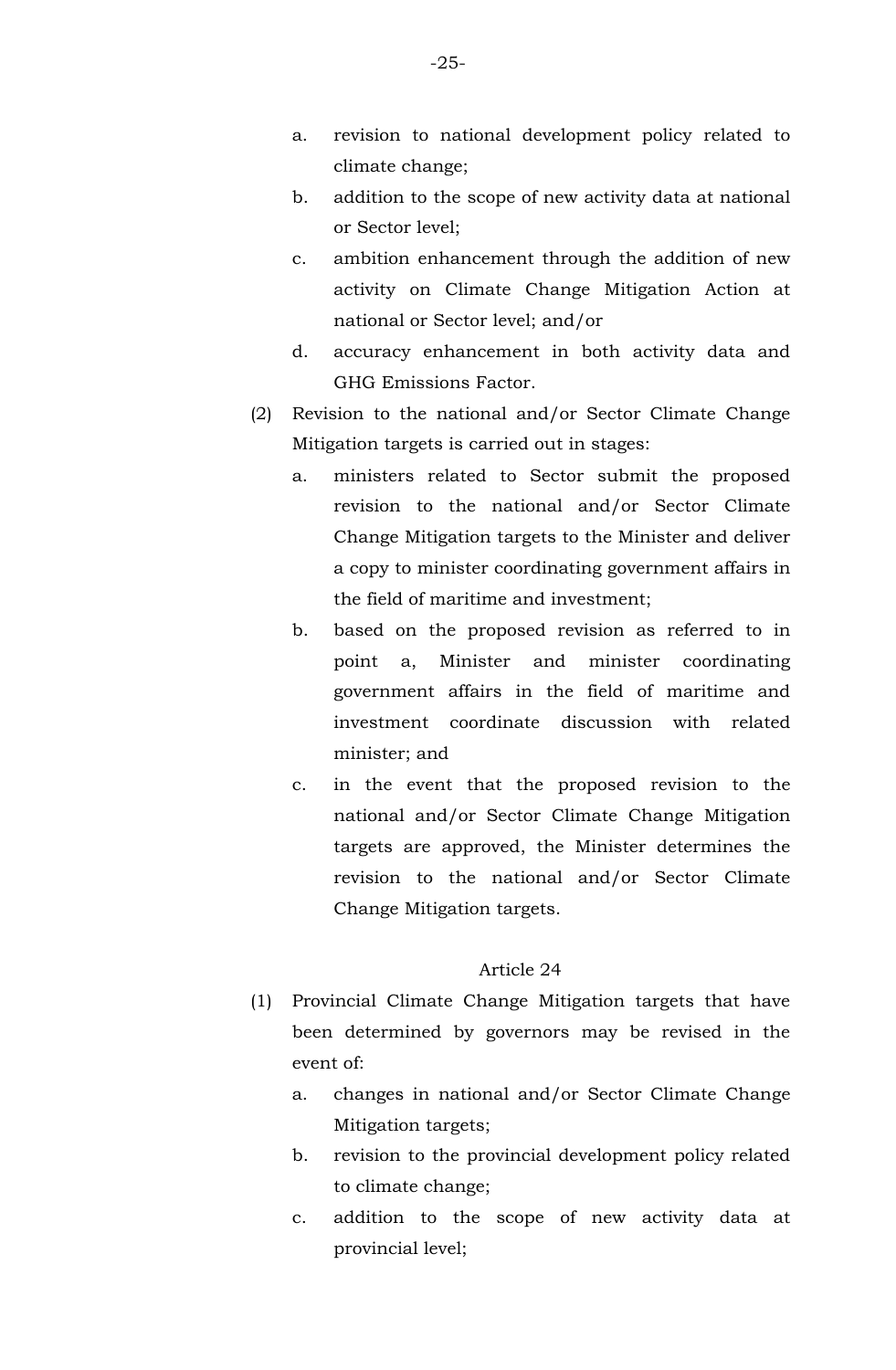- d. ambition enhancement through the addition of new activity on Climate Change Mitigation Action at the provincial level; and/or
- e. accuracy enhancement in both activity data and GHG Emissions Factor.
- (2) In the event that revision to the national and/or Sector Climate Change Mitigation targets have a significant impact on provincial Climate Change Mitigation target, the governor revises provincial Climate Change Mitigation targets.
- (3) Revision to the provincial Climate Change Mitigation targets is carried out in stages:
	- a. governor submits the proposed revision to the provincial Climate Change Mitigation targets to the Minister and minister administering government home affairs;
	- b. The Minister and minister administering government home affairs discuss the revision to the provincial Climate Change Mitigation target by involving minister coordinating government affairs in the field of maritime and investment, related ministers, and governors; and
	- c. in the event that the proposed revision to the provincial Climate Change Mitigation target is approved, the governor determines the revision to the provincial Climate Change Mitigation targets and reports it to the Minister.

- (1) Calculation of GHG Emissions reduction amount is carried out by comparing GHG Emissions Baseline to the results of GHG Emissions inventory in the current year.
- (2) Calculation of GHG Emissions reduction amount is delivered through:
	- a. Climate Change Mitigation Action; or
	- b. determination of GHG Emissions Cap.
- (3) The Climate Change Mitigation Action as referred to in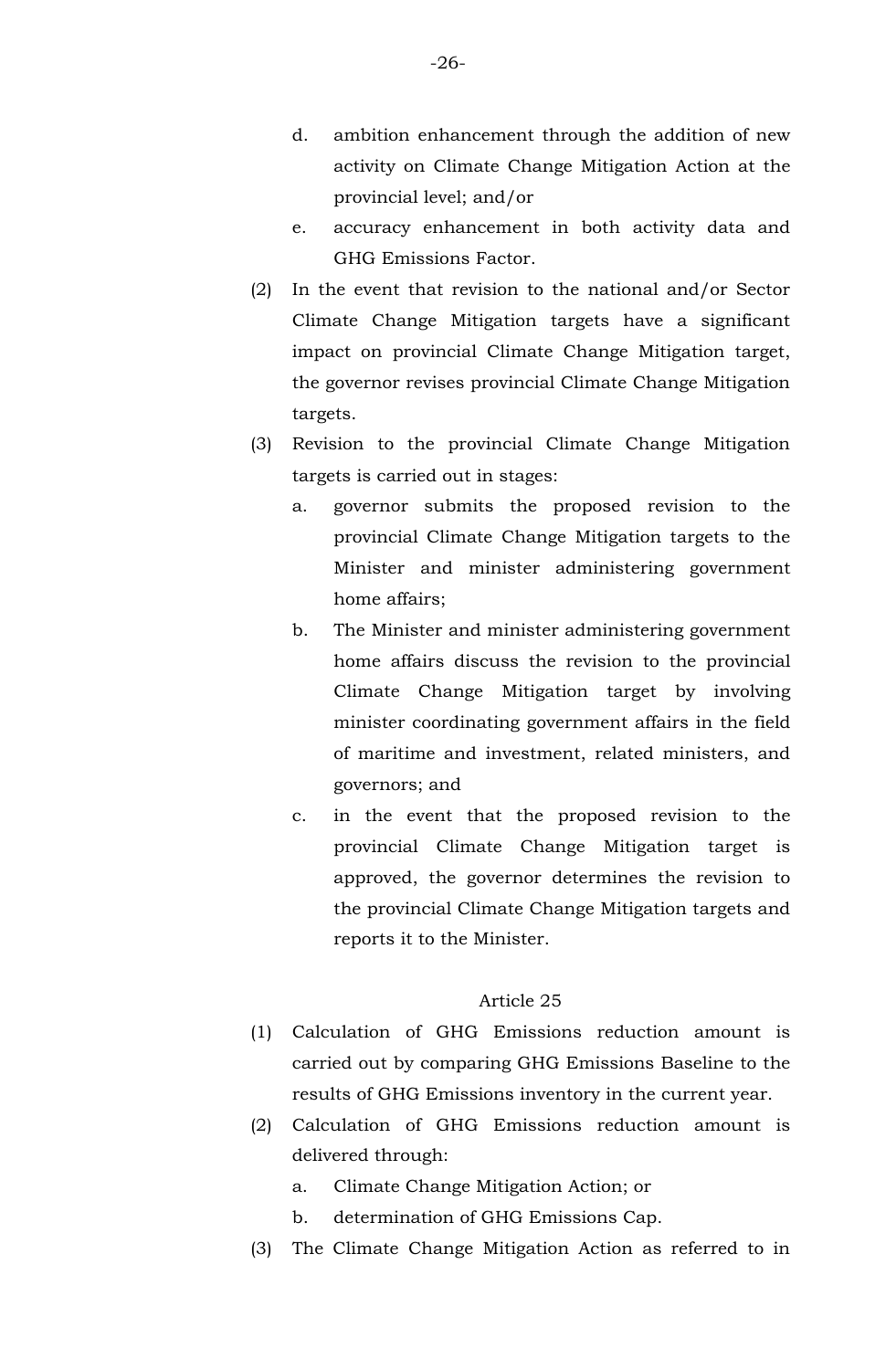section (2) point a is carried out by preparing Climate Change Mitigation Action plan within the scope of:

- a. nation; and
- b. province.
- (4) For efficiency and effectiveness as well as providing complete and comprehensive views, formulation of national and Sector Climate Change Mitigation Action plans may be incorporated in the NDC roadmap.
- (5) The calculation of GHG Emissions reduction amount through the determination of GHG Emissions Cap as referred to in section (2) point b is carried out by formulating and determining GHG Emissions level in Sub-Sectors and business and/or activity by the related ministers.
- (6) The GHG Emissions Cap in Sub-Sectors and business and/or activity as referred to in section (5) is formulated based on:
	- a. GHG Emissions Baseline in Sector;
	- b. national NDC target in Sector;
	- c. results of GHG Emissions inventory; and/or
	- d. period for achieving the targets.

- (1) The formulation of national Climate Change Mitigation Action plan as referred to in Article 25 section (3) point a is carried out by taking into account:
	- a. GHG Emissions Baseline and national Climate Change Mitigation targets as stated in NDC;
	- b. NDC implementation strategy;
	- c. national economic aspect;
	- d. social aspect;
	- e. Long-Term Development plan (RPJP, *Rencana Pembangunan Jangka Panjang)*
	- f. results of review of the existing and potential Climate Change Mitigation Action plans;
	- g. results of activity and budget tagging on implementation of the National Medium- Term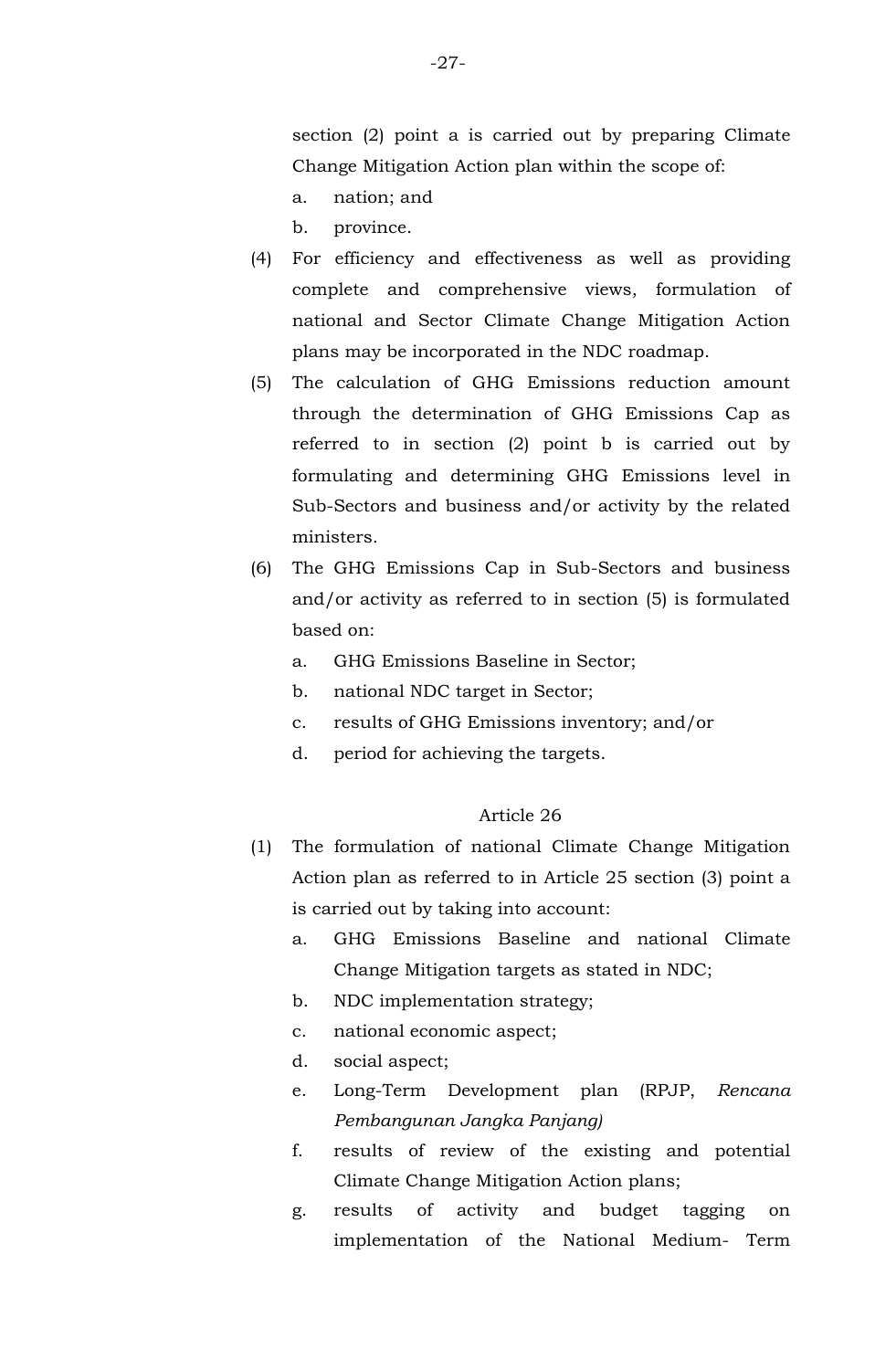Development Plan (RPJMN, *Rencana Pembangunan Jangka Menengah Nasional*); and

- h. Environmental Protection and Management plan (RPPLH, *Rencana Perlindungan dan Pengelolaan Lingkungan Hidup*).
- (2) National Climate Change Mitigation Action plan at least contains:
	- a. policy related to Climate Change Mitigation from Sector of energy, industrial processes and product use, waste, agriculture, forestry and other land uses, including Sub-Sectors; and
	- b. implementation strategy of national Climate Change Mitigation Action.
- (3) The policy related to national Climate Change Mitigation as referred to in section (2) point a consists of:
	- a. direction of national policy related to climate change;
	- b. policy of Sector related to climate change; and
	- c. national, Sector, and Sub-Sector Climate Change Mitigation Action program and plan.
- (4) The implementation strategy of national Climate Change Mitigation Action as referred to in section (2) point b at least contains:
	- a. allocation of GHG Emissions Baseline and reduction targets of GHG Emissions in Sectors and Sub-Sectors;
	- b. elaboration of program, mitigation activity, and Climate Change Mitigation Action plan per Sector and Sub-Sector along with plan for achieving GHG Emissions reduction target; and
	- c. timeline for national, Sector and Sub-Sector Climate Change Mitigation Action plan.
- (5) Mechanism to formulate national Climate Change Mitigation Action plan is carried out in stages:
	- a. related ministers formulate national Climate Change Mitigation Action plan according to Sectors and Sub-Sectors based on the achievement of GHG Emissions reduction targets to be achieved in Sectors and Sub-Sectors;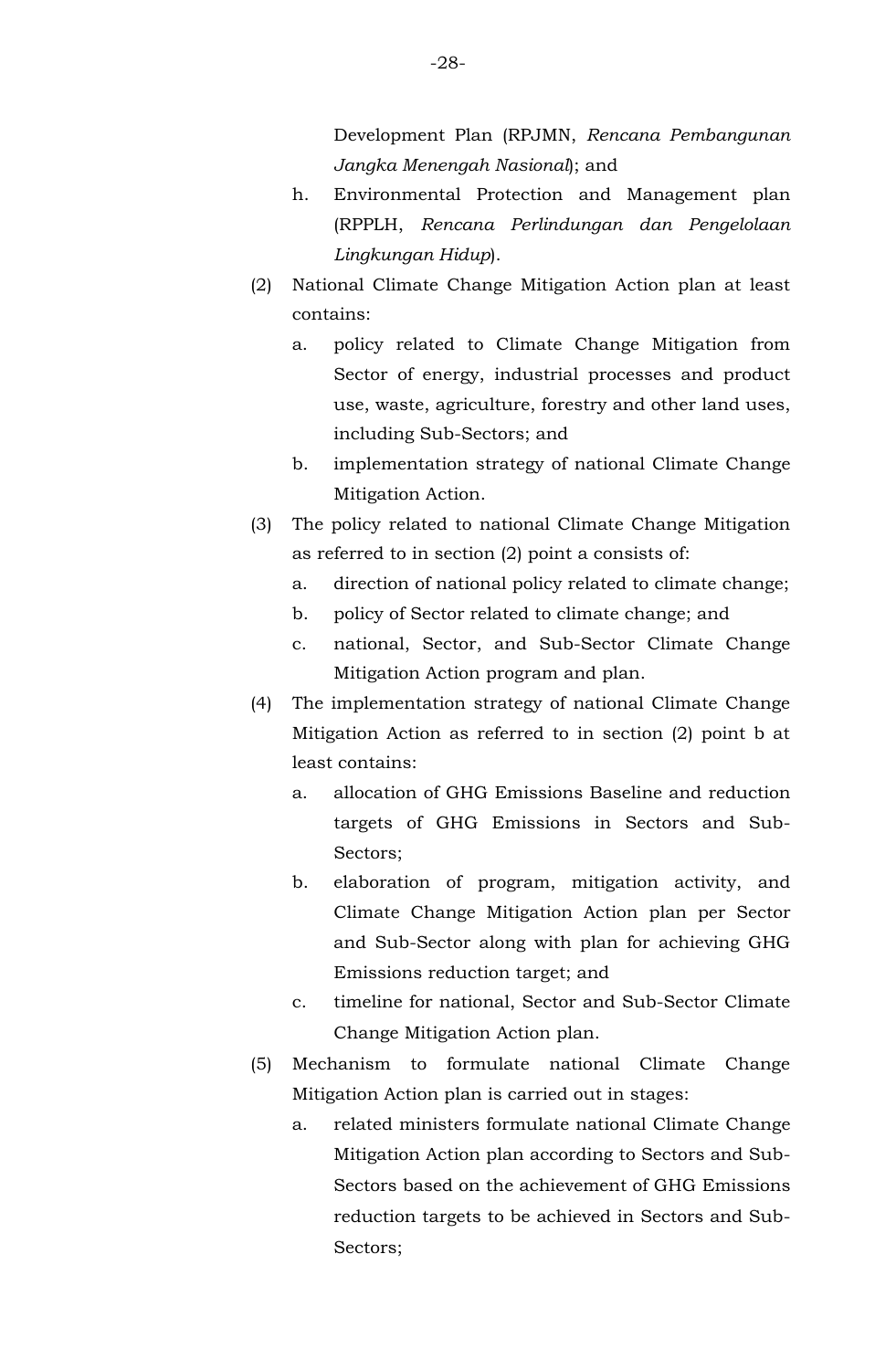- c. The Minister and minister coordinating government affairs in the field of maritime and investment coordinate discussion by involving related ministers;
- d. The Minister carries out public consultation by involving related ministers; and
- e. results of the discussion and public consultation are determined as a national Climate Change Mitigation Action plan by the Minister.
- (6) The National Climate Change Mitigation Action plan may be included as one document with the NDC roadmap.

- (1) The formulation of provincial Climate Change Mitigation Action plan as referred to in Article 25 section (3) point b is carried out by taking into account:
	- a. provincial GHG Emissions Baseline;
	- b. provincial Climate Change Mitigation target;
	- c. national Climate Change Mitigation Action plan;
	- d. NDC document, NDC roadmap, and NDC implementation strategy;
	- e. national Climate Change Mitigation Action plan;
	- f. provincial Medium-Term Development plan (RPJMD, *Rencana Pembangunan Jangka Menengah Daerah*);
	- g. national priority program and national strategic project in the province;
	- h. economic and social aspects of the province;
	- i. effectiveness of provincial Climate Change Mitigation Action; and
	- j. resource capacity.
- (2) The formulation of provincial Climate Change Mitigation Action plan is carried out in accordance with the guideline for the formulation of provincial Climate Change Action plan determined by the Minister.
- (3) Governor is obligated to formulate a provincial Climate Change Mitigation Action plan not later than 6 (six)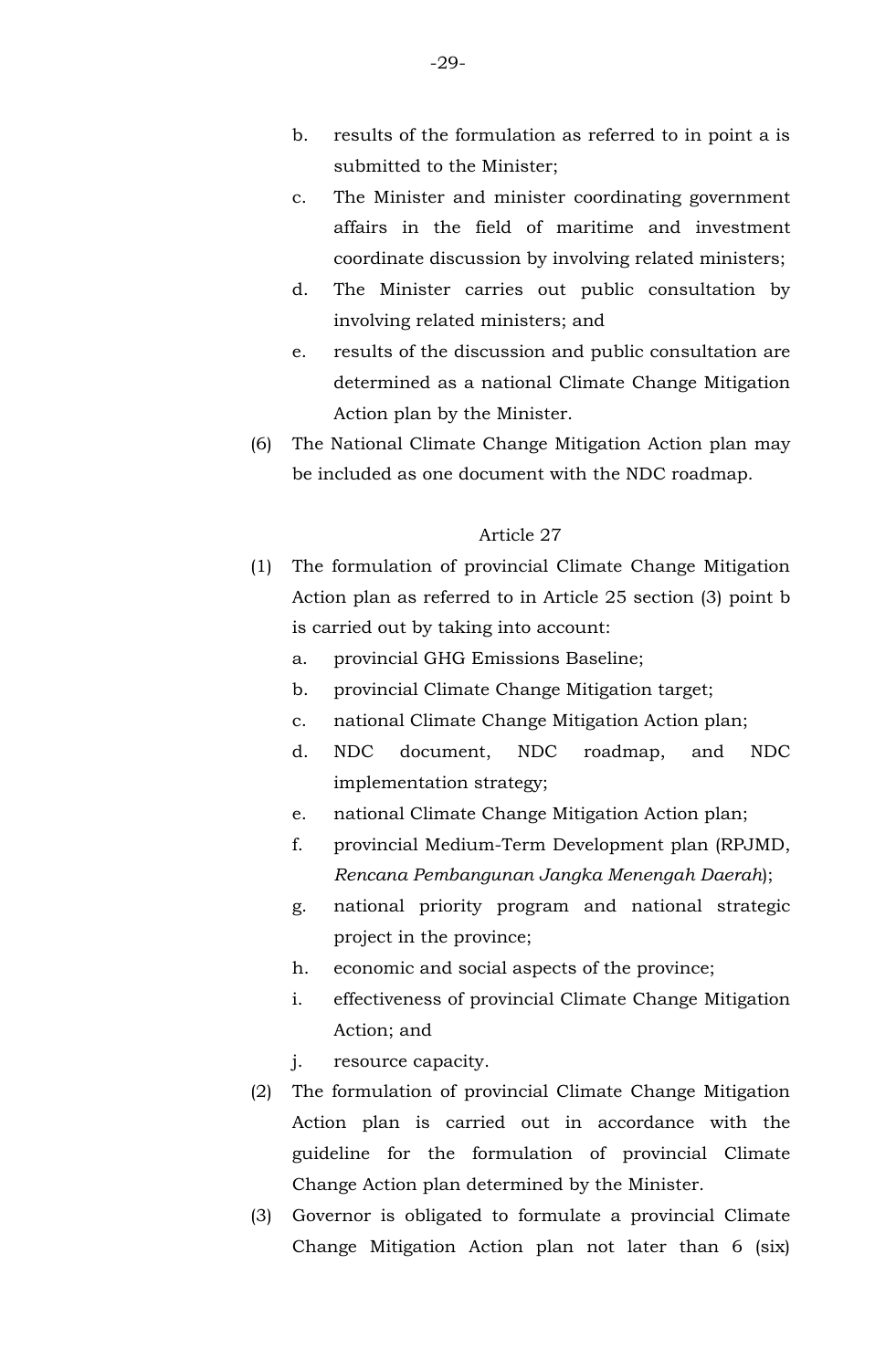months after the national Climate Change Mitigation Action plan is determined by the Minister.

- (4) The Minister and minister administering government home affairs discuss the results of formulation of provincial Climate Change Mitigation Action plan by involving minister coordinating government affairs in the field of maritime and investment, related ministers, and governors.
- (5) The results of the discussion as referred to in section (5) are determined as provincial Climate Change Mitigation Action plan by governor.

#### Paragraph 3

Implementation of Climate Change Mitigation Action

- (1) The implementation of Climate Change Mitigation Action as referred to in Article 6 section (1) point b is carried out within the scope of:
	- a. nation; and
	- b. province.
- (2) Implementation of national Climate Change Mitigation Action is carried out in each Sector with mechanisms:
	- a. energy, is carried out by minister administering government affairs in the fields of energy and mineral resources, transportation, industry, public works, and coordinated by minister administering government affairs in the field of energy and mineral resources;
	- b. waste, is carried out by minister administering government affairs in the fields of environmental protection and management, industry, agriculture, public works, and coordinated by minister administering government affairs in the field of environmental protection and management;
	- c. industrial processes and product use, is carried out by minister administering government affairs in the field of industry;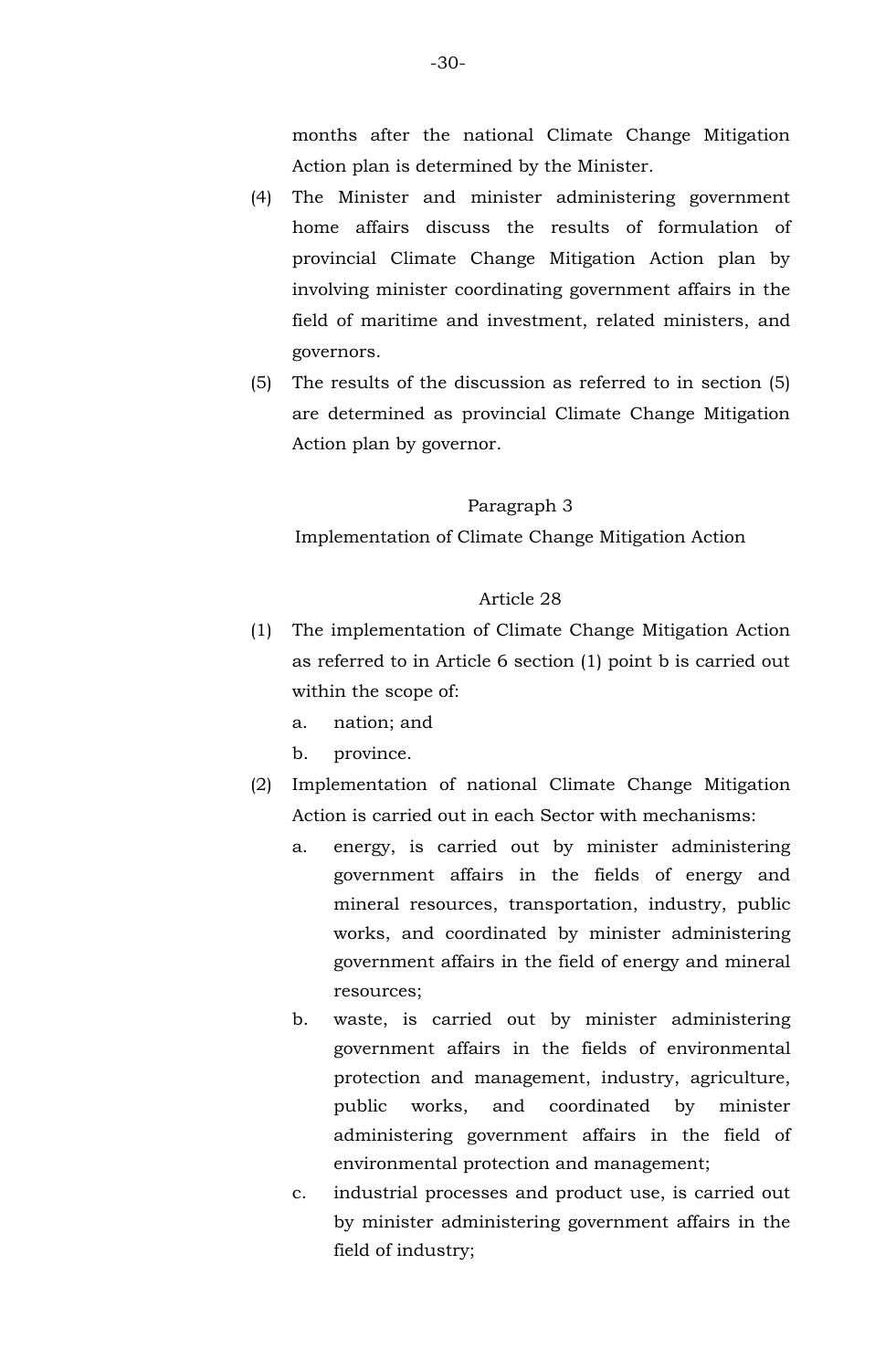- d. agriculture, is carried out by minister administering government affairs in the field of agriculture; and
- e. forestry, is carried out by minister/head of institution administering government affairs in the fields of forestry, peat and mangrove management, and coordinated by minister administering government affairs in the field of forestry.
- (3) Implementation of national Climate Change Mitigation Action is coordinated by the Minister and minister coordinating government affairs in the field of maritime and investment.
- (4) Implementation of provincial Climate Change Mitigation Action is carried out by governors and regents/mayors for local Climate Change Mitigation Action in accordance with provincial Climate Change Mitigation Action plan.
- (5) Local governments in provinces and regencies/ municipalities, Business Actors, and/or public play a role in reducing GHG Emissions as part of reducing GHG Emissions in Sectors and Sub-Sectors.

### Paragraph 4

Monitoring and Evaluation of Climate Change Mitigation Action

- (1) The monitoring and evaluation of Climate Change Mitigation Action as referred to in Article 6 section (1) point c is carried out within the scope of:
	- a. nation; and
	- b. province.
- (2) The monitoring and evaluation of Climate Change Mitigation Action as referred to in section (1) is carried out for implementation of activity that has an important impact, at least including:
	- a. policy and institution;
	- b. funding of Climate Change Mitigation Action;
	- c. technology development;
	- d. research;
	- e. capacity building and public awareness; and
	- f. law enforcement and legal compliance.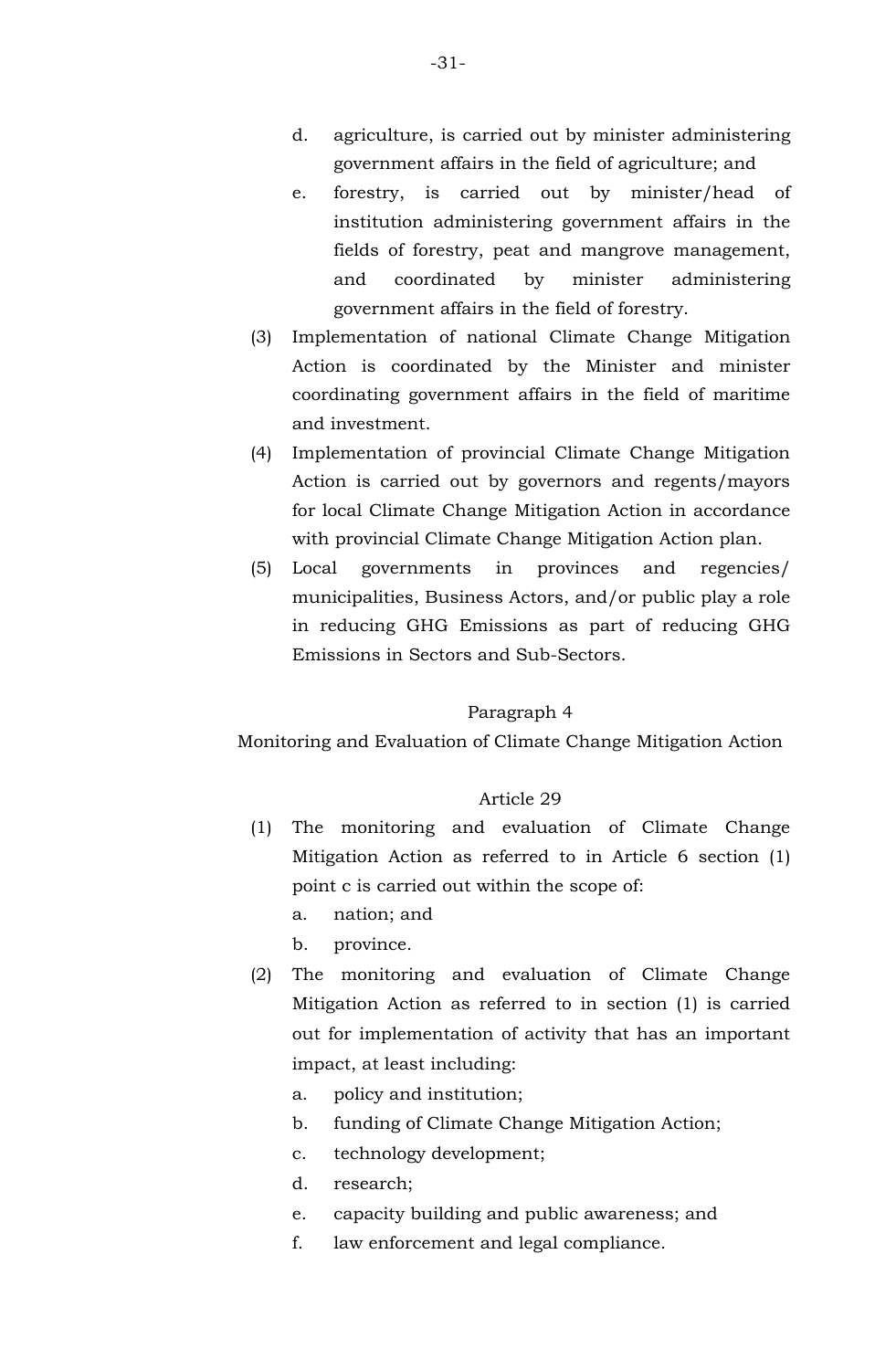- (3) Monitoring and evaluation of national Climate Change Mitigation Action include the Sector of:
	- a. energy, is carried out by minister administering government affairs in the fields of energy and mineral resources, transportation, industry, public works, and coordinated by minister administering government affairs in the field of energy and mineral resources;
	- b. waste, is carried out by minister administering government affairs in the fields of environmental protection and management, industry, agriculture, public works, and coordinated by Minister;
	- c. industrial processes and product use, is carried out by minister administering government affairs in the field of industry;
	- d. agriculture, is carried out by minister administering government affairs in the field of agriculture; and
	- e. forestry, is carried out by minister/head of institution administering government affairs in the fields of forestry, peat management, coastal area, and coordinated by minister administering government affairs in the field of forestry.
- (4) Implementation of monitoring and evaluation of national Climate Change Mitigation Action is coordinated by the Minister and minister coordinating government affairs in the field of maritime and investment.
- (5) Results of monitoring and evaluation of national Climate Change Mitigation Action carried out by the related ministers is submitted to the Minister.
- (6) Monitoring and evaluation of provincial Climate Change Mitigation Action is carried out by governors.
- (7) Results of monitoring and evaluation of provincial Climate Change Mitigation Action carried out by governors is submitted to the Minister.

Further provisions regarding implementation of Climate Change Mitigation as referred to in Article 6 to Article 29 are regulated in a Ministerial Regulation.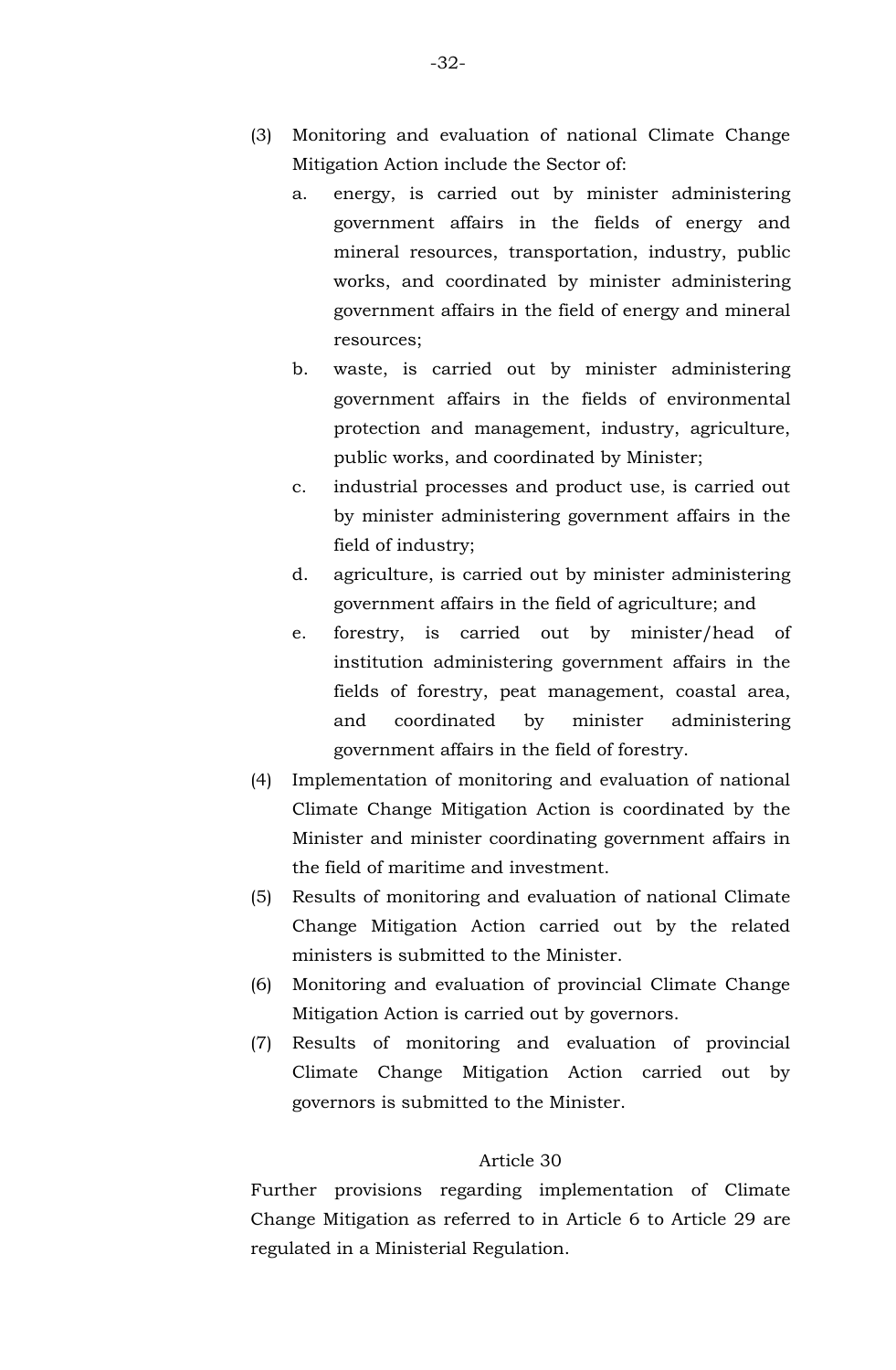## Part Three Climate Change Adaptation

## Paragraph 1 General

## Article 31

- (1) Implementation of effort to achieve NDC targets through the implementation of Climate Change Adaptation as referred to in Article 5 section (1) point b is carried out for:
	- a. increasing Capacity of Climate Change Adaptation;
	- b. reducing level of vulnerability and/or risk of climate change;
	- c. taking advantage of climate change opportunities; and
	- d. reducing potential loss and damage due to climate change.
- (2) Implementation of Climate Change Adaptation is applied in the field of:
	- a. food;
	- b. water;
	- c. energy;
	- d. health;
	- e. ecosystem; and/or
	- f. others, in accordance with the development of science, technology, resilience needs, and national capacity.
- (3) Others, as referred to in section (2) point f, are determined by the Minister after coordinating with related ministers.

## Article 32

(1) Climate Change Adaptation in other fields, for the marine sector or blue carbon, is carried out by a ministry administering government affairs in the field of marine and fisheries.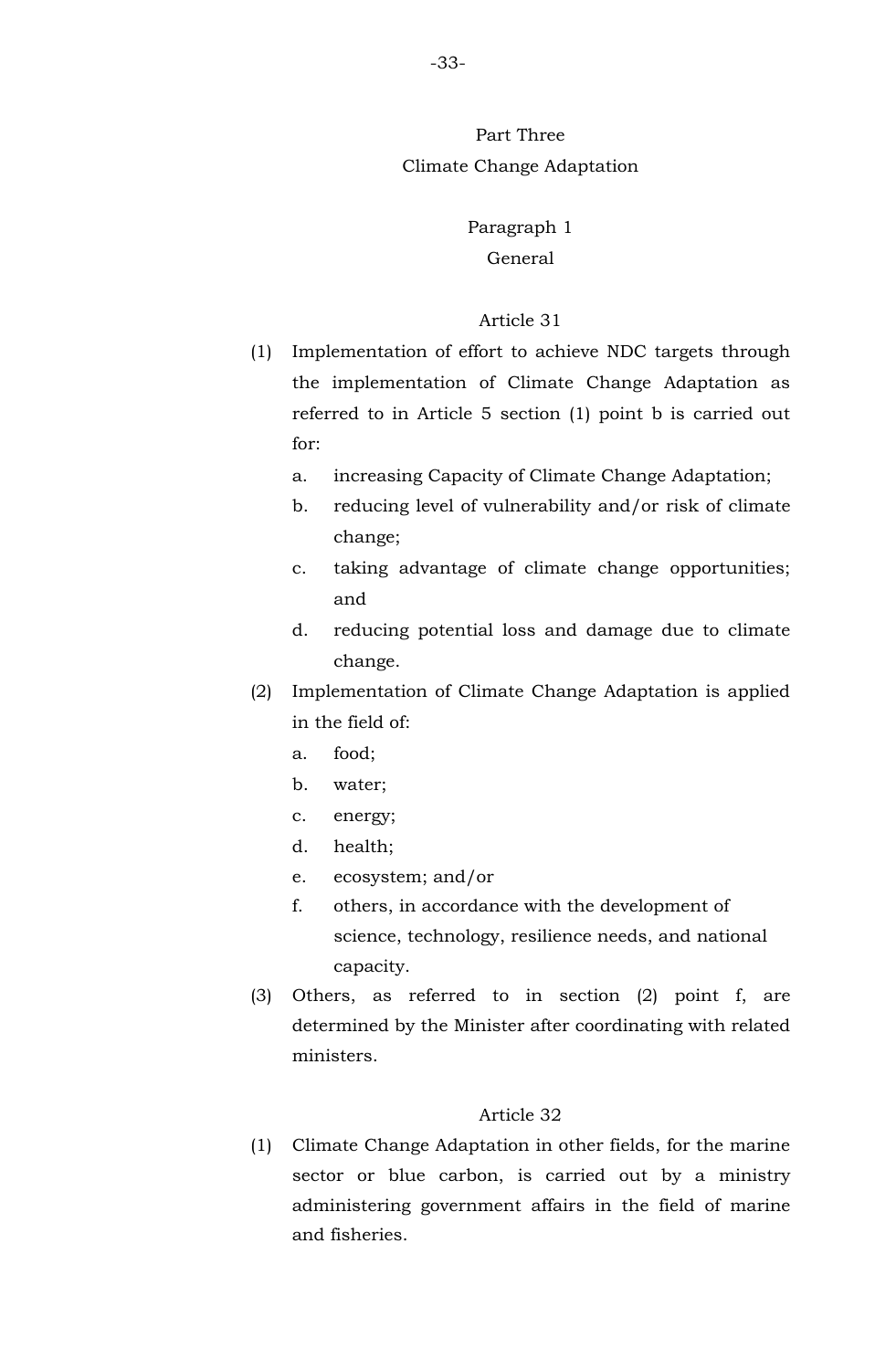(2) Policy in the marine sector or blue carbon as referred to in section (1) is implemented in accordance with the development of science and technology and may be considered in Climate Change Adaptation Action in other fields for the marine sector or blue carbon in order to achieve NDC targets.

## Article 33

Implementation of Climate Change Adaptation is carried out in stages of:

- a. planning of Climate Change Adaptation Action;
- b. implementation of Climate Change Adaptation Action; and
- c. monitoring and evaluation of Climate Change Adaptation Action.

#### Paragraph 2

Planning of Climate Change Adaptation Action

## Article 34

The planning of Climate Change Adaptation Action as referred to in Article 33 point a is carried out to achieve Climate Resilience through stages of:

- a. Climate Change Impact Inventory;
- b. development and determination of Climate Resilience Baseline;
- c. development and determination of Climate Resilience target; and
- d. development and determination of Climate Change Adaptation Action plan.

- (1) The Climate Change Impact Inventory as referred to in Article 34 point a is carried out in stages of:
	- a. identification of regions experiencing an increase in air temperature based on historical and projected data; and
	- b. identification of climate change impact on priority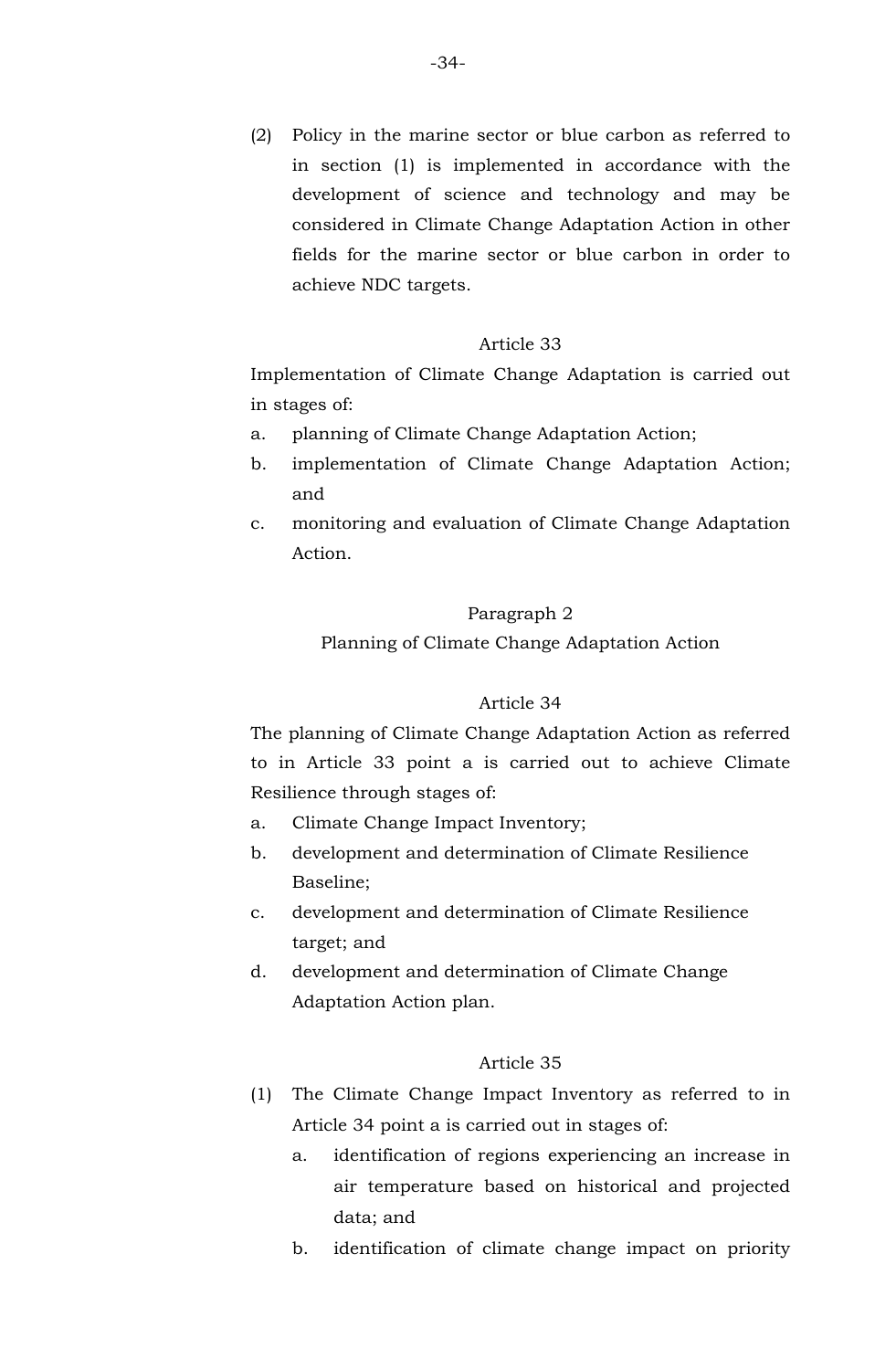fields in the region as referred to in point a.

- (2) Climate Change Impact Inventory is prepared by related ministers and/or heads of institutions.
- (3) Results of Climate Change Impact Inventory at least contain:
	- a. level of vulnerability, risk, and impact of climate change; and
	- b. options of Climate Change Adaptation Action.

## Article 36

- (1) The preparation of Climate Resilience Baseline as referred to in Article 34 point b is carried out based on:
	- a. results of Climate Change Impact Inventory;
	- b. Long- Term Development Plan (RPJP, *Rencana Pembangunan Jangka Panjang*); and
	- c. Medium- Term Development Plan (RPJM, *Rencana Pembangunan Jangka Menengah*).
- (2) The Climate Resilience Baseline as referred to in section (1) serves as the basis for:
	- a. determination of Climate Resilience target;
	- b. formulation of Climate Change Adaptation Action plan; and
	- c. measurement of the index of Climate Resilience achievement.
- (3) Preparation of Climate Resilience Baseline is carried out by related ministers and/or heads of institutions and coordinated by the Minister.
- (4) Results of the development of Climate Resilience Baseline is determined by the Minister and stated in NDC document.

- (1) Preparation of national Climate Resilience target as referred to in Article 34 point c is at least based on:
	- a. Climate Resilience Baseline;
	- b. roadmap and strategy for NDC implementation;
	- c. national economic growth;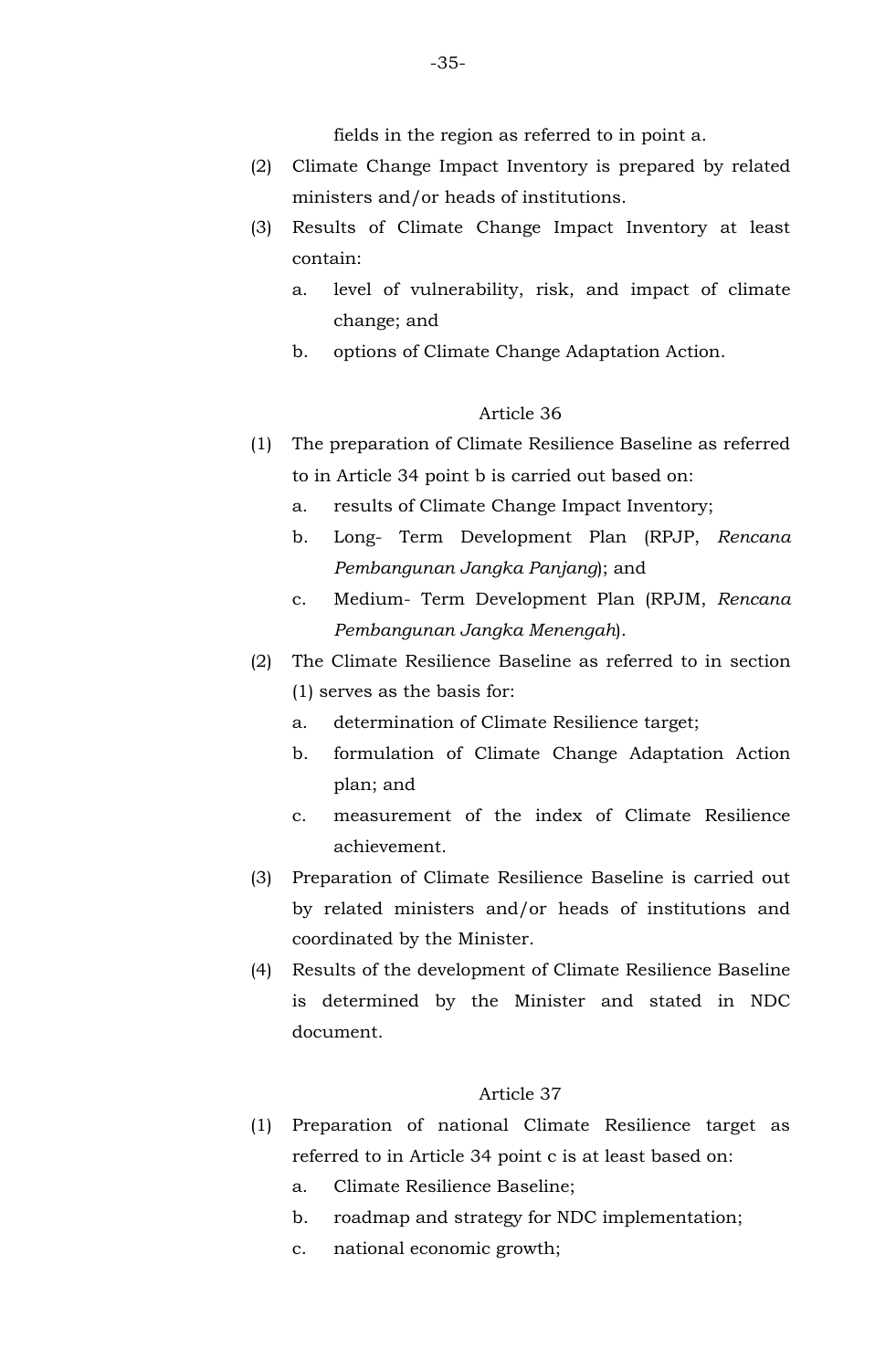- d. social and cultural aspects;
- e. gender equality and vulnerable groups;
- f. effectiveness of Climate Change Adaptation Action; and
- g. national development priority.
- (2) Preparation of Climate Resilience targets is carried out by related ministers/heads of institutions and coordinated by the Minister.
- (3) The results of the preparation of Climate Resilience target as referred to in section (2) is established by the Minister and stated in NDC document.

- (1) Climate Resilience Baseline and/or Climate Resilience targets that have been determined by Minister may be revised in the event of:
	- a. natural and non-natural disasters;
	- b. revision to development policy related to climate change; and/or
	- c. revision in methodology for the risk and impact vulnerability analysis of climate change that have a significant impact.
- (2) Revision to Climate Resilience Baseline and/or target is carried out in stages of:
	- a. related ministers and/or heads of institutions in accordance with their authorities submit proposal of revision to Climate Resilience Baseline and/or target to the Minister;
	- b. based on the revision proposed, as referred to in point a, the Minister coordinates with related ministers and/or heads of institutions; and
	- c. in the event that revision proposed to Climate Resilience Baseline and/or targets are approved, the Minister determines the revision to Climate Resilience Baseline and/or targets.

## Article 39

Formulation and determination of Climate Change Adaptation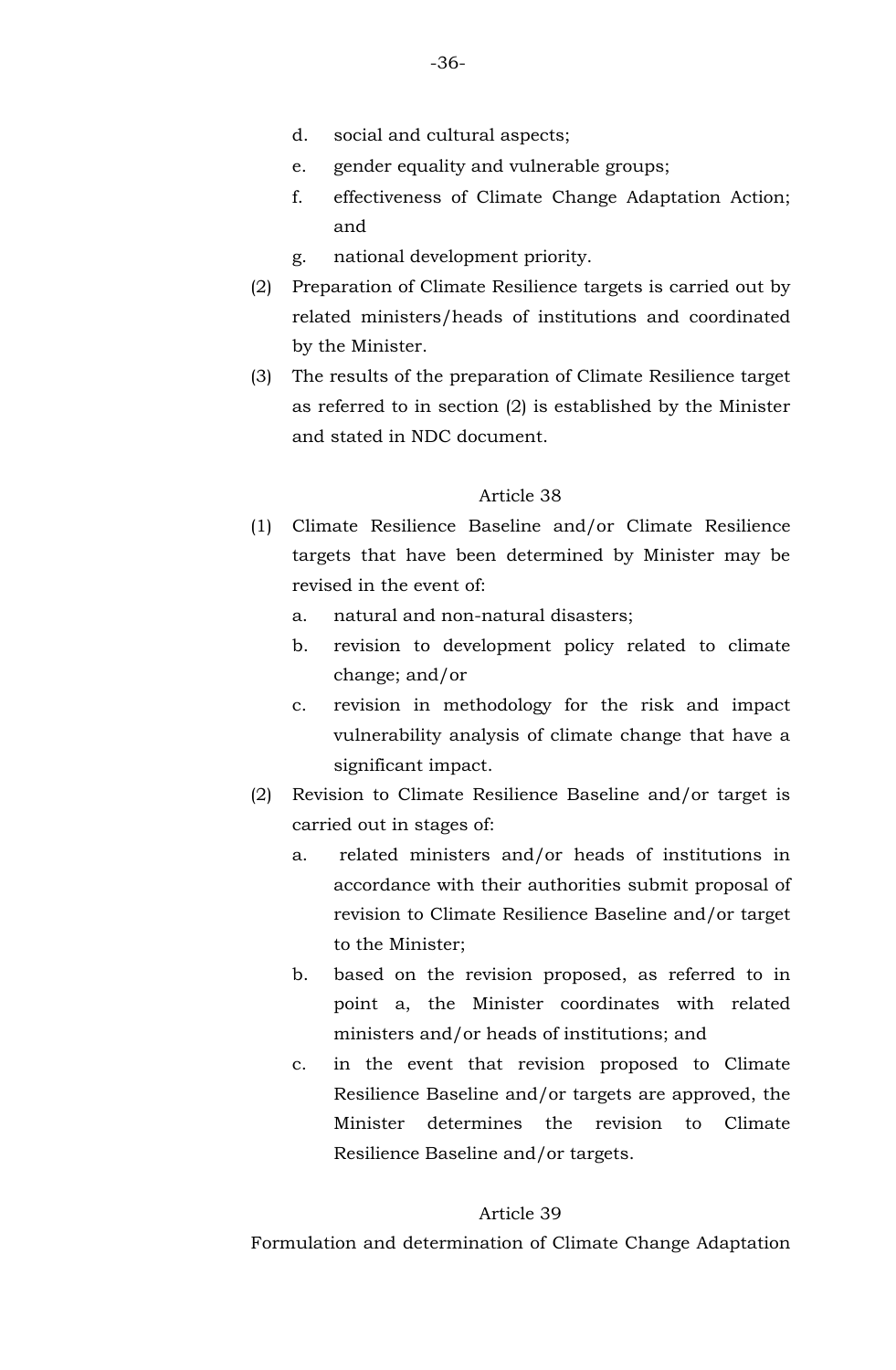Action plan as referred to in Article 34 point d are carried out within the scope of:

- a. nation ;
- b. province; and
- c. regency/municipality.

- (1) Formulation of national Climate Change Adaptation Action plan is carried out through stages of:
	- a. development of options for Climate Change Adaptation Action; and
	- b. priority setting for Climate Change Adaptation Action.
- (2) Formulation of national Climate Change Adaptation Action plan refers to:
	- a. Climate Resilience Baseline and targets;
	- b. NDC document, NDC roadmap, and NDC implementation strategy;
	- c. national Environmental Protection and Management Plan (RPPLH, *Rencana Perlindungan dan Pengelolaan Lingkungan Hidup*);
	- d. national Long- Term Development Plan (RPJP, *Rencana Pembangungan Jangka Panjang*); and
	- e. national Medium Term Development Plan (RPJM, *Rencana Pembangunan Jangka Menengah*).
- (3) National Climate Change Adaptation Action Plan at least contains:
	- a. policy related to Climate Change Adaptation in each field; and
	- b. implementation strategy of Climate Change Adaptation Action.
- (4) The policy related to national Climate Change Adaptation in each field as referred to in section (3) point a at least contains:
	- a. policy related to Climate Change Adaptation; and
	- b. Climate Change Adaptation Action program and activity.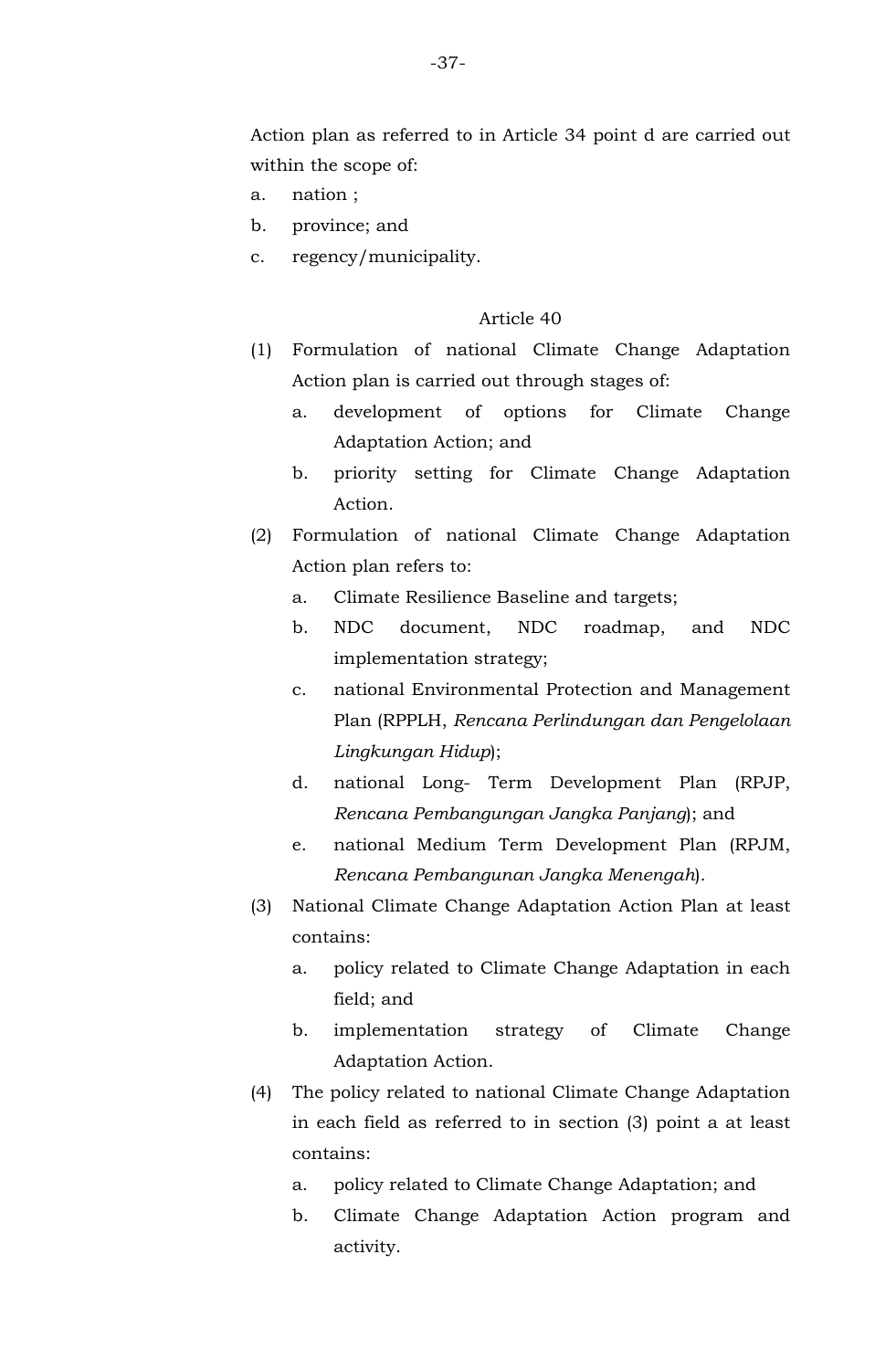- (5) The implementation strategy of national Climate Change Adaptation Action as referred to in section (3) point b contains at least:
	- a. elaboration of program, Climate Change Adaptation activity, and Climate Change Adaptation Action plan along with plan for achieving climate resilience target; and
	- b. means and timeline of Climate Change Adaptation Action plan.
- (6) Formulation of national Climate Change Adaptation Action plan is carried out by related ministers/heads of institutions and coordinated by the Minister.
- (7) The results of the formulation as referred to in section (6) is established by the Minister as a national Climate Change Adaptation Action plan.

- (1) Formulation of provincial and regency/municipality Climate Change Adaptation Action plans is carried out through stages of:
	- a. development of options for Climate Change Adaptation Actions; and
	- b. deciding priority for Climate Change Adaptation Action.
- (2) Formulation of provincial Climate Change Adaptation Action plan at least refers to:
	- a. national Climate Change Adaptation Action plan;
	- b. provincial medium-term development plan (RPJMD, *Rencana Pembangunan Jangka Menengah Daerah*);
	- c. provincial environmental protection and management plan (RPPLH, *Rencana Perlindungan dan Pengelolaan Lingkungan Hidup*).
- (3) Development of regency/municipality Climate Change Adaptation Action plan at least refers to:
	- a. provincial Climate Change Adaptation Action plan;
	- b. regency/municipality Regional Medium-term Development Plan (RPJMD,*Rencana Pembangunan Jangka Menengah Daerah*);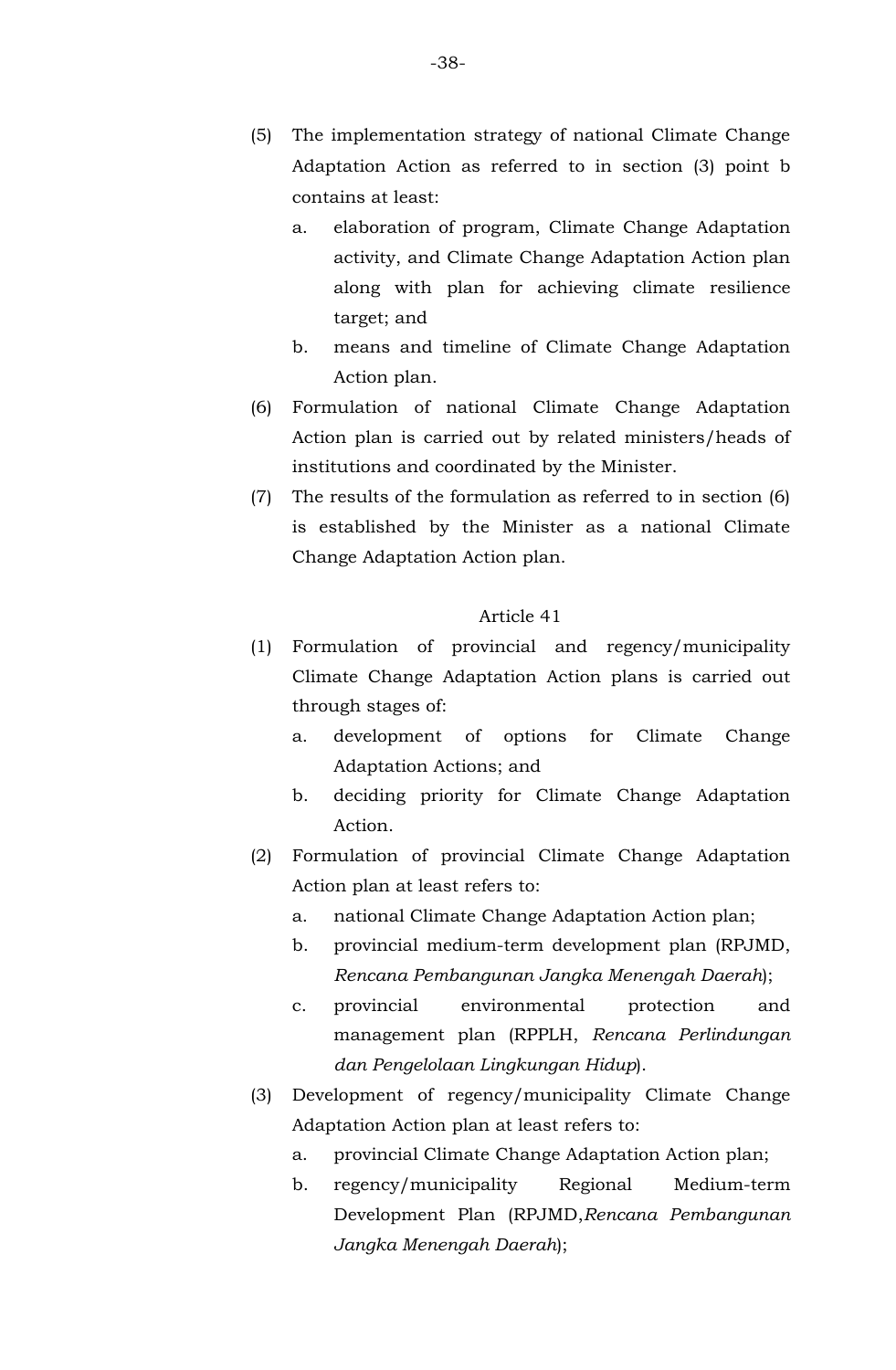- c. regency/municipality Environmental Protection and Management Plan (RPPLH, *Rencana Perlindungan dan Pengelolaan Lingkungan Hidup*).
- (4) Provincial and regency/municipality Climate Change Adaptation Action plans at least contain:
	- a. policy related to Climate Change Adaptation in each field; and
	- b. implementation strategy for Climate Change Adaptation Action.
- (5) The policy related to provincial and regency/municipal Climate Change Adaptation in each field as referred to in section (4) point a at least contain:
	- a. field policy related to Climate Change Adaptation; and
	- b. Climate Change Adaptation Action program and activity.
- (6) The Implementation strategy for provincial and regency/municipal Climate Change Adaptation Action as referred to in section (4) point b, at least contains:
	- a. elaboration of program, Climate Change Adaptation activity, and Climate Change Adaptation Action plan, along with plan for achieving climate resilience target; and
	- b. means and timeline of Climate Change Adaptation action plan.
- (7) Formulation of provincial and regency/municipal Climate Change Adaptation Action plans is carried out by governors or regents/mayors in accordance with their authorities.
- (8) The results of formulation as referred to in section (7) are established by governors or regents/mayors in accordance with their authorities as provincial or regency/municipality Climate Change Adaptation Action plan.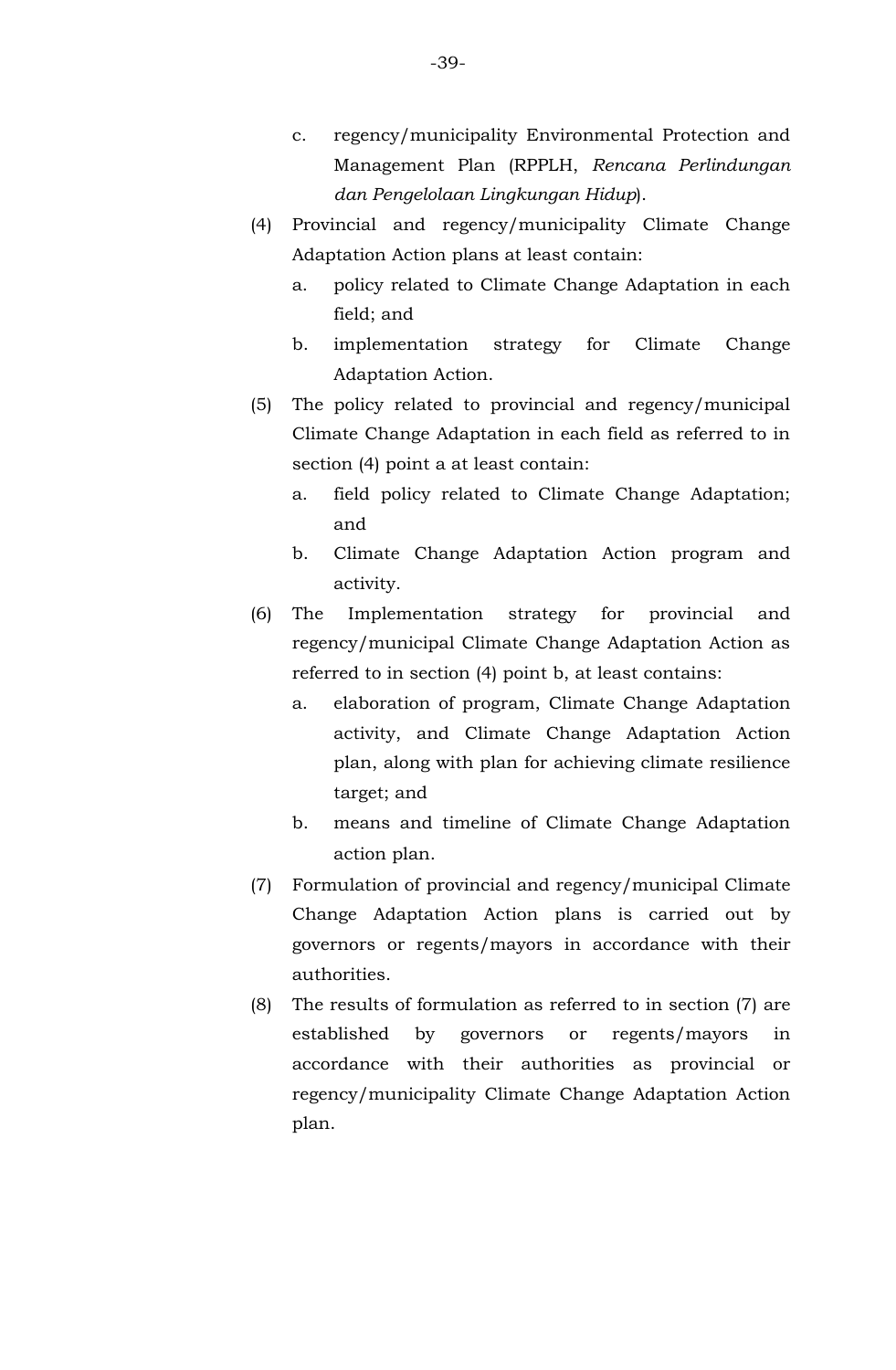#### Paragraph 3

Implementation of Climate Change Adaptation Action

- (1) The implementation of Climate Change Adaptation Action as referred to in Article 33 point b is carried out within the scope of:
	- a. nation;
	- b. province; and
	- c. regency/municipality.
- (2) Implementation of the national Climate Change Adaptation Action is carried out in each field in terms of:
	- a. food security, carried out by minister administering government affairs in the fields of agriculture, marine, fisheries, livestock, forestry, plantation, and coordinated by minister administering government affairs in the field of agriculture;
	- b. water security, carried out by minister administering government affairs in the fields of public works, forestry, environmental protection and management, and coordinated by minister administering government affairs in the field of public works;
	- c. energy security, carried out by minister administering government affairs in the fields of energy, forestry, public works, marine, plantation, and coordinated by minister who administers government affairs in the field of energy;
	- d. health resilience, carried out by minister who administers government affairs in the fields of health, environmental protection and management, forestry, public works, and coordinated by minister who administers government affairs in the field of health; and
	- e. ecosystem resilience, carried out by minister who administers government affairs in the field of environmental protection and management, forestry, marine and coordinated by the Minister.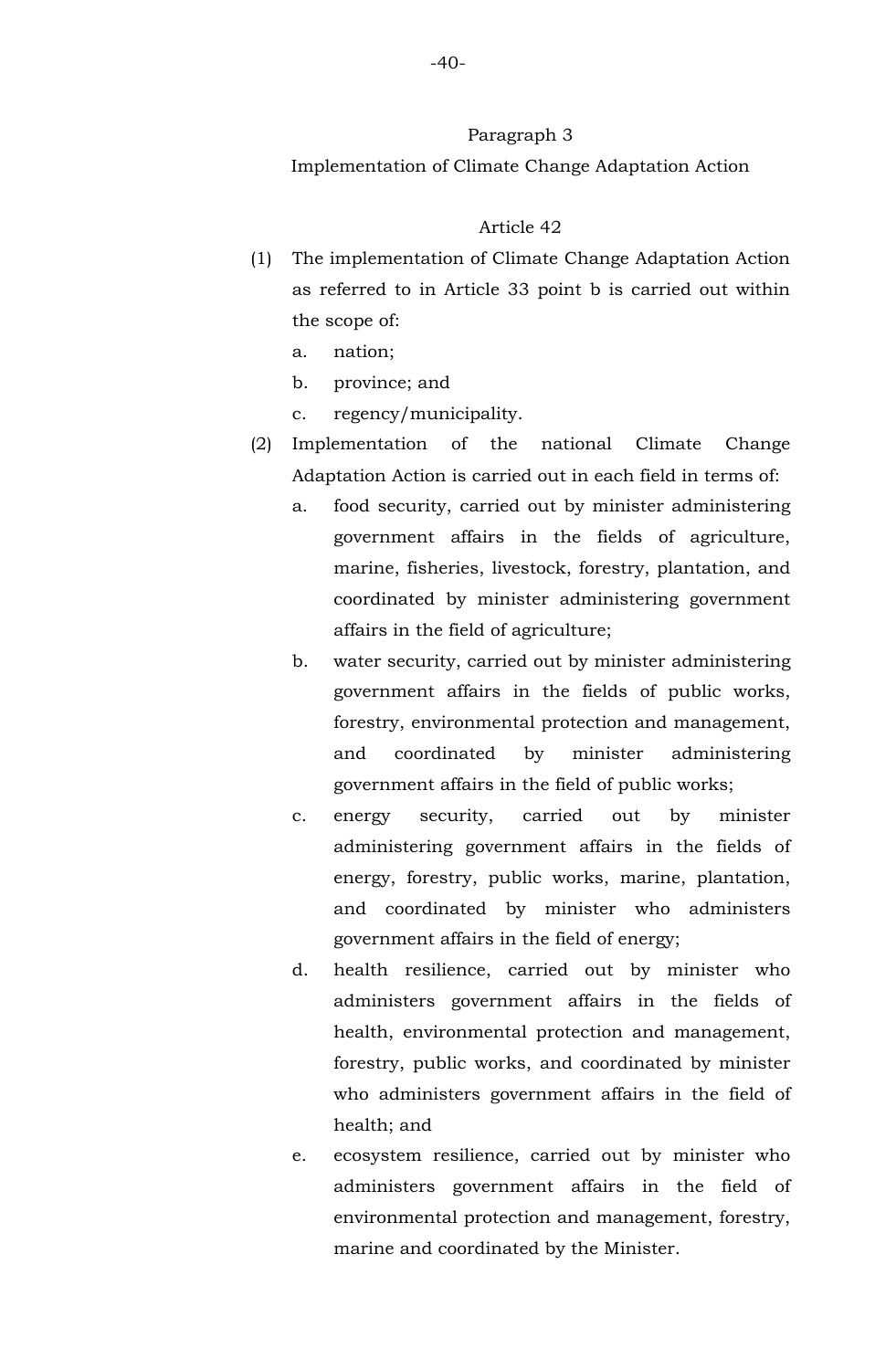- (3) Implementation of national Climate Change Adaptation Action is coordinated by the Minister.
- (4) Implementation of provincial Climate Change Adaptation Action is carried out by governors.
- (5) Regency/municipality Climate Change Adaptation Actions is carried out by regents/mayors.
- (6) Business Actors and the public participate in Climate Resilience enhancement as part of implementation of Climate Change Adaptation Action.

### Paragraph 4

Monitoring and Evaluation of Climate Change Adaptation Action

- (1) The monitoring and evaluation of Climate Change Adaptation Action as referred to in Article 33 point c is carried out within the scope of:
	- a. nation;
	- b. province; and
	- c. regency/municipality.
- (2) The monitoring and evaluation as referred to in section (1) are at least carried out for implementation of:
	- a. Climate Change Adaptation policy;
	- b. Climate Change Adaptation Action; and
	- c. capacity building on means of implementation.
- (3) The monitoring and evaluation of national Climate Change Adaptation Action as referred to in section (1) point a, include the field of:
	- a. food security, carried out by minister administering government affairs in the fields of agriculture, marine, fisheries, livestock, forestry, plantations, and coordinated by minister who administers government affairs in the field of agriculture;
	- b. water security, carried out by minister administering government affairs in the fields of public works, forestry, environmental protection and management, and coordinated by minister administering government affairs in the field of public works;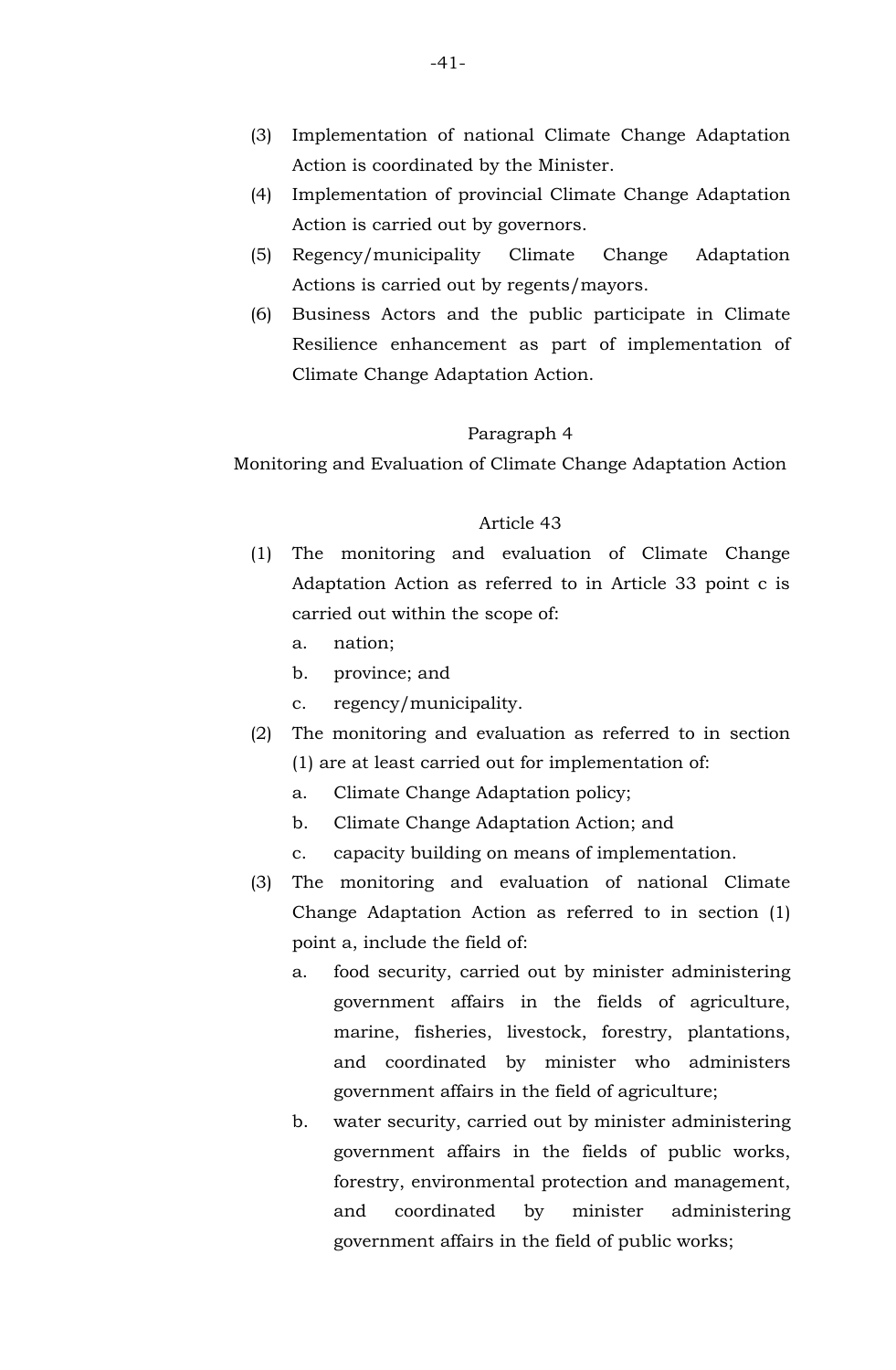- c. energy security, carried out by minister administering government affairs in the fields of energy, forestry, public works, marine, plantations, and coordinated by minister administering government affairs in the field of energy;
- d. health resilience, carried out by minister administering government affairs in the fields of health, environmental protection and management, forestry, public works, and coordinated by minister administering government affairs in the field of health; and
- e. ecosystem resilience, carried out by minister administering government affairs in the field of environmental protection and management, forestry, marine and coordinated by the Minister.
- (4) Monitoring and evaluation of national Climate Change Adaptation Action are coordinated by the Minister.
- (5) Results of monitoring and evaluation of national Climate Change Adaptation Action carried out by related ministers and/or heads of institutions are submitted to the Minister.
- (6) Monitoring and evaluation of provincial Climate Change Adaptation Action are carried out by governors.
- (7) Results of monitoring and evaluation of provincial Climate Change Adaptation Action carried out by governors are submitted to the Minister.
- (8) Monitoring and evaluation of regency/municipality Climate Change Adaptation Action are carried out by regents/mayors.
- (9) Results of monitoring and evaluation of Climate Change Adaptation Action carried out by regents/mayors are submitted to governors.

Further provisions regarding the implementation of Climate Change Adaptation as referred to in Article 31 to Article 43 are regulated in Ministerial Regulation.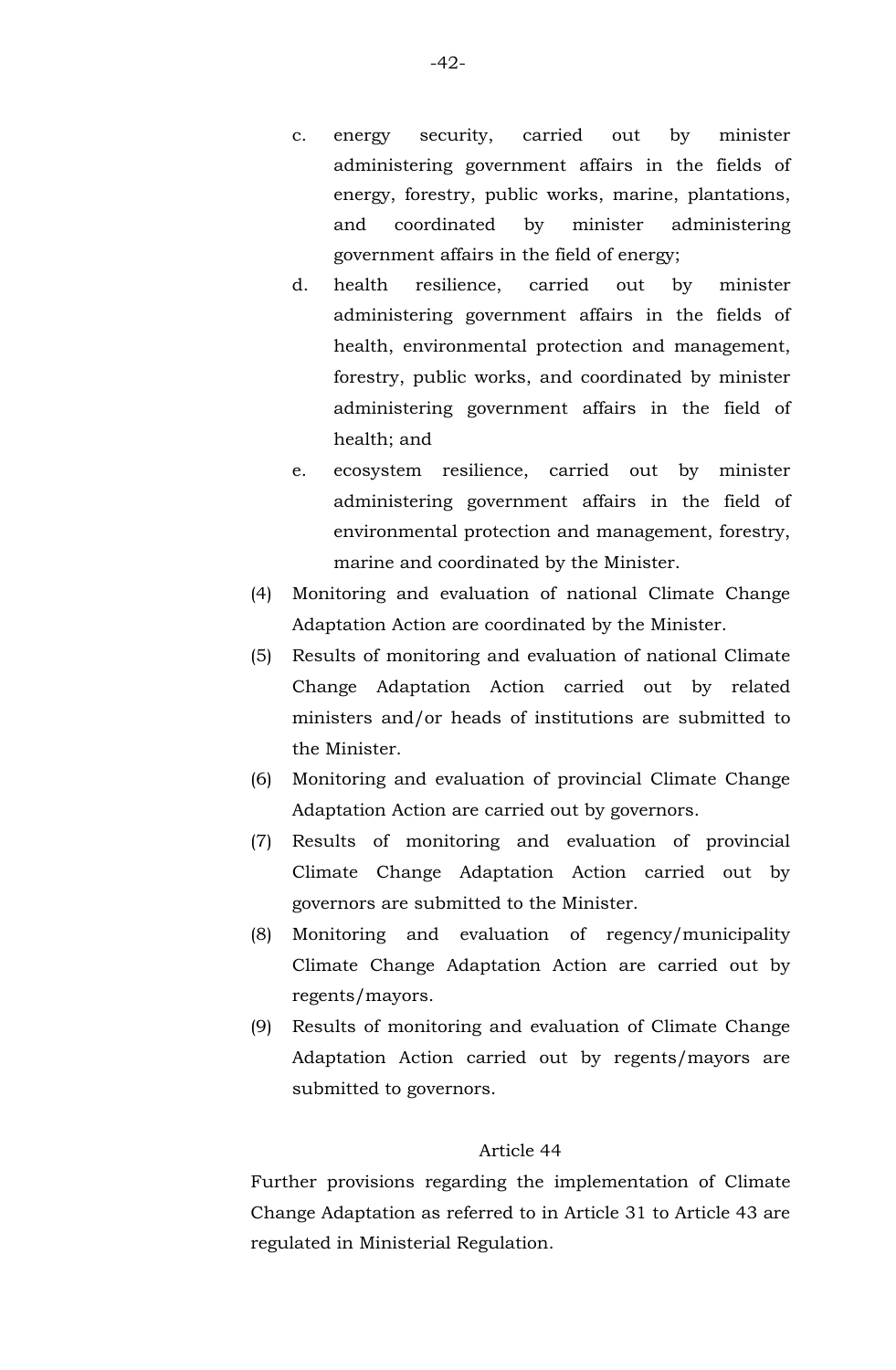#### CHAPTER IV

## PROCEDURE FOR IMPLEMENTATION OF CARBON PRICING

## Part One General

### Article 45

Implementation of Climate Change Mitigation Action and Climate Change Adaptation Action may be carried out through the implementation of NEK.

### Article 46

- (1) Implementation of NEK is carried out in the Sectors and Sub-Sectors.
- (2) Implementation of NEK is carried out by:
	- a. ministries/institutions;
	- b. local governments;
	- c. Business Actors; and
	- d. public.

- (1) Implementation of NEK is carried out through mechanisms of:
	- a. Carbon Trading;
	- b. Results-Based Payment;
	- c. Carbon Levy; and/or
	- d. other mechanisms in accordance with the development of science and technology determined by the Minister.
- (2) The implementation of NEK as referred to in section (1) is determined by related ministers based on:
	- a. NDC roadmap;
	- b. strategy for achieving NDC target in Sectors;
	- c. GHG Emissions Cap;
	- d. time effectiveness and cost efficiency; and
	- e. development of science, technology, and capacity of Sector.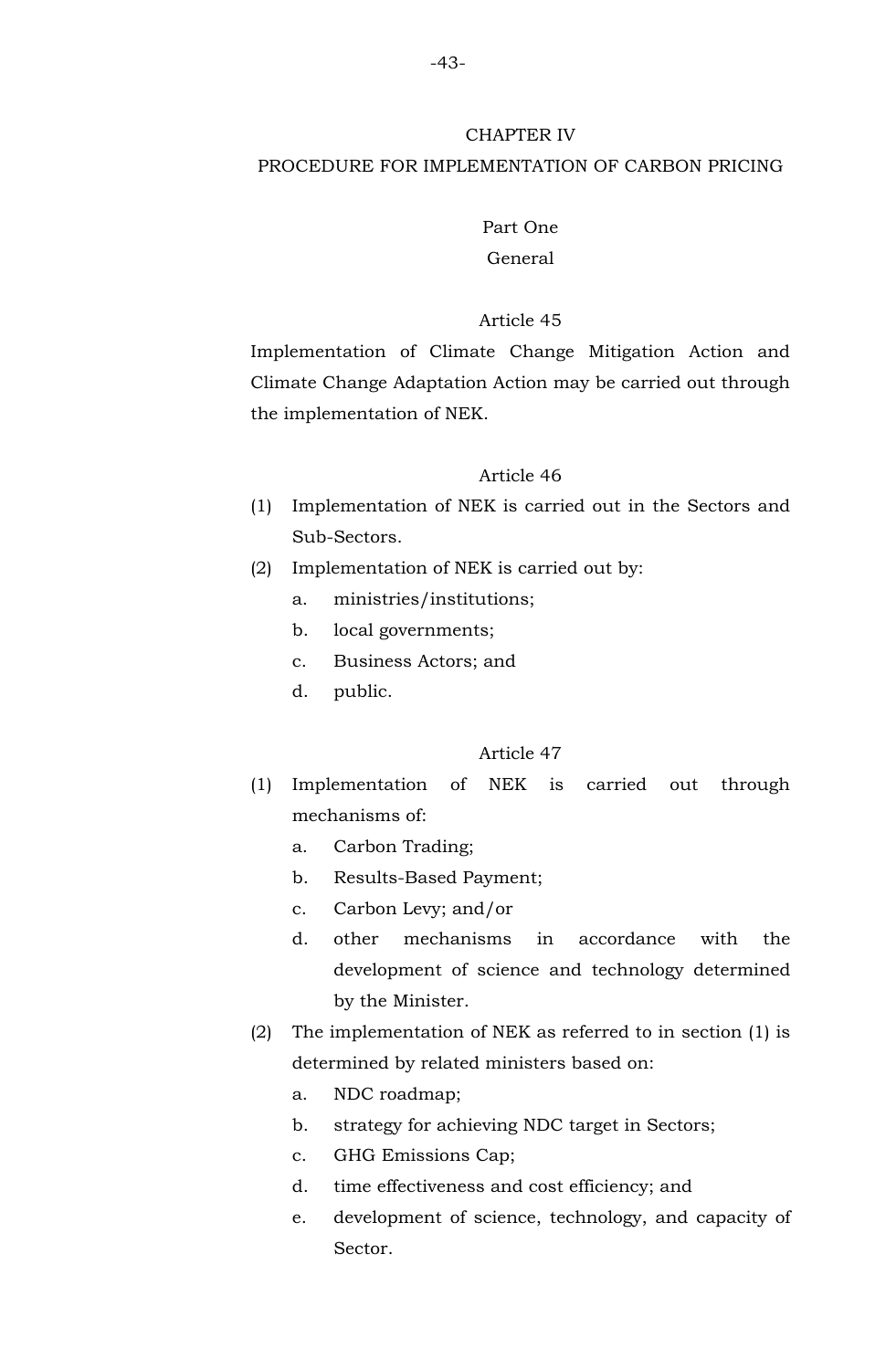## Part Two Carbon Trading

#### Article 48

- (1) The Carbon Trading as referred to in Article 47 section (1) point a may be carried out through domestic trade and/or foreign trade.
- (2) Main elements of the implementation of Carbon Trading through domestic trade and/or foreign trade as referred to in section (1) include:
	- a. mechanism and procedure for Emissions Trading;
	- b. mechanism and procedure for GHG Emissions Offset;
	- c. use of state revenue from domestic Carbon Trading;
	- d. mechanism and procedure for approval and registration;
	- e. profit sharing of trade;
	- f. guideline for implementation of Carbon Trading; and
	- g. transfer of domestic Carbon Rights status carried out through the registry mechanism of SRN PPI, and transfer of foreign Carbon Rights carried out through the registry mechanism of SRN PPI and authorization of foreign Carbon Trading.
- (3) Carbon trading through domestic trade and/or foreign trade is carried out:
	- a. based on related SRN PPI; or
	- b. by prioritizing the use of Certificate of GHG Emissions Reduction produced through the national emission reduction certification mechanism.
- (4) Carbon Trading policy through domestic trade and/or foreign trade is determined by the Minister after coordinating with related ministers.

## Article 49

(1) Implementation of Carbon Trading through a foreign trade mechanism does not reduce the achievement of NDC target in 2030.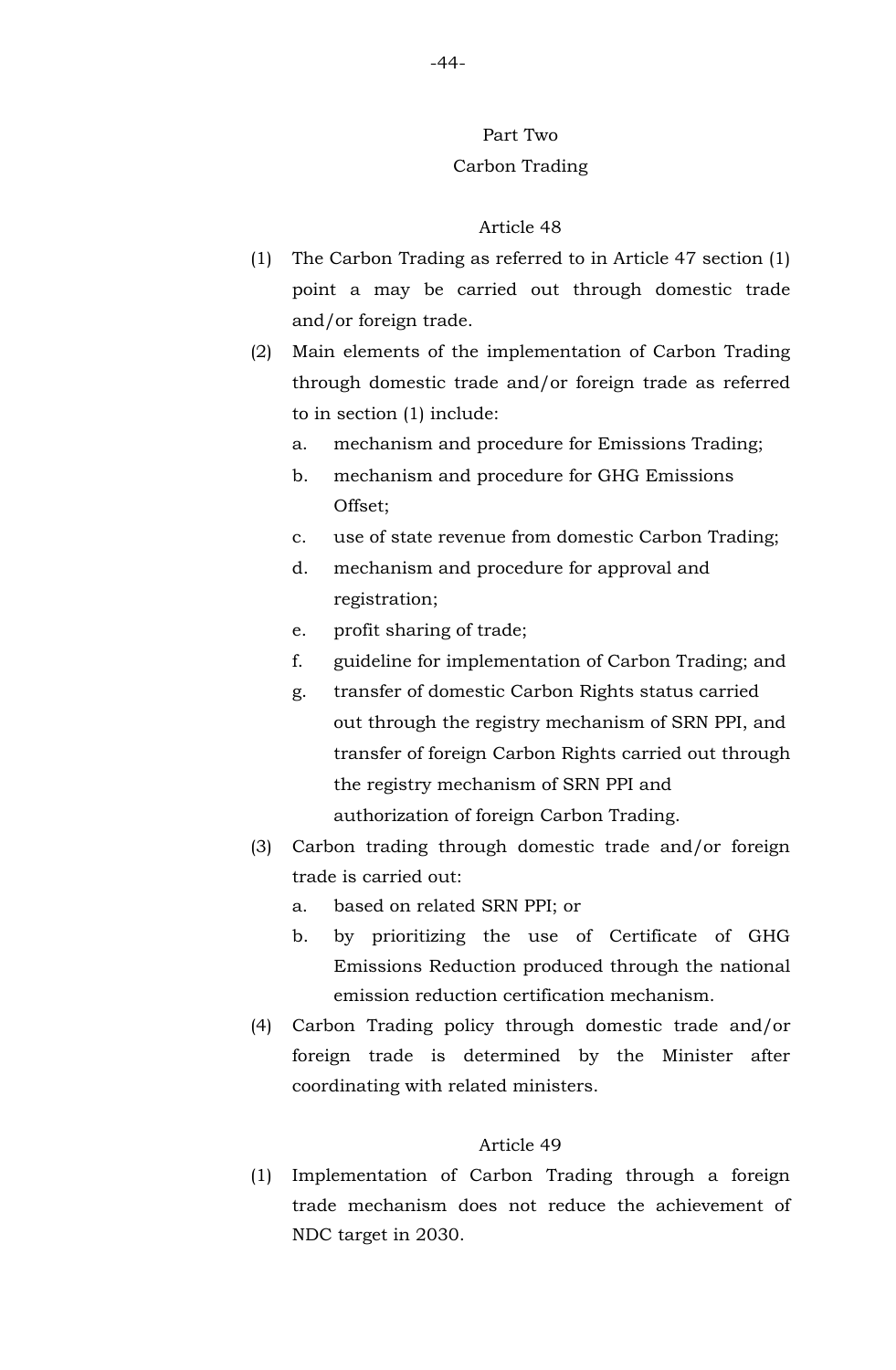- (2) Domestic and foreign Carbon Trading are carried out through mechanisms of:
	- a. Emissions Trading; and
	- b. GHG Emissions Offset.
- (3) The Carbon Trading as referred to in section (2) may be carried out across the Sectors.
- (4) Further provisions regarding the implementation of cross Sector Carbon Trading as referred to in section (3) are regulated in a Ministerial Regulation after coordinating with related ministers.

- (1) The Emissions Trading mechanism as referred to in Article 49 section (2) point a on domestic Carbon Trading includes:
	- a. trading procedure;
	- b. MRV procedure;
	- c. arrangement on the use of Carbon Unit; and
	- d. arrangement on the use of ownership transfer of Carbon Unit.
- (2) The Emissions Trading mechanism as referred to in section (1) is applied to business and/or activity that have GHG Emissions Cap which has been determined through the allowance by related ministers.

- (1) The implementation of Carbon Trading using established GHG Emissions Cap as referred to in Article 50 section (2), is selected if, based on the evaluation, it is known that there are business and/or activity:
	- a. Mitigation Action carried out with emissions above the established GHG Emissions Cap; or
	- b. Mitigation Action carried out with emissions below the established GHG Emissions Cap.
- (2) The implementation of Carbon Trading as referred to in section (1) is carried out through the transfer of Carbon Unit by Business Actors.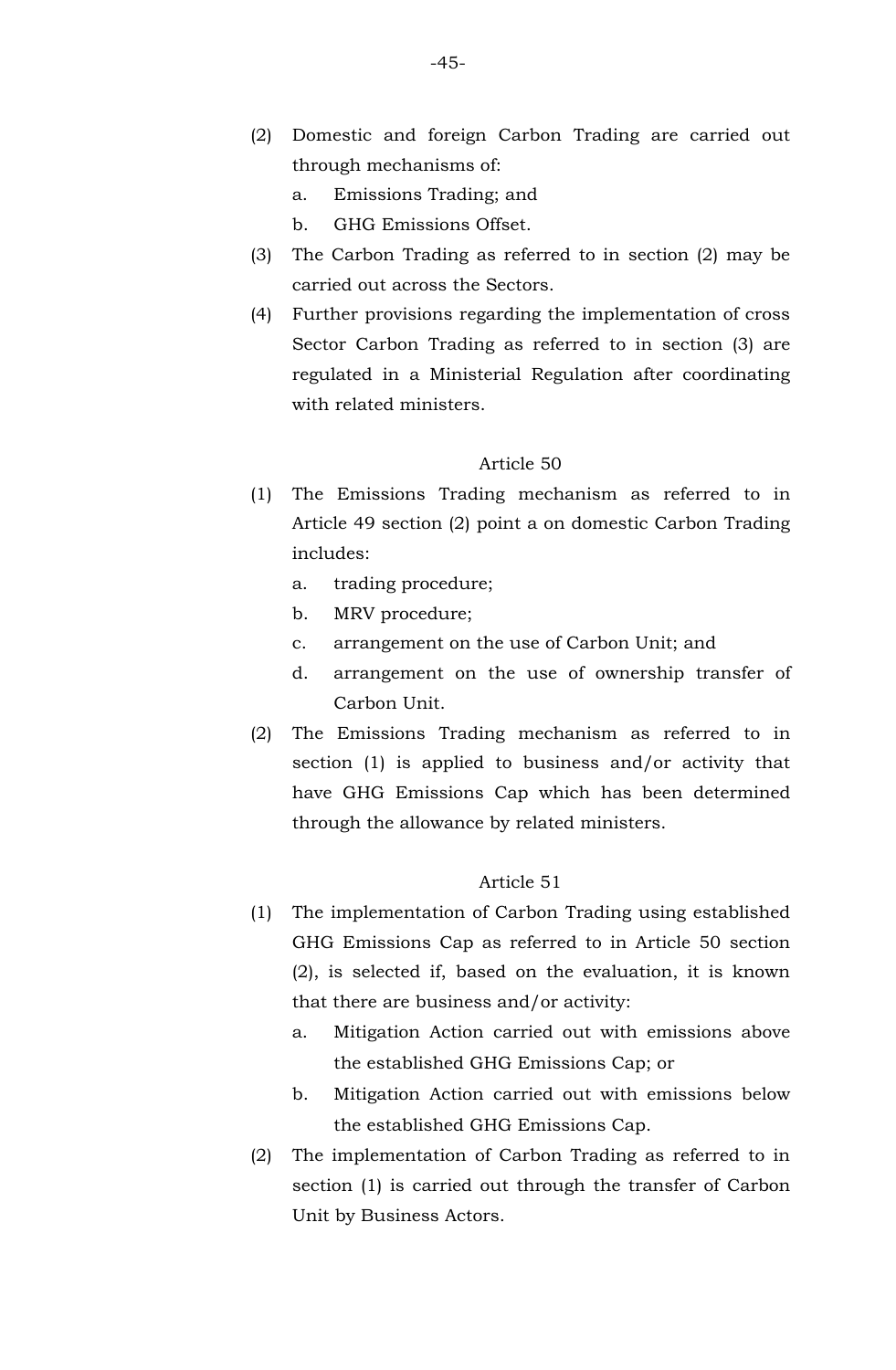(3) The transfer of Carbon Unit as referred to in section (2) does not affect the achievement of NDC target.

#### Article 52

- (1) The GHG Emissions Offset mechanism as referred to in Article 49 section (2) point b is applied in the event that a business and/or activity that does not have a GHG Emissions Cap provides a statement of emissions reduction using results of Mitigation Action from other business and/or activity.
- (2) The GHG Emissions Offset as referred to in section (1) is applied in the event that a business and/or activity:
	- a. has no Emissions Cap specified;
	- b. is the results of GHG Emissions reduction from Climate Change Mitigation Action carried out below target and Baseline established; or
	- c. is the results of GHG Emissions reduction from Climate Change Mitigation Action carried out above the target and below the Baseline established.
- (3) The mechanism of GHG Emissions Offset implementation as referred to in section (1) and section (2) in domestic Carbon Trading includes:
	- a. GHG Emissions Offset calculation procedure;
	- b. procedure for issuing GHG Emission Offset statement; and
	- c. provisions on the use of certificate of emissions reduction.

- (1) Business and/or activity, in which results of GHG Emissions reduction from Climate Change Mitigation Action carried out, are below and above the target of established Baseline as referred to in Article 52 section (2) point b and point c, are carried out in the time of:
	- a. emissions surplus or emissions reduction achievement is below the target and Baseline thus may sell to other party; or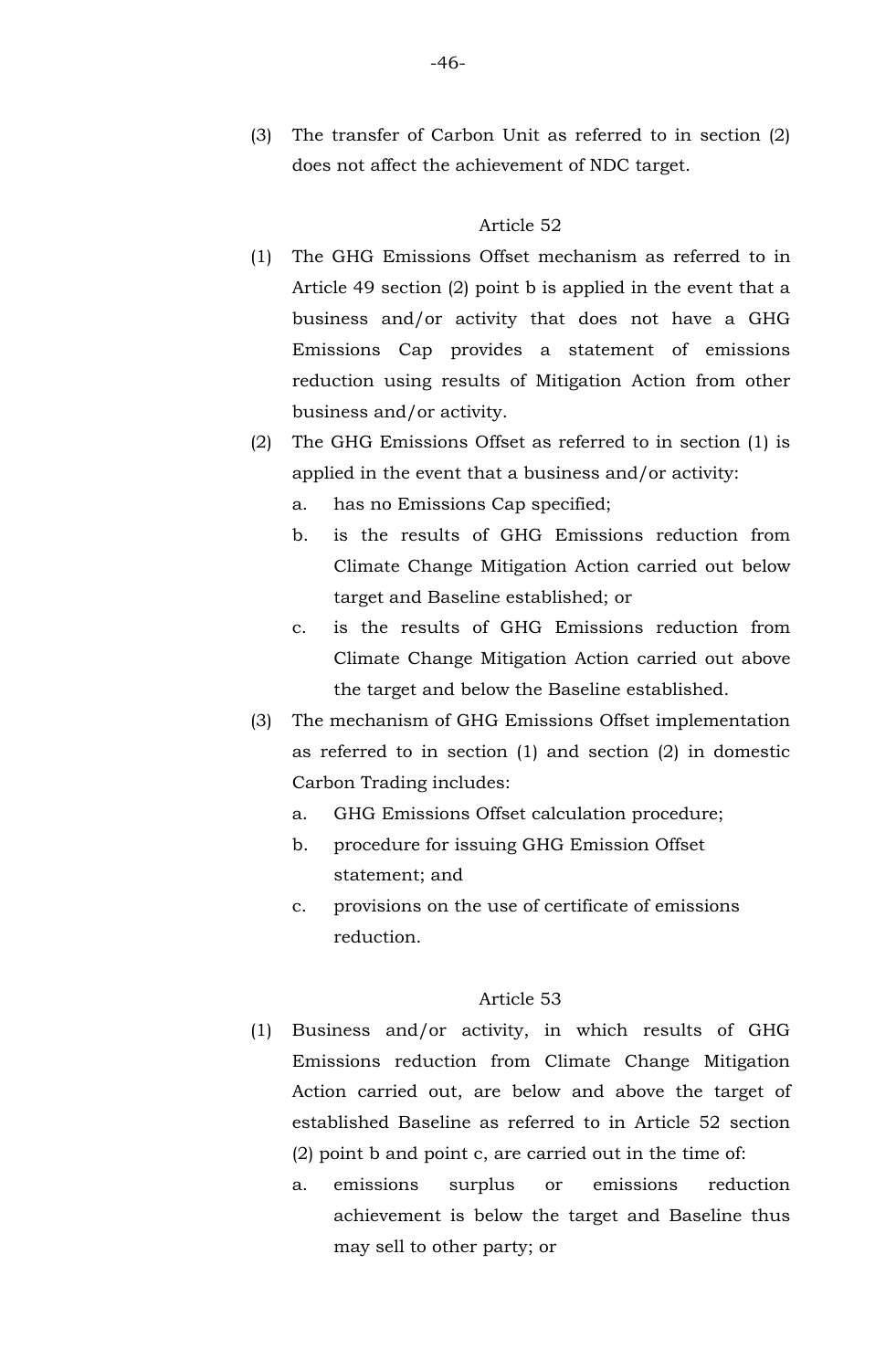- b. emissions deficit or emissions reduction achievement is above the target and below the emissions Baseline, thus may be purchased from the party who has a surplus.
- (2) Purchase of GHG Emissions in GHG Emissions Offset may only be carried out after the Business Actor has fulfilled their obligations in GHG Emissions reduction through Climate Change Mitigation Action.
- (3) Further provisions regarding the procedure for Carbon Trading implementation are regulated in a Ministerial Regulation.

- (1) Domestic and/or foreign Carbon Trading is carried out by:
	- a. carbon market mechanism through Carbon Exchange; and/or
	- b. direct trade.
- (2) The Carbon Trading through the carbon market mechanism as referred to in section (1) point a is carried out by:
	- a. development of Carbon Trading infrastructure;
	- b. arrangement on the utilization of state revenue from Carbon Trading; and/or
	- c. administration of carbon transaction.
- (3) The Development of Carbon Trading infrastructure as referred to in section (2) point a is carried out by Minister along with related ministers/heads of institutions.
- (4) The State revenue from Carbon Trading as referred to in section (2) point b is non-tax state revenue obtained from levy on transactions of Carbon Unit trading.
- (5) The arrangement on the utilization of state revenue from Carbon Trading as referred to in section (4) is carried out in accordance with the provisions of legislation.
- (6) The Administration of carbon transactions as referred to in section (2) point c is carried out through the registry and documentation of Carbon Trading implementation.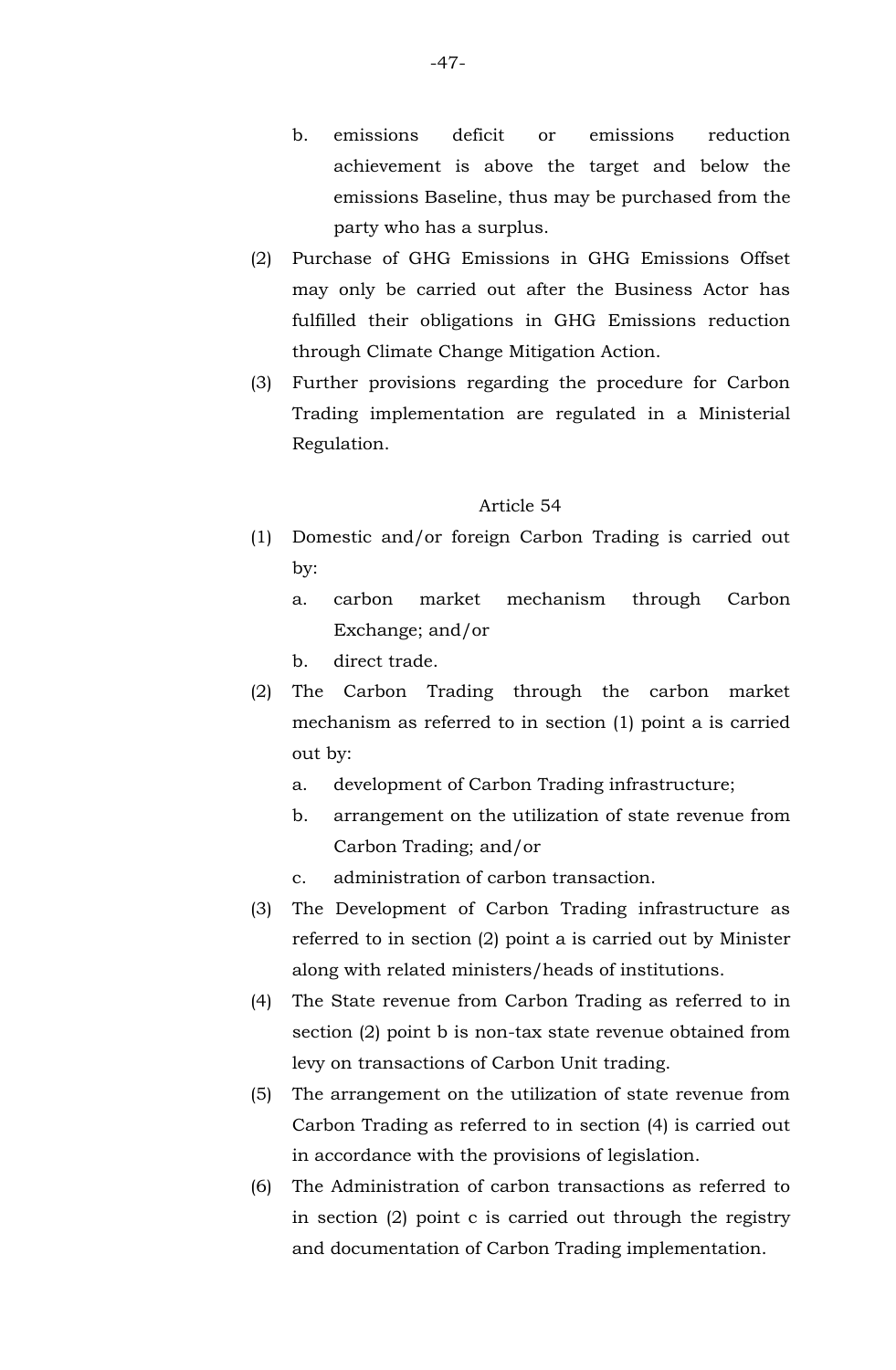- (7) Carbon market exchange center is domiciled in Indonesia.
- (8) Further provisions regarding the procedure for Carbon Trading implementation are regulated in a Ministerial Regulation.

## Part Three Results-Based Payment

- (1) Results-Based Payment is made based on results/benefits of reducing GHG Emissions generated by ministries/institutions, local governments, and Business Actors.
- (2) The Results-Based Payment mechanism as referred to in section (1) is carried out based on verification results of GHG Emissions reduction achievement and/or conservation/increment of carbon stocks carried out by business and/or activity.
- (3) The Results-Based Payment as referred to in section (1) covers the scope of:
	- a. international, whereby international parties may make payment to the Government or provincial government with approval of the Government;
	- b. national, whereby the Government may make payment to provincial governments, regency/ municipal governments, Business Actors, and/or the public; and
	- c. province, whereby provincial governments may make payment to regency/municipal governments, Business Actors, and/or the public.
- (4) The implementation of Results-Based Payment as referred to in section (1) does not lead to the transfer of carbon ownership.
- (5) In the event of the implementation of Results-Based Payment, mitigation results are part of NDC target achievement.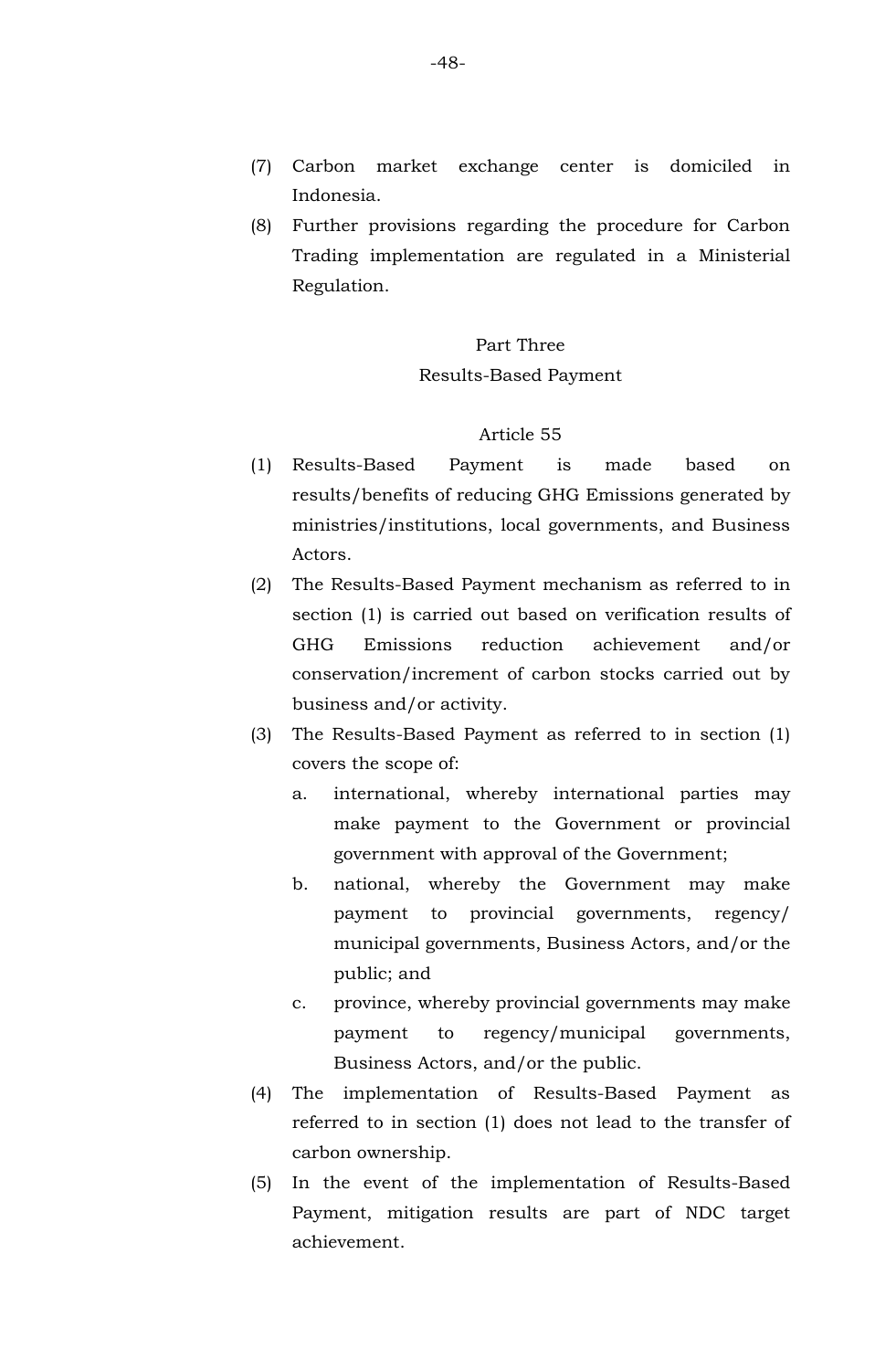(6) Further provisions regarding the procedure for Results-Based Payment are regulated in regulations of related ministers.

#### Article 56

- (1) In implementing Results-Based Payment, Minister develops general guidelines containing:
	- a. implementation of Results-Based Payment;
	- b. procedures for receiving Results-Based Payment for the Governments, local governments, Business Actors, and the public; and
	- c. monitoring, evaluation, and capacity building.
- (2) Further provisions regarding the general guideline of Results-Based Payment are regulated in Ministerial Regulation.

- (1) In Results-Based Payment, benefits are regulated, which consists of:
	- a. beneficiary; and
	- b. benefits distribution mechanism.
- (2) The Beneficiary as referred to in section (1) point a comprises ministries/institutions, local governments, Business Actors, and the public.
- (3) The Benefit distribution mechanism for beneficiary as referred to in section (1) point b is conducted based on:
	- a. authority;
	- b. GHG emissions reduction results; and
	- c. efforts or actions to refrain from production of GHG emissions.
- (4) The implementation of benefit distribution mechanism of Results-Based Payment as referred to in section (1) point b is based on role and contribution of each party on Climate Change Mitigation Action and/or Climate Change Adaptation Action results.
	- (5) Further provisions regarding the implementation of benefit distribution of Results-Based Payment are regulated in a Ministerial Regulation.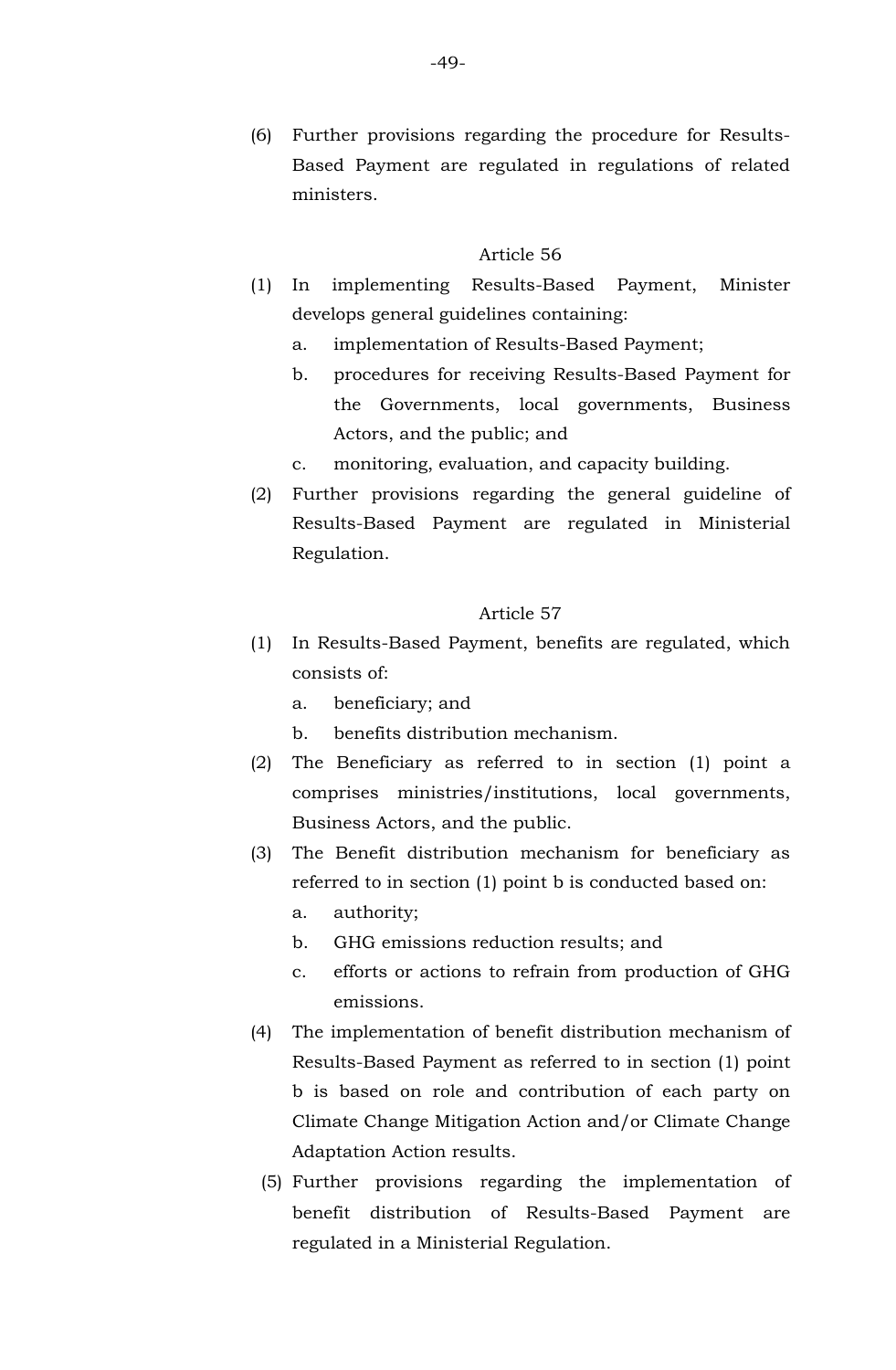# Part Four Carbon levy

### Article 58

- (1) The implementation of NEK through the implementation of Carbon Levy as referred to in Article 47 section (1) point c is carried out in the form of tax in central and regional area, customs and excise, and other state levies, based on carbon content and/or potential carbon emissions and/or the amount of carbon emissions and/or Climate Change Mitigation Action results.
- (2) The Carbon Levy as referred to in section (1) is carried out in accordance with the provisions of legislation.
- (3) Minister administering government affairs in the field of state finance develops policy and strategy for Carbon Levy implementation after coordinating with the Minister and related ministers in accordance with the objectives of achieving NDC targets and emissions control for national development.

- (1) The implementation of funding management and benefits distribution from Carbon Trading, Results-Based Payment, and Carbon Levy may be carried out by environmental fund management agency or designated agency.
- (2) The type of state revenue from Carbon Levy through nontax state revenue managed by environmental fund management agency or designated agency as referred to in section (1) is carried out in accordance with the provisions of legislation.
- (3) In the event of the necessity for fund management and utilization adjustment done by environmental fund management agency, the adjustment is carried out in accordance with the provision of legislation.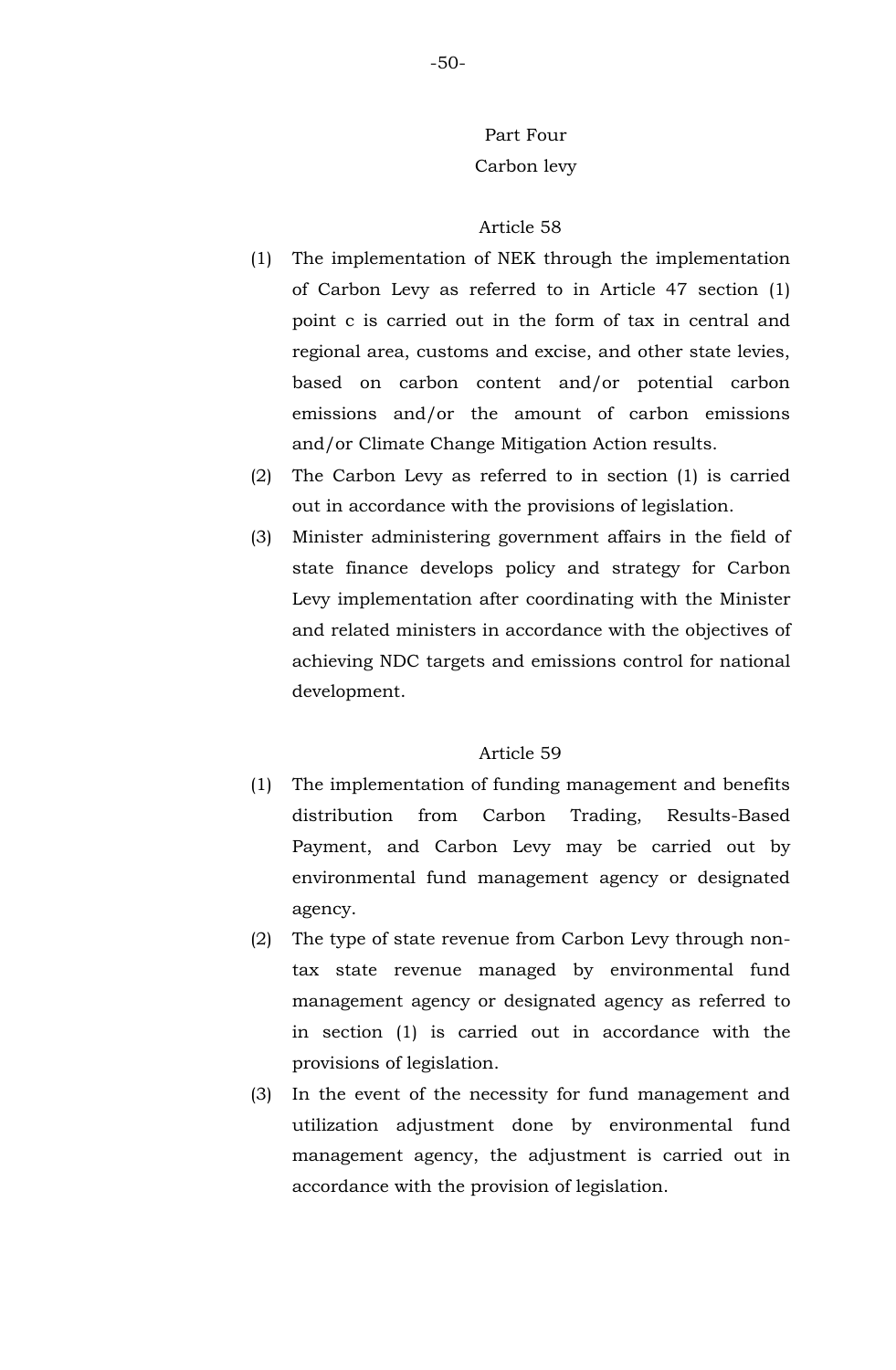## CHAPTER V TRANSPARENCY FRAMEWORK

## Part One

## General

## Article 60

Any effort to achieve NDC target through the implementation of Climate Change Mitigation, Climate Change Adaptation, and NEK is conducted in an accurate, consistent, transparent, sustainable, and accountable manner through:

- a. MRV;
- b. SRN PPI; and
- c. certification of GHG emissions reduction.

## Part Two

## Measurement, Reporting, and Verification

## Article 61

- (1) MRV for Climate Change Mitigation Action, Climate Change Adaptation Action, and NEK is carried out in an integrated manner.
- (2) The integration as referred to in section (1) is conducted by applying efficient, effective, and transparent principles.
- (3) The Guidelines for implementing MRV for Climate Change Mitigation Action, Climate Change Adaptation Action, and NEK as referred to in section (1) and the integration as referred to in section (2) are regulated in a Ministerial Regulation after coordinating with related ministers.

## Paragraph 1 Measurement

## Article 62

(1) Measurement of Mitigation Action is conducted by related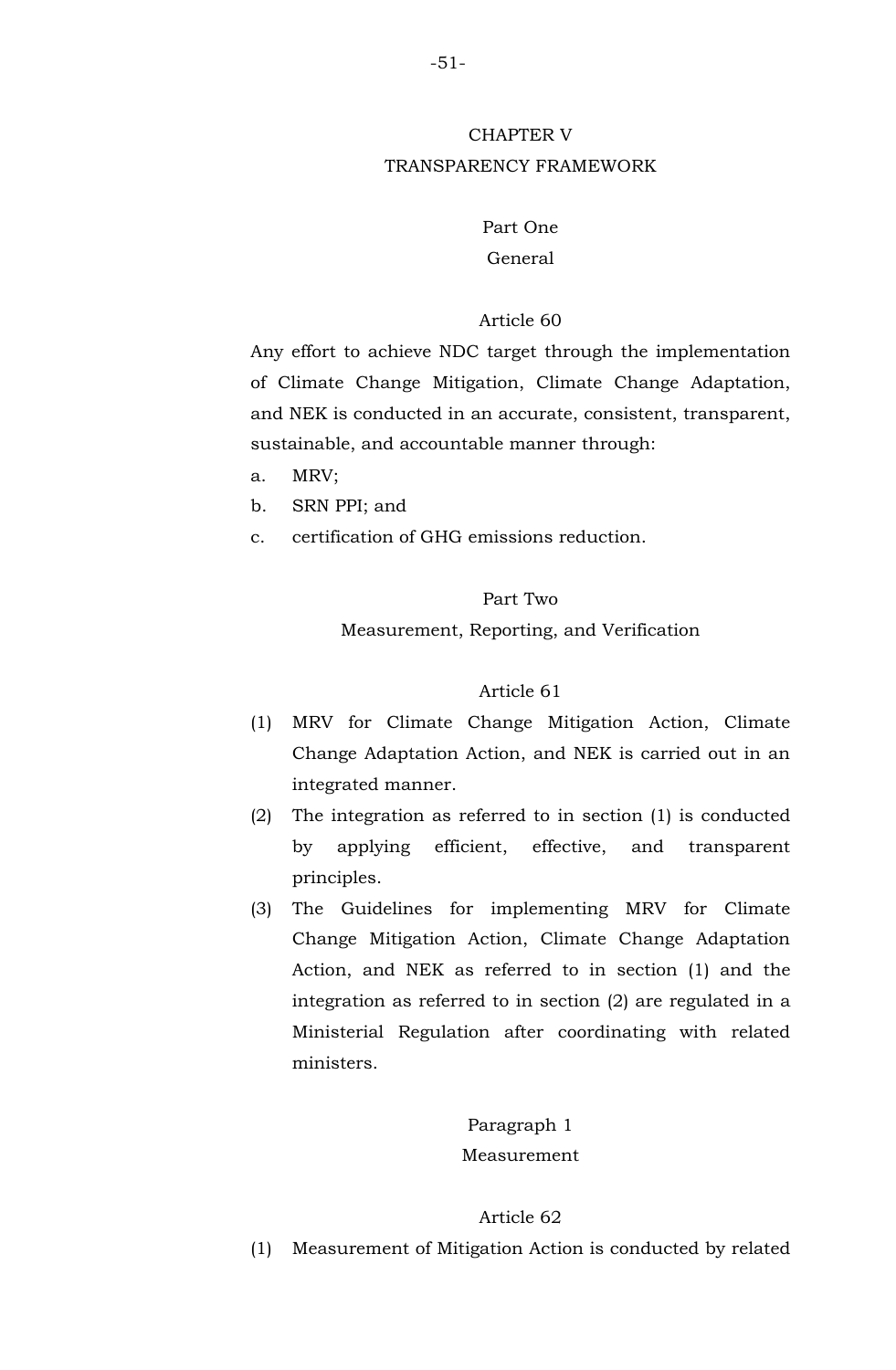ministers, governors, regents/mayors, and Business Actors to acquire:

- a. the amount of GHG emissions or actual carbon sequestration; and
- b. the amount of GHG emissions reduction or carbon sequestration increment.
- (2) The measurement of the amount of GHG emissions or actual carbon sequestration as referred to in section (1) point a is conducted through:
	- a. establishing action plan, location, and achievement target, and period of Mitigation Action implementation;
	- b. managerial system;
	- c. evaluating Mitigation Action achievement;
	- d. calculating the amount of GHG emissions using multiplication between activity data and GHG Emissions Factor; and
	- e. calculating the amount of GHG Emissions or carbon sequestration periodically.
- (3) GHG Emissions reduction achievement is measured by comparing the measurement results of GHG Emissions reduction and/or GHG sequestration increment as referred to in section (1) point b with the GHG Emissions Baseline.
- (4) The measurement as referred to in section (2) and section (3) is conducted by related ministers, governors, regents/mayors, and Business Actors at least 1 (one) time in 1 (one) year.

### Article 63

The achievement accumulation of Climate Change Mitigation Action is obtained by subtracting GHG Emissions Baseline from the amount of GHG Emissions or actual carbon sequestration as referred to in Article 62 section (1).

#### Article 64

(1) The measurement of the achievement of national Climate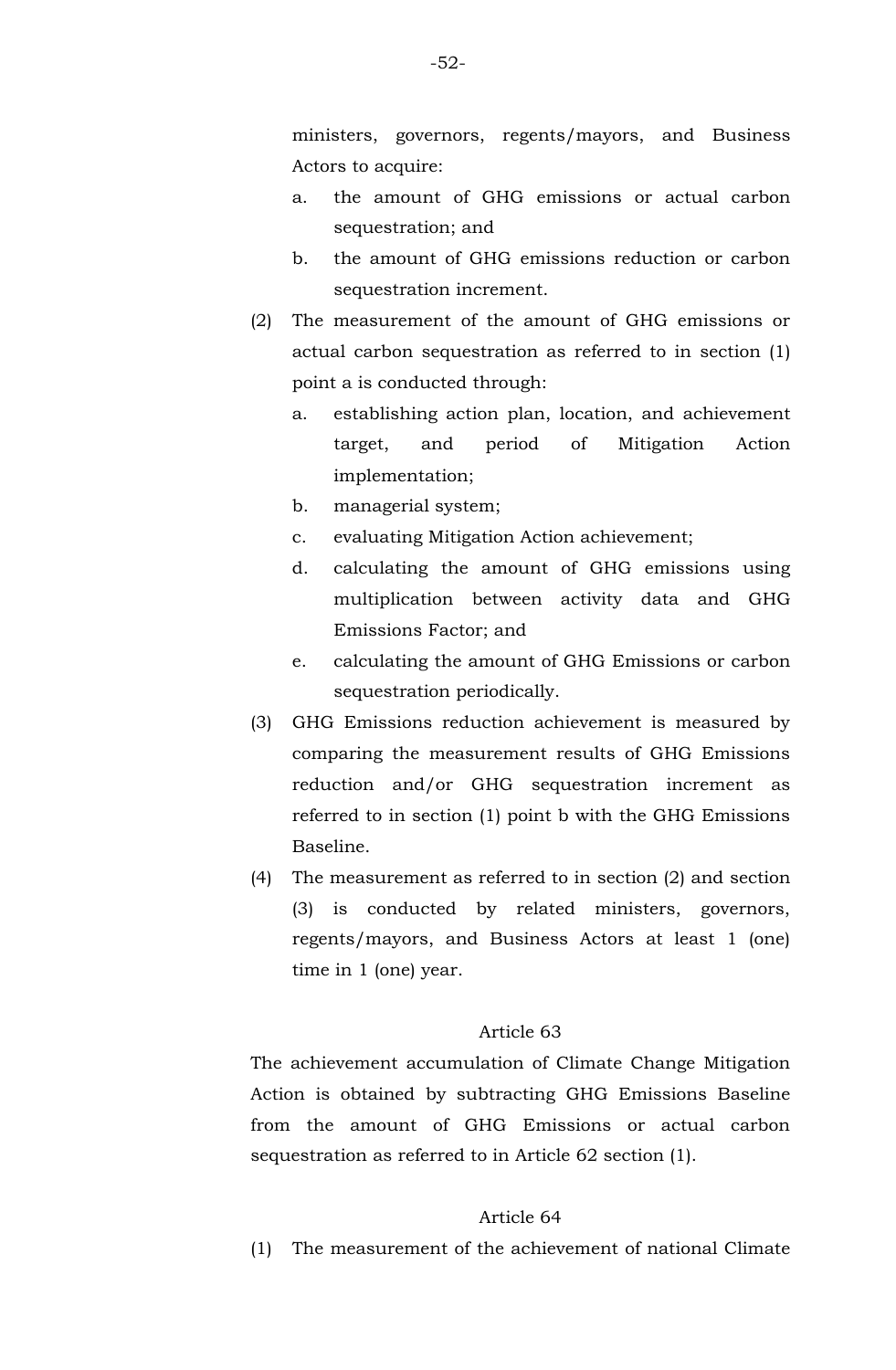Change Adaptation Action is conducted by the executor of Climate Change Adaptation Action by comparing indicator or target indicator in the planning and the implementation results.

(2) The measurement of the achievement of national Climate Change Adaptation Action as referred to in section (1) is conducted periodically at least 1 (one) time in 1 (one) year.

#### Article 65

NEK measurement is conducted by the executor of NEK to gain:

- a. the allowance of Emissions Cap;
- b. the amount of GHG Emissions or actual carbon sequestration; and
- c. the amount of GHG Emissions reduction or GHG sequestration increment.

# Paragraph 2 Reporting

- (1) Reporting on the implementation of Climate Change Mitigation Action and NEK contains general data and technical data on implementation report.
- (2) The general data contained in implementation report of Climate Change Mitigation Action and NEK as referred to in section (1) comprises:
	- a. the executor and person-in-charge of the action implementation;
	- b. title and type of activity;
	- c. Climate Change Mitigation Action mechanism and NEK selected; and
	- d. Means of Implementations covering technology transfer, capacity building, and finance.
- (3) The technical data specified in the implementation report of Climate Change Mitigation Action and NEK as referred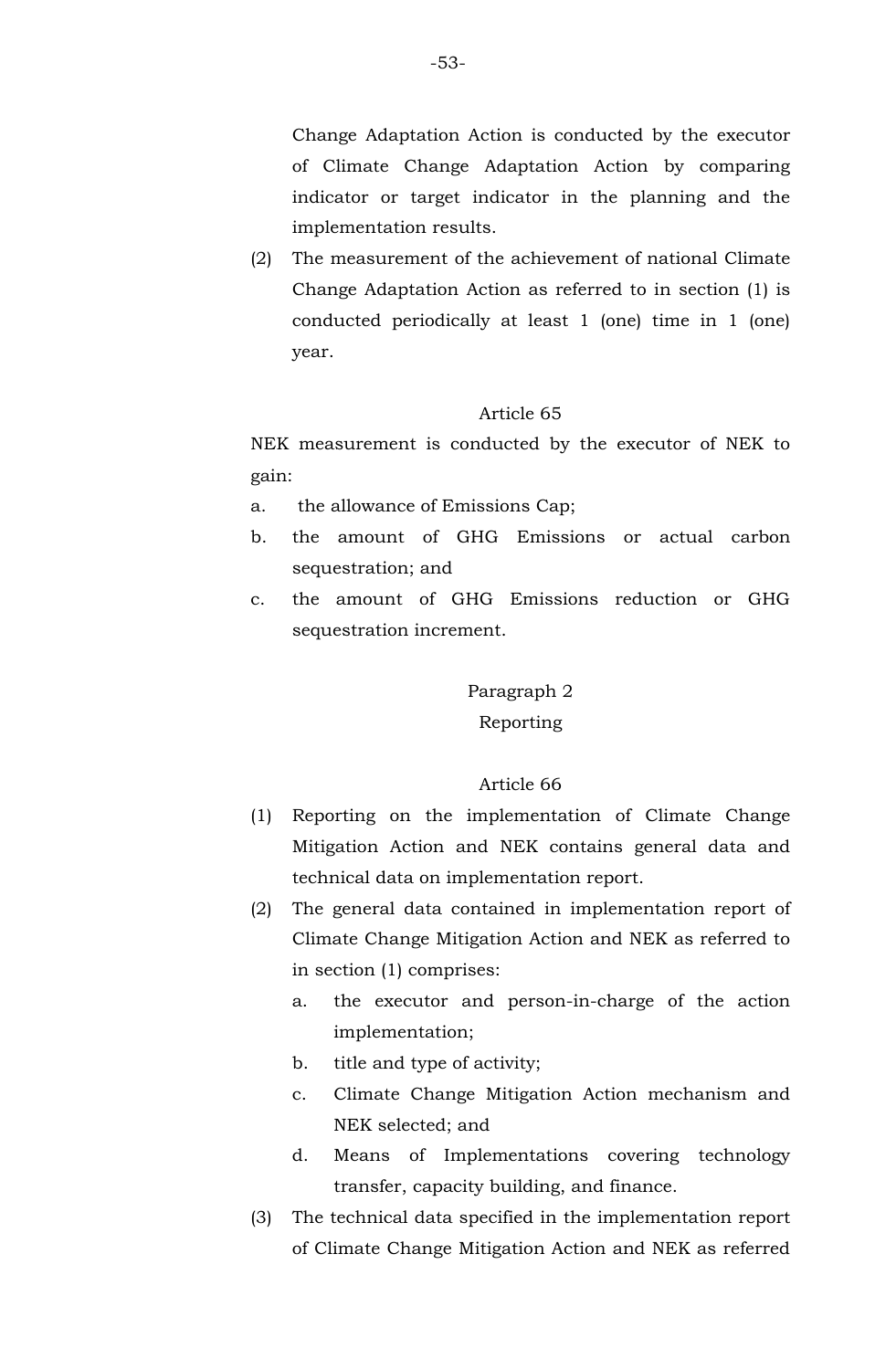to section (1) include:

- a. calculation of GHG Emissions Baseline;
- b. selecting period to establish GHG Emissions Baseline;
- c. assumption used in developing GHG Emissions Baseline;
- d. calculation of GHG Emissions Cap amount in NEK;
- e. Climate Change Mitigation Action achievement calculation methodology;
- f. results of data activity monitoring, including size, location, and period of implementation of Climate Change Mitigation Action;
- g. Climate Change Mitigation Action implemented, including size, location, and period of Climate Change Mitigation Action;
- h. the amount of GHG Emissions reduction and/or GHG sequestration targets;
- i. description of managerial system, including the name of the person-in-charge of the action and the system built for monitoring and collecting data activity related to Climate Change Mitigation Action and NEK implemented.
- (4) The implementation report of Climate Change Mitigation Action and NEK as referred to in section (1) is carried out by:
	- a. related ministers, for reporting Climate Change Mitigation Action in Sectors;
	- b. governors and regents/mayors, for reporting Climate Change Mitigation Action in provinces and regencies/municipalities; and
	- c. Business Actors, for reporting Climate Change Mitigation Action in their business unit/area.
- (5) The data report on Climate Change Mitigation Action and NEK implementation as referred to in section (1) is registered in SRN PPI serving as a basis for conducting verification.
- (6) Reporting, monitoring, and evaluation procedures for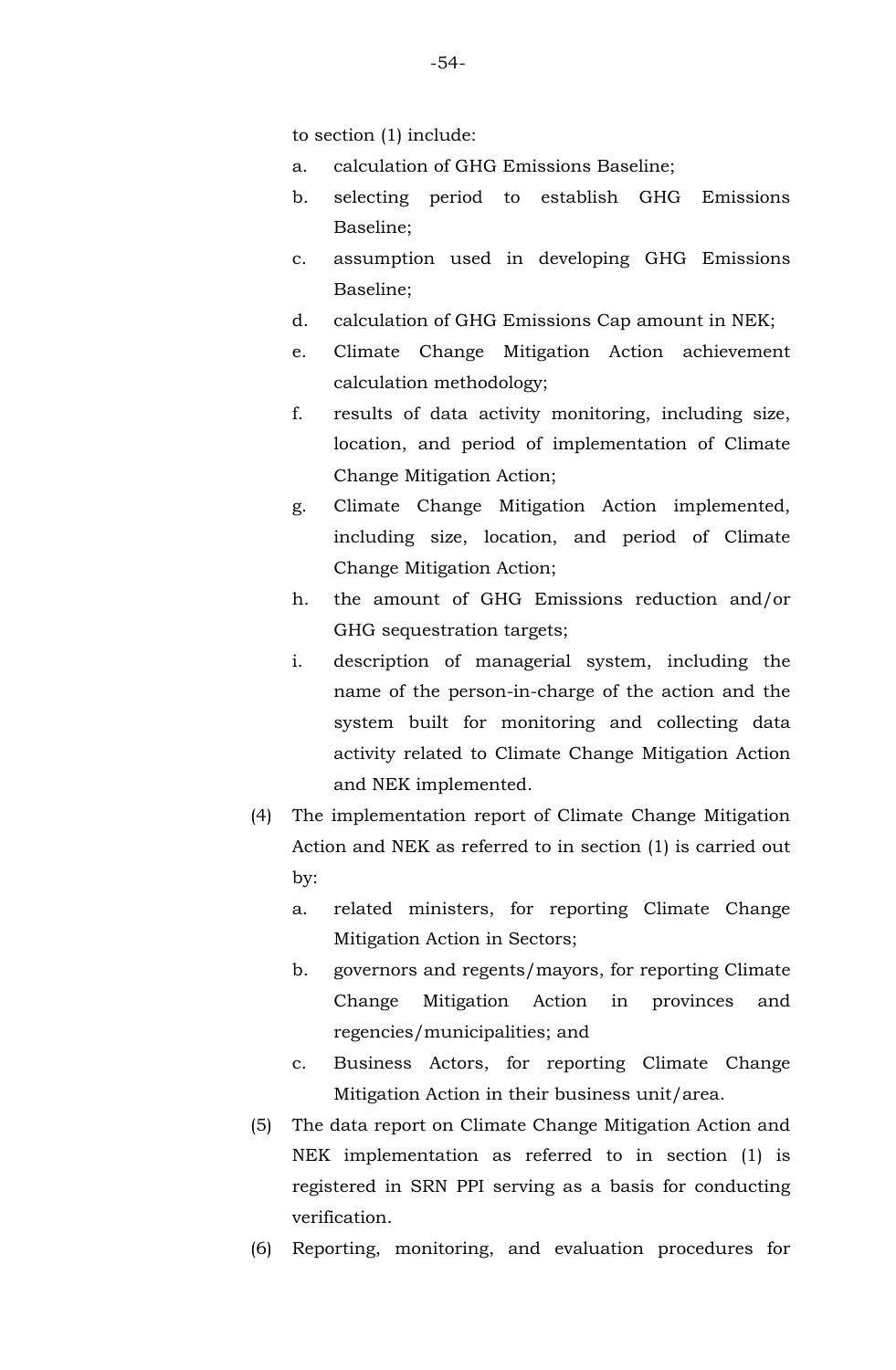Climate Change Mitigation Action are conducted in accordance with the provisions of the legislation.

### Article 67

- (1) Climate Change Adaptation Action reporting contains data on:
	- a. Climate Change Adaptation Action policy;
	- b. vulnerability, risk, and impact of climate change assessment;
	- c. planning and implementation of Adaptation Action, including Baseline and target;
	- d. monitoring and evaluation;
	- e. capacity building;
	- f. technology; and
	- g. Climate Change Mitigation Action funding.
- (2) The reporting on Climate Change Mitigation Action is carried out at least 1 (one) time in 1 (one) year.
- (3) The data report on Climate Change Mitigation Action as referred to in section (1) is registered in SRN PPI serving as a basis for implementing verification.
- (4) Further provisions regarding Climate Change Adaptation Action reporting procedure are regulated in a Ministerial Regulation.

#### Paragraph 3

### Validation and Verification

- (1) Quality control and assurance of the measurement and monitoring results of Climate Change Mitigation Action, Climate Change Adaptation Action, and NEK implementation are carried out through validation and verification.
- (2) Validation and verification of the measurement and monitoring reporting results of Climate Change Mitigation Action, Climate Change Adaptation Action, and NEK are reported and are registered into SRN PPI.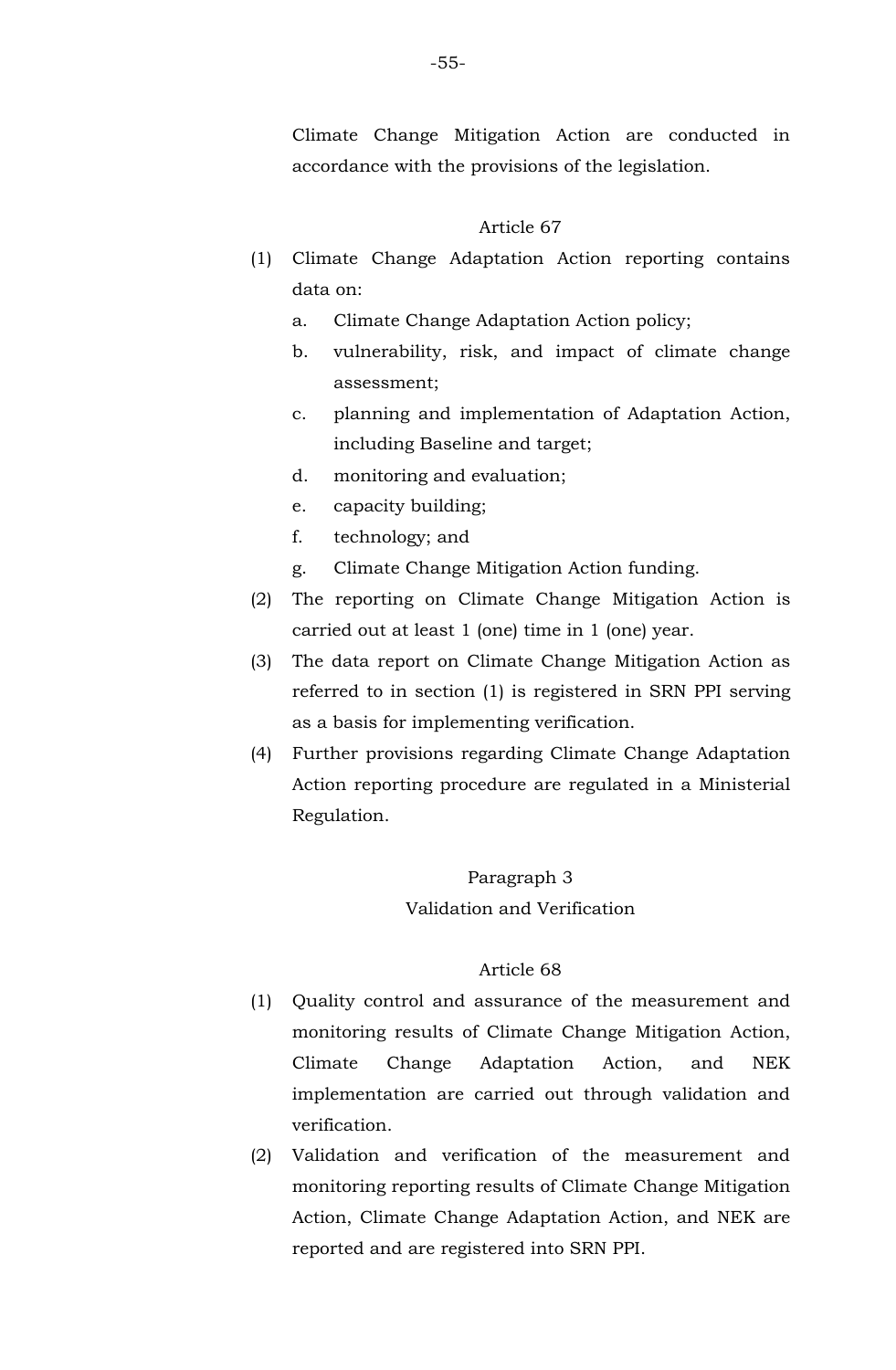- (3) The validation and verification as referred to in section (2) are carried out by the Minister.
- (4) Business and/or activity which implement NEK related to Carbon Trading and Results-Based Payment are obligated to deliver the results of validation and verification conducted by independent validator and verifier.
- (5) The independent validator and verifier as referred to in section (4) have the competency as validator and verifier of the Climate Change Mitigation Action achievement.
- (6) Further provisions regarding the procedure for validation, verification, and competency standard of independent validator and verifier are regulated in a Ministerial Regulation.

## Part Three National Registry System for Climate Change Control

- (1) In the effort to achieve NDC target, every Business Actor is obligated to register and report the implementation of Climate Change Mitigation Action, Climate Change Adaptation Action, NEK, and means of implementation in SRN PPI.
- (2) The registering and reporting results as referred to in section (1) generate national, Sektor, Sub-sector, and regional data related to GHG Emissions and Climate Resilience which are reliable and correct after being verified in accordance with the provisions of legislation.
- (3) The results of registering and reporting serve as:
	- a. a basis for the Government for acknowledging the contribution of NEK implementation in achieving NDC target;
	- b. data and information on mitigation action and resources for NEK implementation;
	- c. efforts to avoid double counting of Climate Change Mitigation Action; and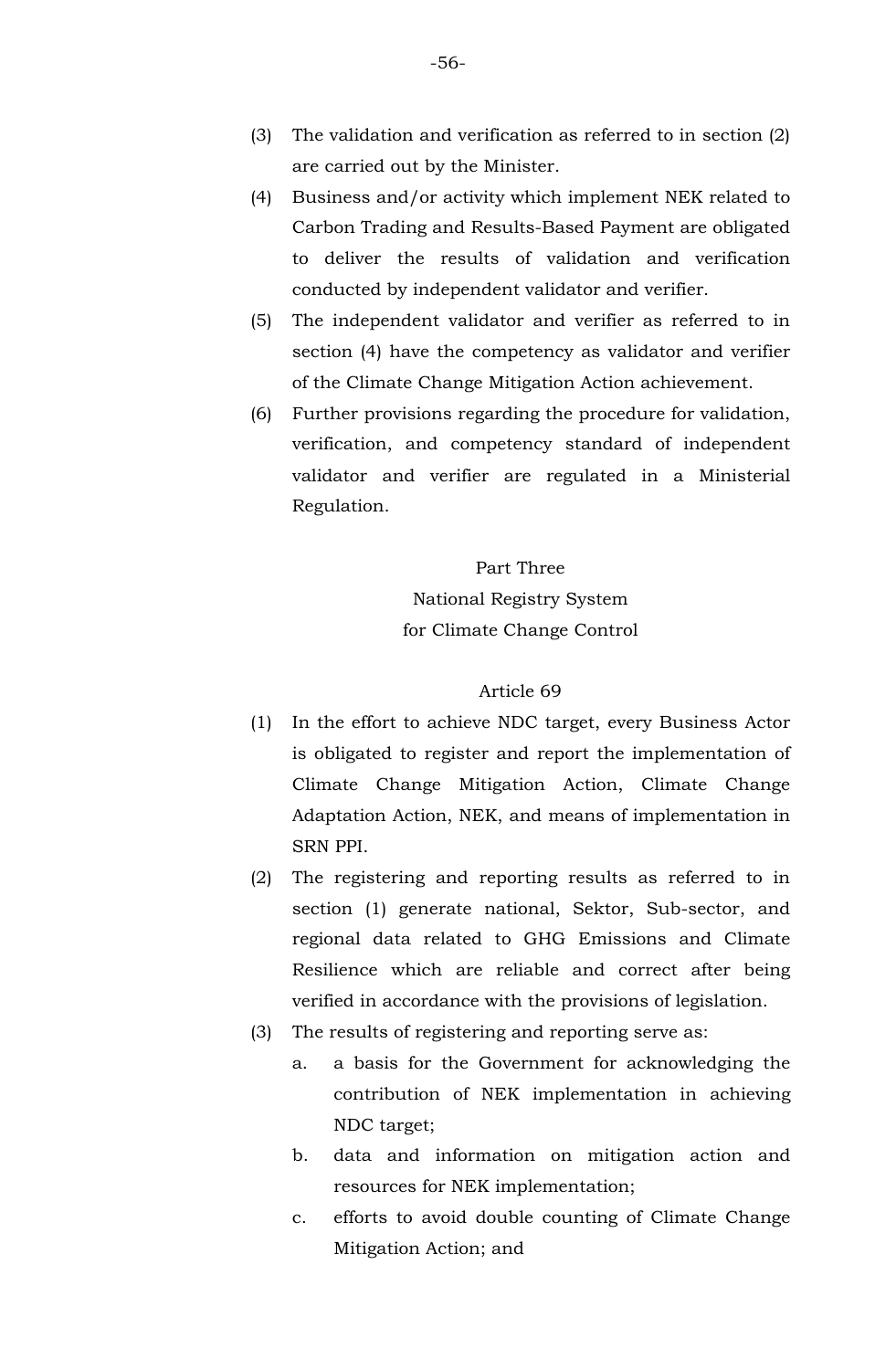- d. a basis of transfer tracing.
- (4) The national, Sector, Sub-Sector, and regional data as referred to in section (2) serve as national and international reference in one data GHG Emissions and Climate Resilience which is synergized and coordinated by the Minister.
- (5) Further provisions regarding SRN PPI implementation are regulated in a Ministerial Regulation.

- (1) Administrative sanction is applied to Business Actors that do not perform the obligation to register and report the implementation of Climate Change Mitigation Action, Climate Change Adaptation Action, and NEK, and means of implementation in SRN PPI as referred to in Article 69 section  $(1)$ .
- (2) The administrative sanction as referred to in section (1) is in the form of:
	- a. warning letter;
	- b. administrative coercion;
	- c. fines;
	- d. suspension of Certificate of GHG Emissions reduction; and
	- e. revocation of Certificate of GHG Emissions reduction.
- (3) The imposition of administrative sanction does not relieve business and/or activity from lawsuit and criminal charge in accordance with the provisions of legislation.
- (4) Further provisions regarding procedure for sanction imposition are regulated in a Ministerial Regulation.

#### Part Four

### Emission Reduction Certification

#### Article 71

(1) Certification of GHG Emissions Reduction is used in NEK implementation.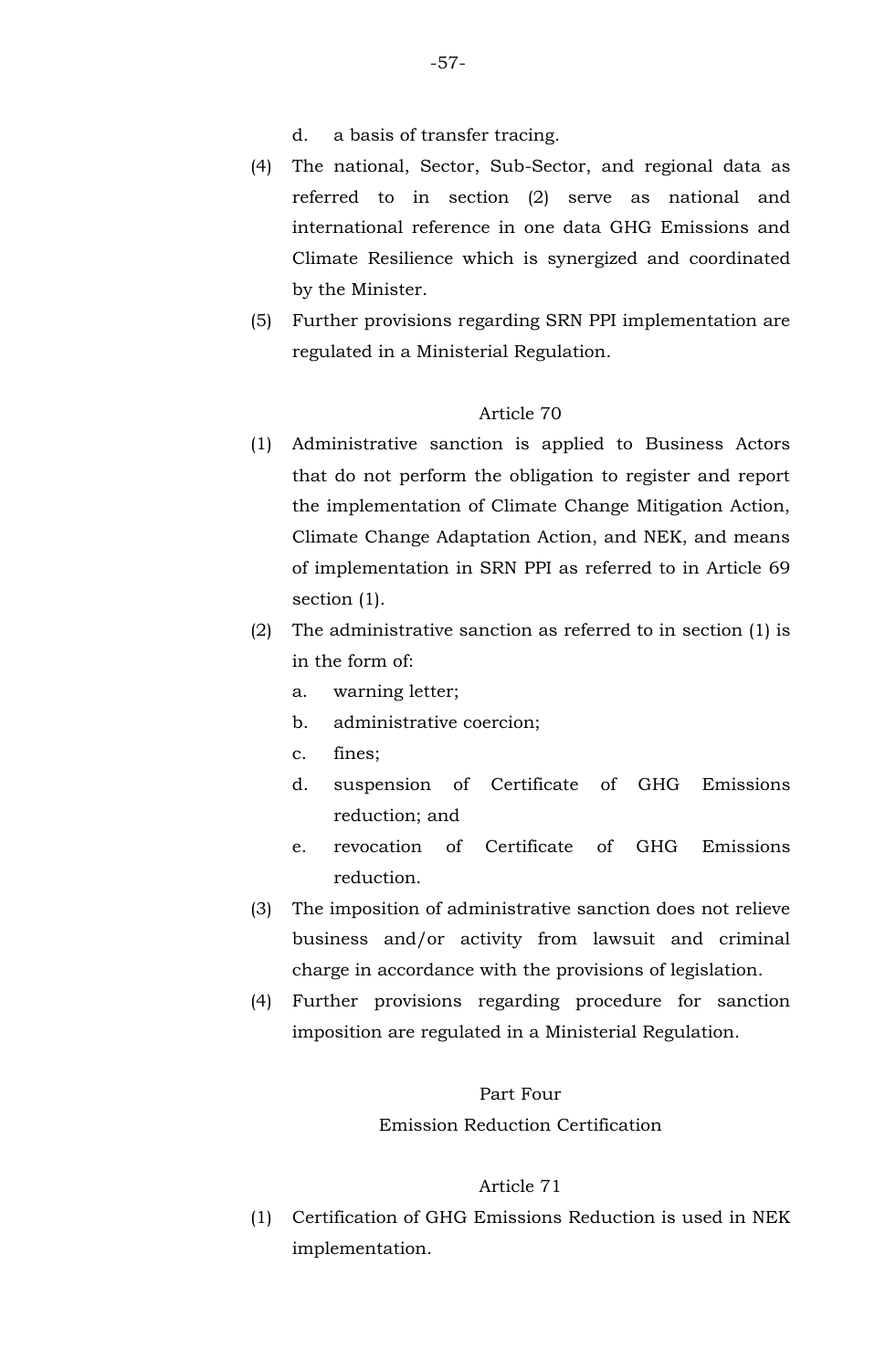- (2) GHG Emissions Reduction Certification is used as:
	- a. a proof of GHG Emissions reduction results;
	- b. Carbon Trading;
	- c. Payment for Climate Change Mitigation Action results;
	- d. GHG Emissions compensation; and
	- e. a proof of environmentally sound business and/or activity performance to obtain funding from bond and sukuk schemes.
- (3) Certificate of GHG Emission Reduction is issued to business and/or activity through the following stages:
	- a. registration in SRN PPI;
	- b. verification by independent verifier; and
	- c. reporting verification results to the Minister and using it as a basis for certificate issuance.
- (4) In the event that Business Actor does not report the measurement of NEK implementation results in SRN PPI, the Minister does not issue the Certificate of GHG Emission Reduction.
- (5) In issuing the certificate as referred to in section (3) point c, the Minister assigns director-general who carries out climate change control function.
- (6) Further provisions regarding Certification of GHG Emissions Reduction are regulated in a Ministerial Regulation.

- (1) In the event that business and/or activity use other scheme of a Certification of GHG Emissions than the Certification of GHG Emissions Reduction as referred to in Article 71, requirements must be met:
	- a. principles, procedures, and provisions in international standard and/or Indonesian National Standard are in line with ISO 14064 and ISO 14065; and
	- b. competence of the organizer of certification scheme is accredited by National Accreditation Committee.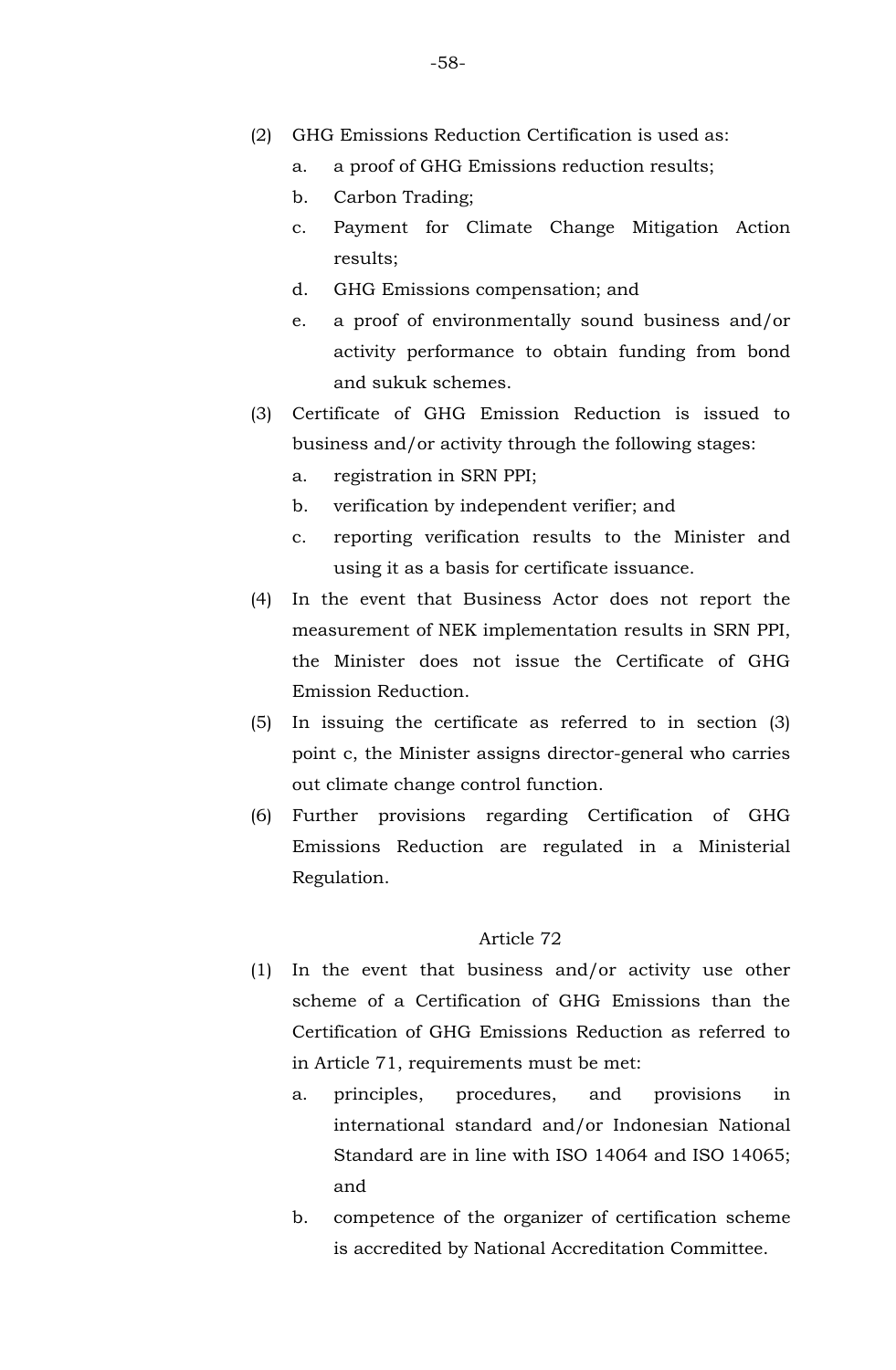- (1) Certificate of GHG Emission Reduction may be used by:
	- a. certificate holder, for participating in Carbon Trading with the authorization from the Minister and for fulfilling the obligation related to Indonesia NDC target achievement by Results-Based Payment.
	- b. the Government, as a basis for Carbon Levy calculation;
	- c. certificate holder, as a basis for carbon label used by organizations or products in accordance with standard and scheme of relevant label instrument certification;
	- d. certificate holder, as a basis for providing information for consumers, supply chain, and sustainability report as well as information instruments; and
	- e. certificate holder, as a basis for environmentally friendly finance access application, or instrument of sustainable finance.
- (2) The utilization of Certificate of GHG Emissions Reduction as referred to in section (1) is conducted in accordance with the provisions of legislation.
- (3) Certificate of GHG Emission Reduction is prohibited to be used in a contract, which stipulates the transfer of rights of GHG Emissions Reduction Certification value, with other parties in international trading without the Minister authorization.
- (4) In the event of violation of the prohibition as referred to in section (2), the Minister revokes the Certificate of GHG Emission Reduction.
- (5) The revocation of the Certificate of GHG Emission Reduction is issued after the issuance of reprimand and/or warning letter at the maximum of 3 (three) times.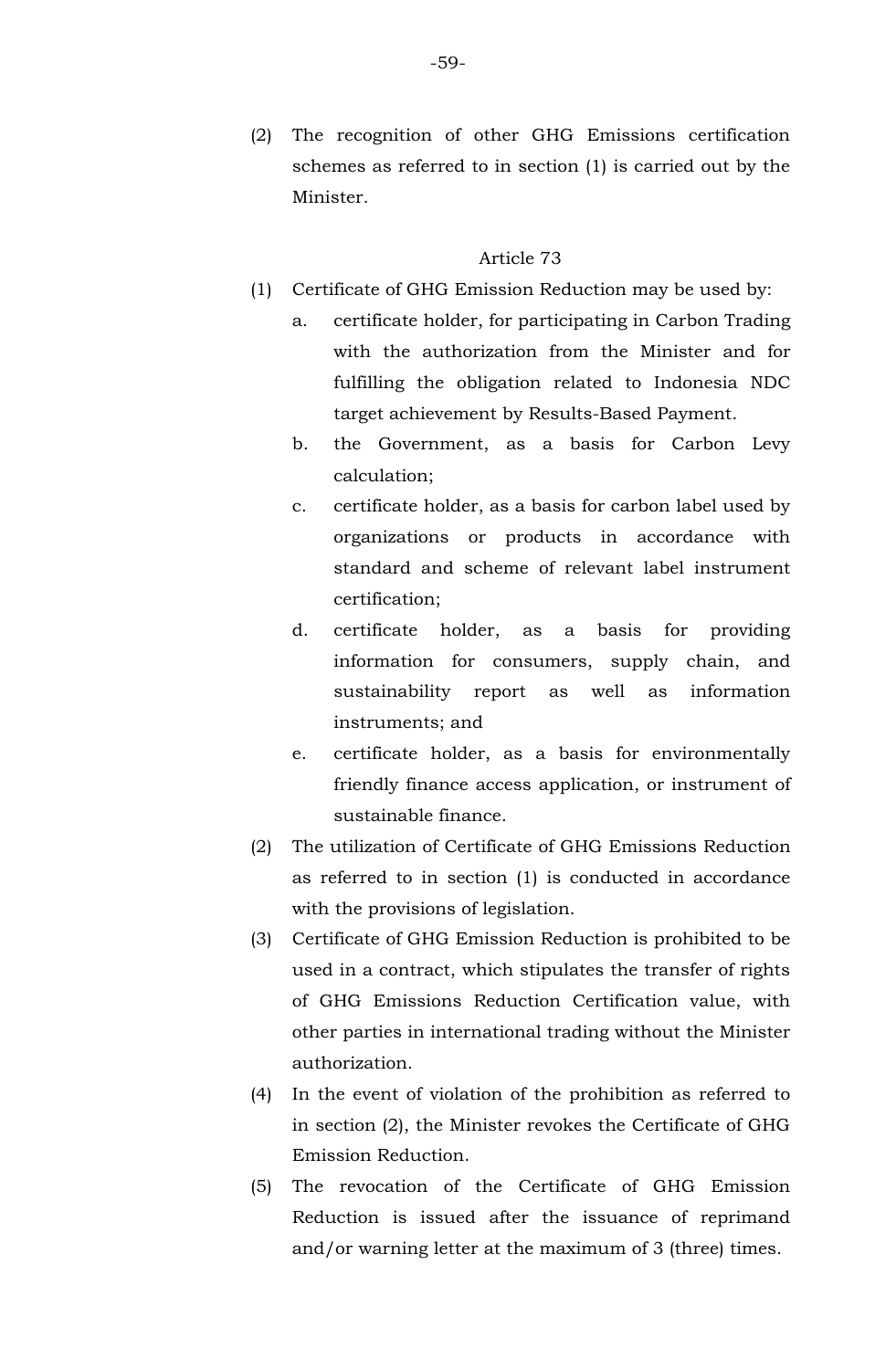- (6) In the event that the Minister does not issue Certificate of GHG Emission Reduction as referred to in section (3), Business Actors are prohibited from NEK implementation thus they do not have opportunity to acquire economic benefit from NEK implementation.
- (7) Providers of Certification of GHG Emissions reduction develop and implement a mutual recognition mechanism with other schemes of certification of GHG Emissions, in order to ensure all Mitigation Actions and GHG Emissions reduction results achieved by parties in Indonesia issuing certifications from other parties are registered in SRN PPI that may be traced and be compatible with certification of GHG Emissions reduction.
- (8) The Certificate of GHG Emission Reduction issued through certification mechanism other than certification of GHG Emissions reduction mechanism may be used in domestic Carbon Trading if:
	- a. it is originating from Mitigation Action within the territory of the Unitary State of the Republic of Indonesia;
	- b. it is derived from Mitigation Action results before 2021;
	- c. it is based on certification mechanism proposed by a well-reputed party;
	- d. it is based on a mechanism which requires a verification done by competent third party; and
	- e. it is registered in SRN PPI.

- (1) In NEK implementation, the climate change management action label system is applied as part of environmentally friendly labelling system.
- (2) The climate change management action label system as referred to in section (1) provides verified information about climate change action results from a product, activity, or agency.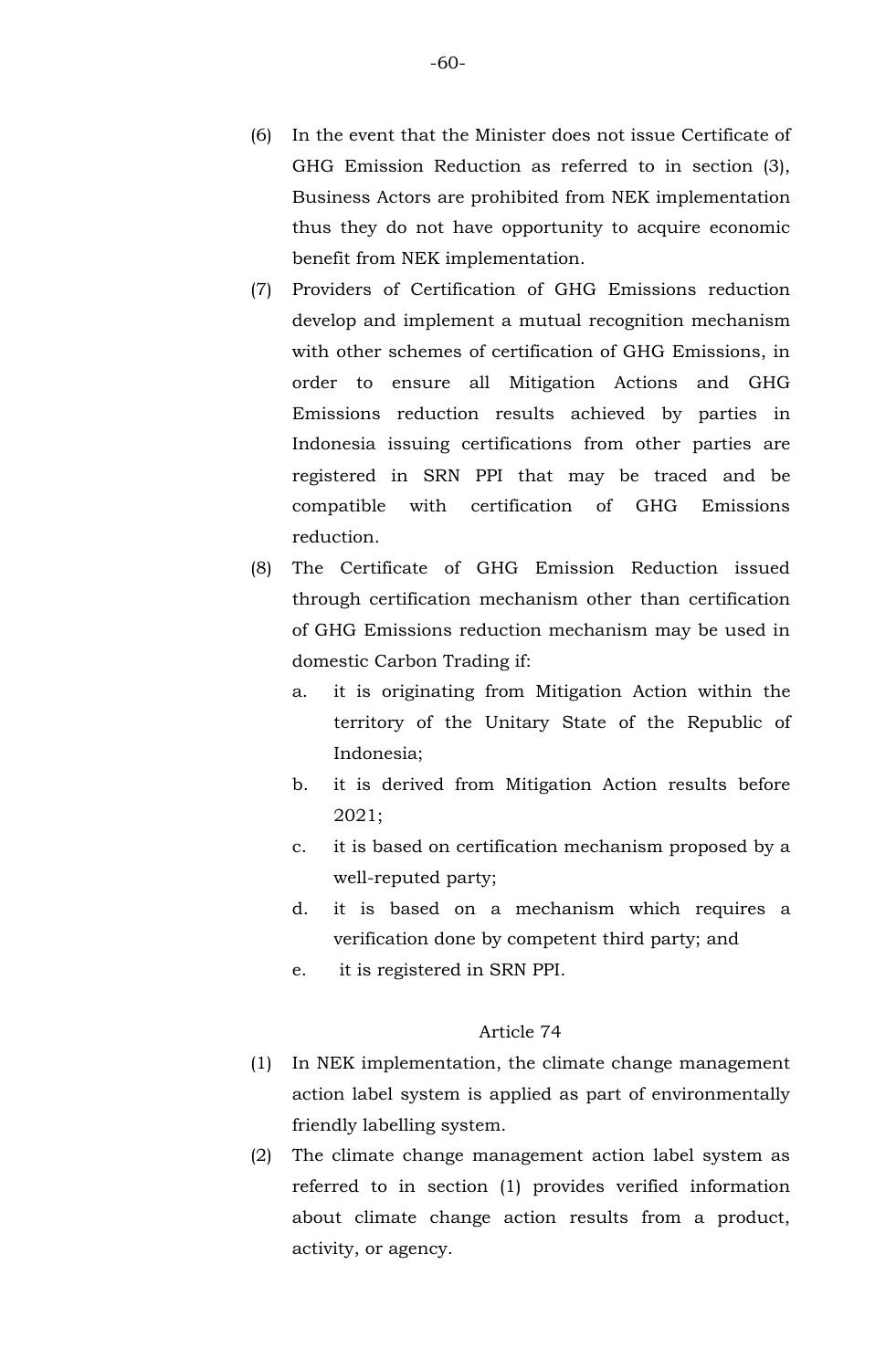- (3) The implementation of climate change control action label aims to:
	- a. meet market demand;
	- b. increase market demand; and
	- c. strengthen environmentally friendly image to the public.
- (4) Climate change control action label may be used for environmentally friendly goods and/or services procurement.

- (1) In the event that Business Actors of GHG Emissions Offset Trading do not perform their obligation of:
	- a. Mitigation Action implementation registration;
	- b. Climate Change Mitigation Action; and/or
	- c. GHG Emissions Offset mechanism and procedure, the Minister may not provide incentive and may impose

administrative sanction after coordinate with and obtain approval from related ministers.

- (2) The implementation of administrative sanction is imposed as stipulated in Article 70 section (2), section (3), and section (4),
- (3) The imposition of administrative sanction does not relieve business and/or activity from lawsuit and criminal charge in accordance with the provisions of legislation.
- (4) Further provisions regarding the procedure for imposing sanction are regulated in a Ministerial Regulation.

- (1) In the event that Business Actors do not report the implementation of Climate Change Mitigation Action, Climate Change Adaptation Action, NEK, and means of implementation into SRN PPI, the Minister does not issue Certificate of GHG Emissions Reduction and/or does not grant authorization.
- (2) In the event that the Minister does not issue Certificate of GHG Emissions Reduction and/or does not grant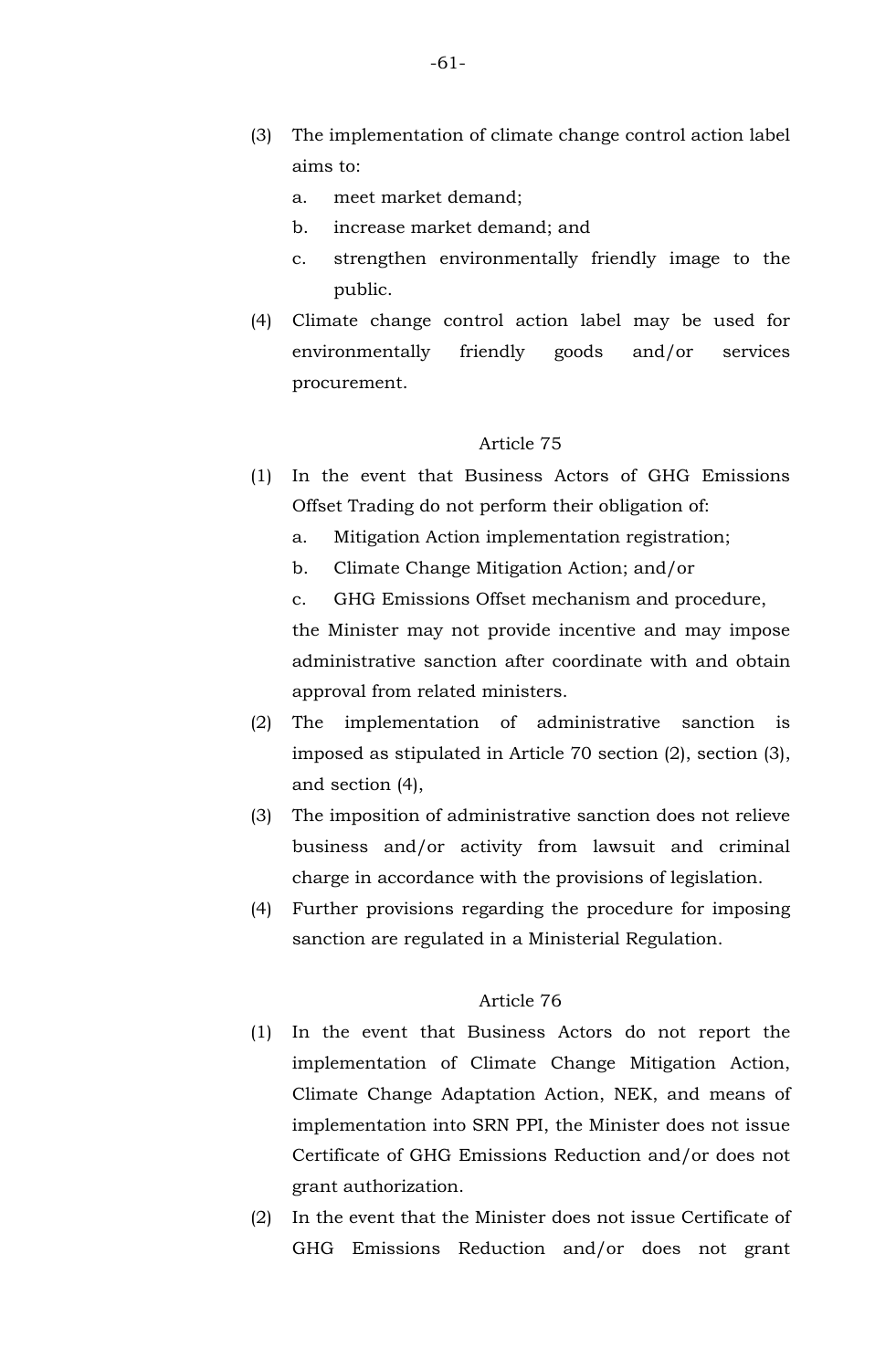authorization as referred to in section (1), Business Actors are prohibited from performing NEK.

#### Article 77

- (1) The Minister manages mutual recognition cooperation in international Carbon Trading.
- (2) The management of mutual recognition cooperation as referred to in section (1) is conducted through:
	- a. mutually disclosing information on MRV standard application;
	- b. conducting conformity assessment of international standard and/or Indonesian National Standard application;
	- c. conformity assessment statement of international standard and/or Indonesian National Standard;
	- d. establishing and implementing mutual recognition cooperation; and
	- e. registering a certification which is acknowledged by both parties into SRN PPI.
- (3) The mutual recognition cooperation as referred to in section (1) is supported by capacity building for verification, publication, and promoting cooperation.
- (4) Further provisions regarding the procedure for mutual recognition cooperation management in international Carbon Trading are regulated in a Ministerial Regulation.

#### CHAPTER VI

### MONITORING AND EVALUATION

- (1) In order to achieve NDC target in 2030, monitoring and evaluation of GHG Emissions reduction achievement are carried out.
- (2) Monitoring and evaluation of GHG Emissions reduction achievement in the context of NDC are carried out on:
	- a. GHG inventory implementation;
	- b. Climate Change Mitigation implementation;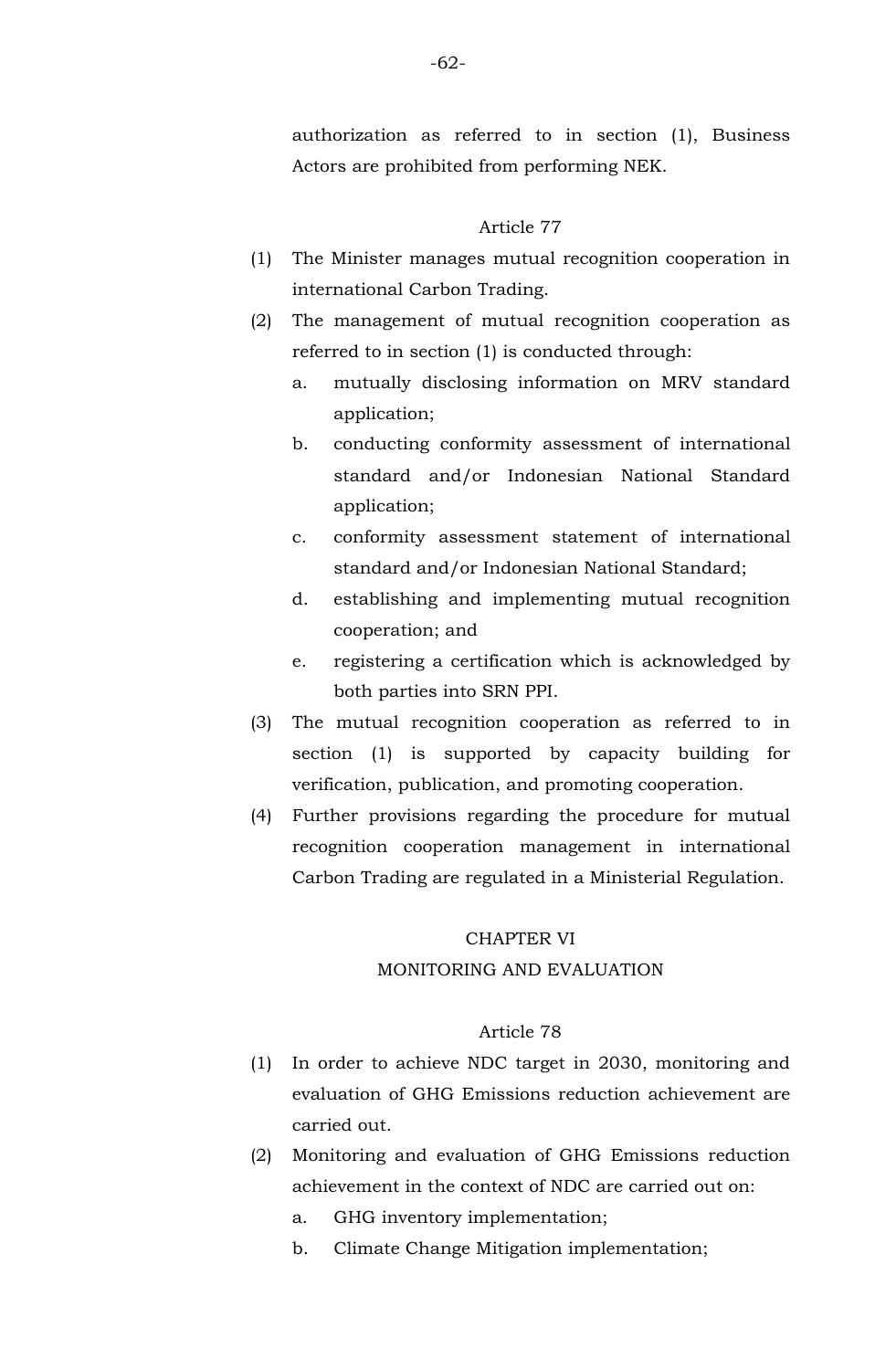- c. Climate Change Adaptation implementation
- d. NEK implementation;
- e. Transparency framework implementation; and
- f. capacity building.
- (3) Monitoring and evaluation are conducted by:
	- a. the Minister, for national monitoring and evaluation;
	- b. related ministers, according to their authorities, for Sub-Sector monitoring and evaluation;
	- c. governors, for provincial monitoring and evaluation;
	- d. regents/mayors, for regency/municipal monitoring and evaluation; and
	- e. Business Actors, for company monitoring and evaluation in their businesses and/or activities area.

- (1) The results of monitoring and evaluation conducted by Business Actors are submitted to regents/mayors, governors, or related ministers in accordance with the allowance obtained.
- (2) The results of monitoring and evaluation conducted by a regent/mayor are submitted to a governor.
- (3) The results of monitoring and evaluation conducted by a governor are submitted to the Minister.
- (4) The results of monitoring and evaluation conducted by related ministers are submitted to the Minister.

- (1) Based on the results of monitoring and evaluation as referred to in Article 79, the Minister develops NEK implementation report for achieving NDC target by involving related ministers and/or heads of institutions.
- (2) The report as referred to in section (1) at least comprises:
	- a. the results of national GHG inventory;
	- b. national GHG Emissions Baseline;
	- c. national GHG Emissions reduction target;
	- d. national Climate Change Mitigation Action plan;
	- e. national Climate Change Adaptation Action plan;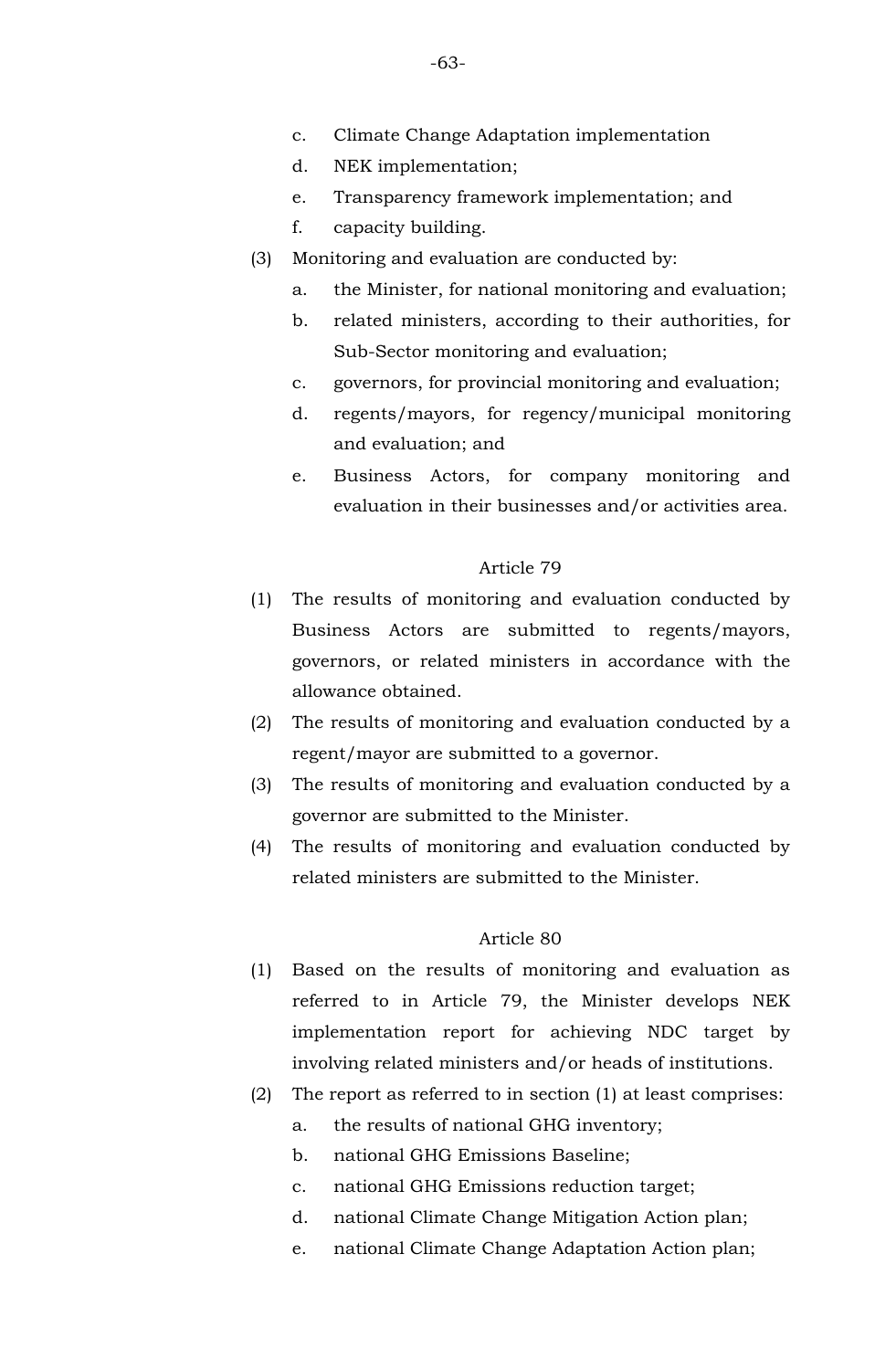- f. the results of NEK implementation for achieving NDC; and
- g. national GHG Emissions reduction results.
- (3) The results of report development as referred to in section (1) are delivered to the President through the minister coordinating government affairs in the field of maritime and investment at least 1 ( one) time in 1 (one) year.

## CHAPTER VII CAPACITY BUILDING AND FINANCE

Part One Capacity Building

- (1) The Minister, minister administering government home affairs, and related ministers, individually and collectively based on the needs and in accordance with the provisions of legislation, design capacity building in GHG Emissions Inventory implementation, NDC target achievement, NEK instrument, and GHG Emissions control for the development to provincial governments, Business Actors, and stakeholders.
- (2) Governors conducts capacity building for regency/municipal governments and stakeholders about NEK implementation, GHG Emissions Inventory implementation to achieve NDC target, and GHG Emissions control for the development.
- (3) Regents/mayors conducts capacity building for stakeholders about NEK implementation, GHG Emissions Inventory implementation to achieve NDC target, and GHG Emissions control for the development.
- (4) Capacity building is conducted in a systematic, harmonious, and measurable manner.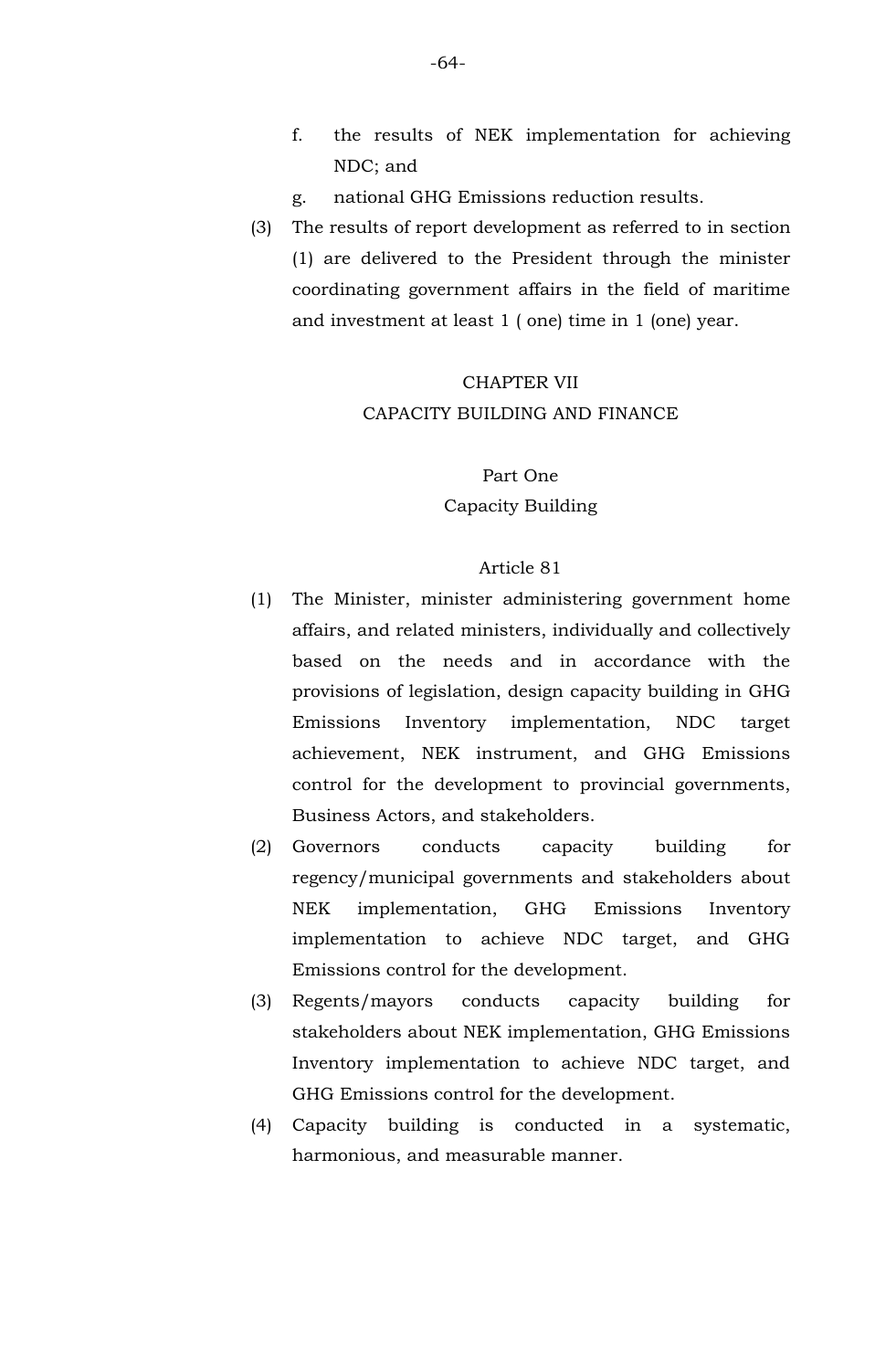- (1) In providing the capacity building as referred to in Article 81, the Government may encourage participation of parties in the implementation of Climate Change Mitigation Action and Climate Change Adaptation Action as well as NEK through:
	- a. providing information;
	- b. capacity enhancement; and/or
	- c. appreciation and reward.
- (2) Providing information as referred to in section (1) point a at least contains:
	- a. procedure and mechanism for NEK implementation;
	- b. trade opportunity, carbon price, and carbon market;
	- c. Climate Change Mitigation Action;
	- d. mapping level, status, and projection of national, sectors, local government, and business actor of GHG Emissions;
	- e. annual results of GHG Emissions reduction;
	- f. Climate Change Adaptation Action;
	- g. non-carbon value, including without limitation to biodiversity, tourism, water value, and other environmental services; and
	- h. mutual benefits from Mitigation Action and Climate Change Adaptation Action implementation.
- (3) The Capacity enhancement as referred to in section (1) point b is conducted by providing technical training in NDC target achievement efforts and NEK implementation.
- (4) In the event of NEK implementation conducted by the public, the Minister may facilitate MRV assistance.
- (5) The Minister may show appreciation and present an award as referred to in section (1) point c to business and/or activity which reduce GHG Emissions beyond their unconditional obligation, and/or to executor of Climate Change Adaptation Action.
- (6) Further provisions regarding procedures for encouraging participation of parties are regulated in a Ministerial Regulation.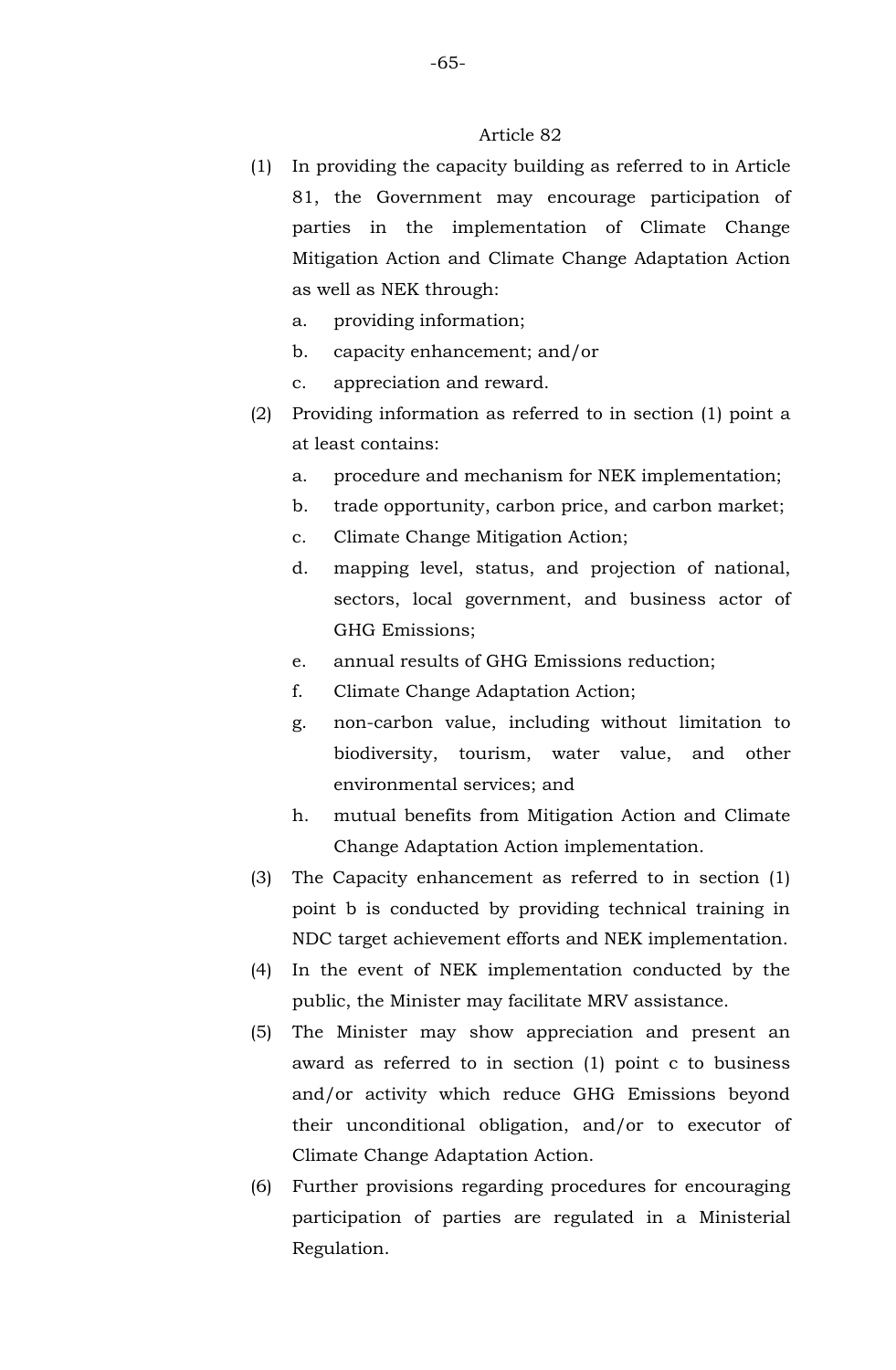# Part Two Finance

#### Article 83

- (1) The finance required in order to implement NEK, Climate Change Mitigation, and Climate Change Adaptation may be obtained from:
	- a. State budget (APBN) and/or regional budget (APBD);
	- b. any effort and/or activity which generates GHG Emissions and participates in NEK implementation;
	- c. benefits distribution of NEK implementation allocation, especially for Climate Change Adaptation activity; and/or
	- d. other legal and non-binding sources in accordance with the provisions of legislation.
- (2) The finance originating from APBN as referred to in section (1) point a may be obtained from the Government revenue, loan, issuance of Government securities and/or other sources of finance in accordance with the provisions of legislation.
- (3) Finance framework is carried out through integrating finance sources which may be utilized to achieve the national development goal.

## CHAPTER VIII STEERING COMMITTEE

- (1) In order to provide direction and implementation of NEK instruments to achieve NDC and GHG Emissions control in the development, a steering committee is established.
- (2) The steering committee as referred to in section (1) has a duty to give direction related to NEK policy for achieving NDC and GHG Emissions control for the development.
- (3) Steering committee comprises:
	- a. Chairperson: Coordinating Minister for Maritime Affairs and Investment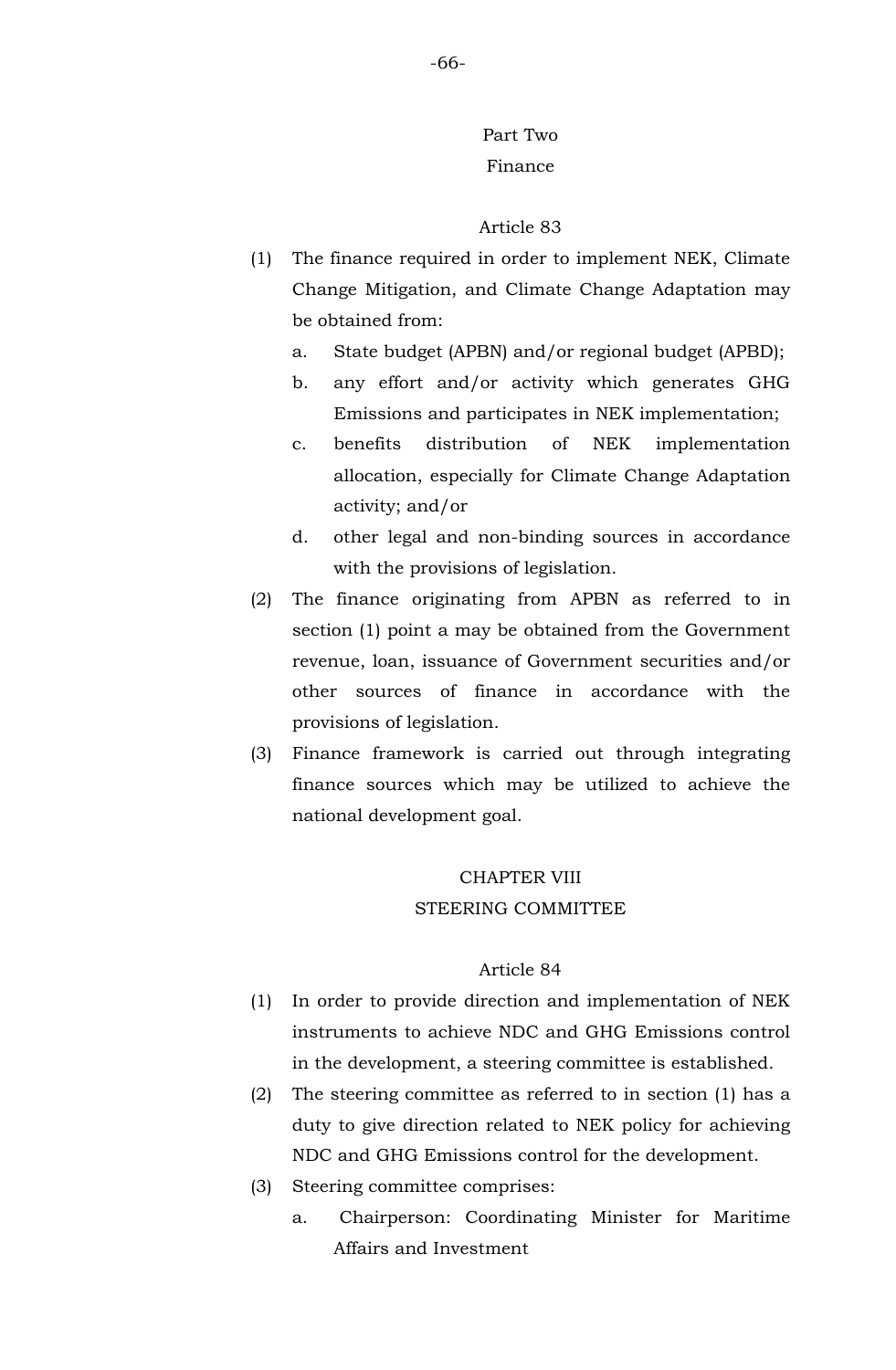- b. Vice Chairperson: Coordinating Minister for Economic Affairs
- c. Members:
	- 1. Minister of Home Affairs;
	- 2. Minister of Finance;
	- 3. Minister of Environment and Forestry;
	- 4. Minister of National Development Planning/National Development Planning Agency;
	- 5. Minister of Energy and Mineral Resources;
	- 6. Minister of Industry;
	- 7. Minister of Transportation;
	- 8. Minister of Public Works and Housing;
	- 9. Minister of Agriculture;
	- 10. Minister of Marine Affairs and Fisheries;
	- 11. Minister of Trade;
	- 12. Head of Meteorology, Climatology, And Geophysics Agency; and
	- 13. Head of Peat and Mangrove Restoration Agency.
- d. Head of Division:
	- 1. Minister of Environment and Forestry is responsible for NDC and NEK substance;
	- 2. Minister of Home Affairs is responsible for regional coordination;
	- 3. Minister of Finance is responsible for fiscal and finance affairs.
- (4) In carrying out their duty, the steering committee may involve ministries /non-ministerial government institutions, local governments, and other related parties.
- (5) In carrying out their duty, the steering committee are assisted by secretariat and working group.
- (6) Structure and work procedures of the steering committee, secretariat, and working group are regulated in a regulation of the minister coordinating government affairs in the field of maritime and investment as chairperson of the steering committee.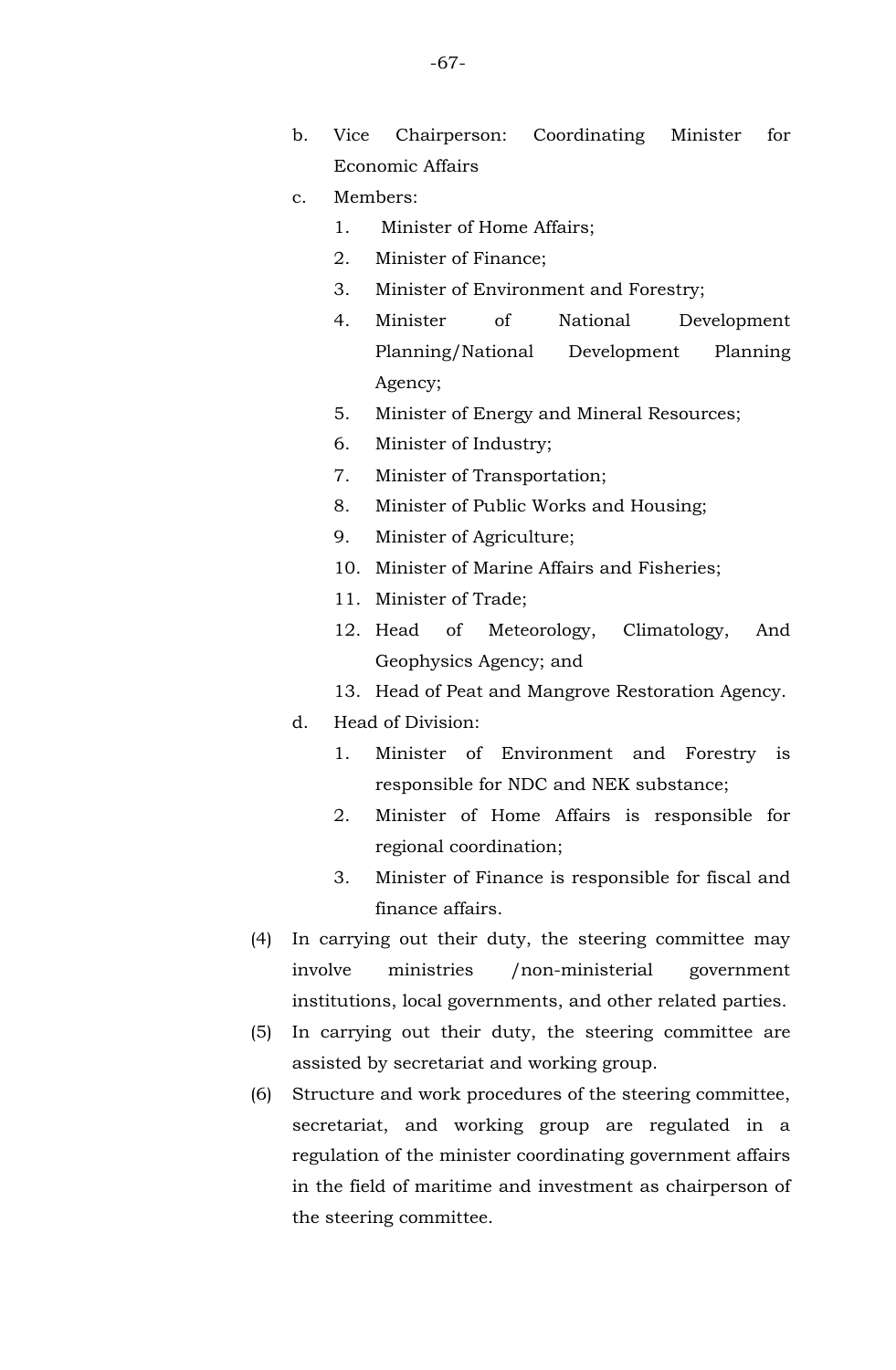## CHAPTER IX TRANSITIONAL PROVISIONS

#### Article 85

The implementation of National and Regional Action Plan related to GHG Emissions reduction which remains effective is adjusted to this Presidential Regulation not later than 1 (one) year since the promulgation of this Presidential Regulation.

- (1) Business Actors that have implemented Carbon Trading or Results-Based Payment before this Presidential Regulation comes into force are obligated to register and report Climate Change Mitigation Action implementation and owned Carbon Unit into SRN PPI not later than 1 (one) year since the promulgation of this Presidential Regulation.
- (2) Business Actors that do not perform the obligation to register and report Climate Change Mitigation Action and Carbon Unit owned into SRN PPI as referred to in section (1), cannot trade the remaining Carbon Unit owned.
- (3) The Carbon Unit which is still owned by Business Actors and has been registered and reported into SRN PPI as referred to in section (1) can be traded only for domestic Carbon Trading.
- (4) Business Actors that have implemented Carbon Trading or Results-Based Payment before this Presidential Regulation comes into force, are obligated to adjust to the provisions in the procedure for NEK implementation regulated in this Presidential Regulation not later than 2023.
- (5) Business Actors making new transaction since this Presidential Regulation comes into force, however they have not made adjustment as referred to in section (4), additional obligation in the form of benefit distribution Payment on carbon value traded is imposed.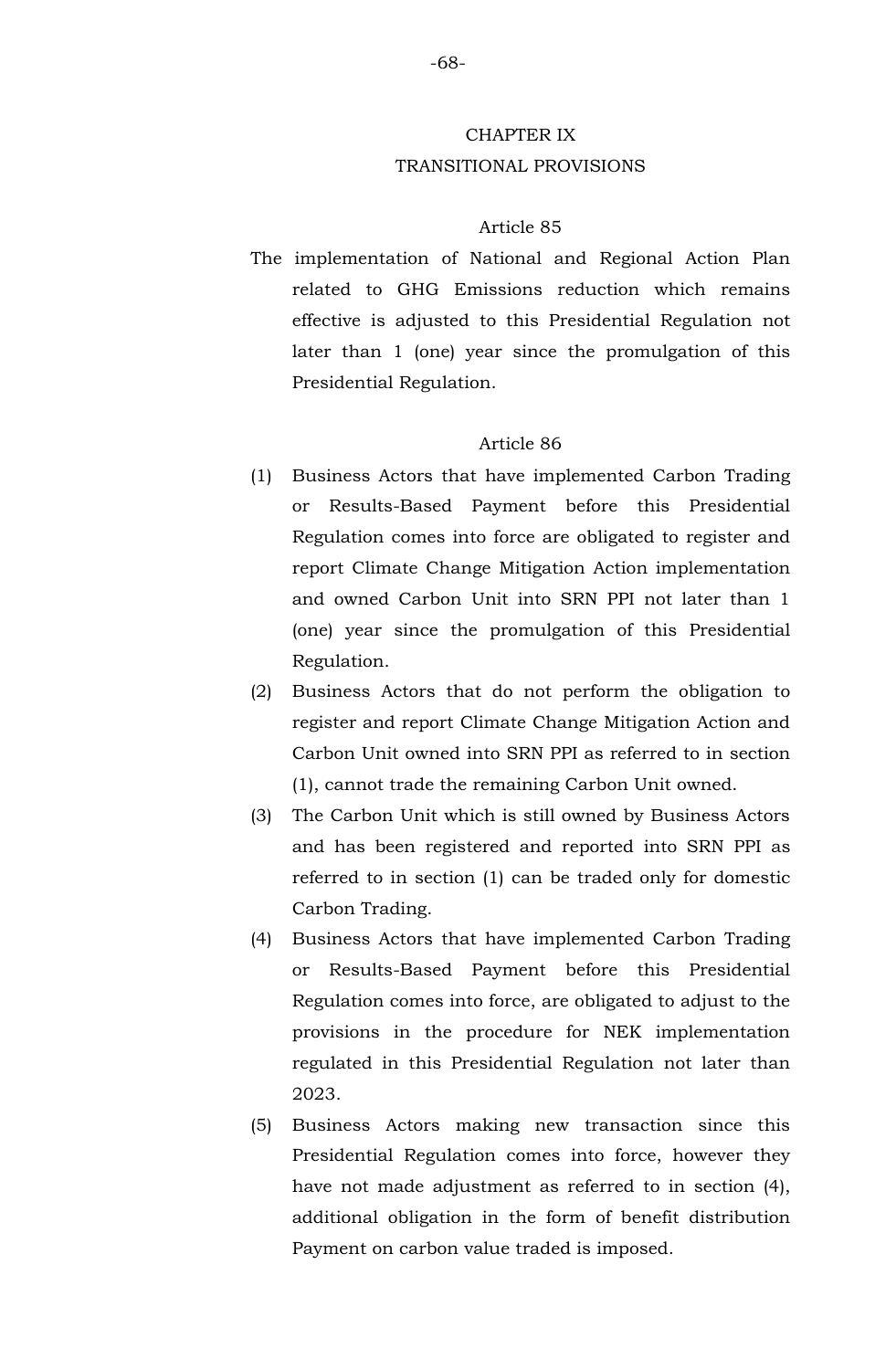(6) Business Actors that have Carbon Unit and have not made a transaction of Carbon Trading or Results-Based Payment, are obligated to follow the provisions on NEK implementation procedure not later than 1 (one) year since the promulgation of this Presidential Regulation.

## CHAPTER X CLOSING PROVISIONS

#### Article 87

Implementing regulations of:

- a. Presidential Regulation Number 61 of 2011 on National Action Plan on Greenhouse Gas Emission Reduction; and
- b. Presidential Regulation Number 71 of 2011 on Implementation of Greenhouse Gas Inventory,

remain effective insofar not contrary to or not been replaced by the provisions of this Presidential Regulation.

#### Article 88

At the time this Presidential Regulation comes into force:

- a. Presidential Regulation Number 61 of 2011 on National Action Plan on Greenhouse Gas Emission Reduction; and
- b. Presidential Regulation Number 71 of 2011 on Implementation of Greenhouse Gas Inventory,

are repealed and declared ineffective.

#### Article 89

Implementing regulations of this Presidential Regulation are issued not later than 1 (one) year since the promulgation of this Presidential Regulation.

## Article 90

This Presidential Regulation comes into force on the date of its promulgation.